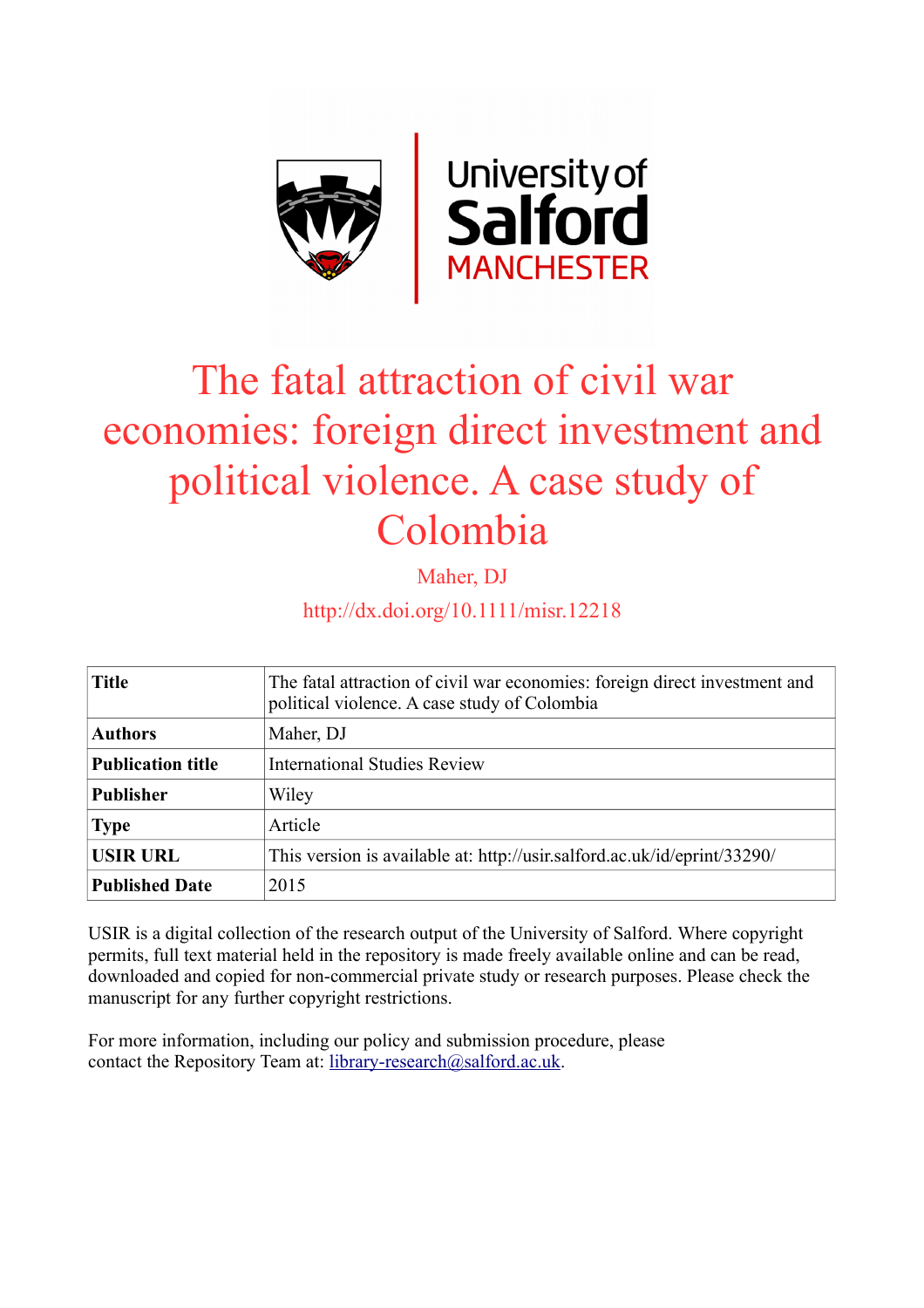# **The Fatal Attraction of Civil War Economies: Foreign Direct Investment and Political Violence. A Case Study of Colombia.<sup>1</sup>**

David Maher

*Directorate of Politics & Contemporary History, The University of Salford, UK, M5 4WT.* 

*Email: d.j.maher@salford.ac.uk*

This is an Accepted Manuscript of an article to be published in the journal *International Studies Review* (published by Wiley) in 2015.

#### **Abstract**

 $\overline{a}$ 

Civil war acutely inhibits economic growth, according to a prominent set of civil war literature. However, recent scholarship observes that Foreign Direct Investment (FDI), considered a central vehicle of growth, is entering countries with internal armed conflicts unabated. Furthermore, some civil war economies exhibit substantial increases in FDI during conflict. According to this scholarship, FDI enters conflict zones in spite of violence. This article contrastingly adopts a critical framework acknowledging the often violent characteristics of globalised capitalism. By analysing Colombia's oil industry (the country's largest sector of FDI), this article suggests that civil war violence can create conditions that facilitate FDI inflows. More specifically, this article posits that violence perpetrated by armed groups sympathetic to the interests of the oil sector – namely, the public armed forces and right-wing paramilitaries – have facilitated FDI in Colombia's oil sector. In particular, processes of forced displacement and violence against civilian groups have served to protect economically important infrastructure and have acquired land for oil exploration. Moreover, civilian groups deemed inimical to oil interests have been violently targeted. By using disaggregate-level data on the conflict in Arauca, an important oil producing region of Colombia, this case study indicates that intensifying levels of civil war violence in areas of economic interest are followed by increases in oil production, exploration and investment.

<sup>&</sup>lt;sup>1</sup> I would like to thank Doug Stokes, Ruth Blakeley, Christopher Cramer, Hugh Miall, Claudia Cruz Alvarez and the anonymous reviewers for their feedback and suggestions.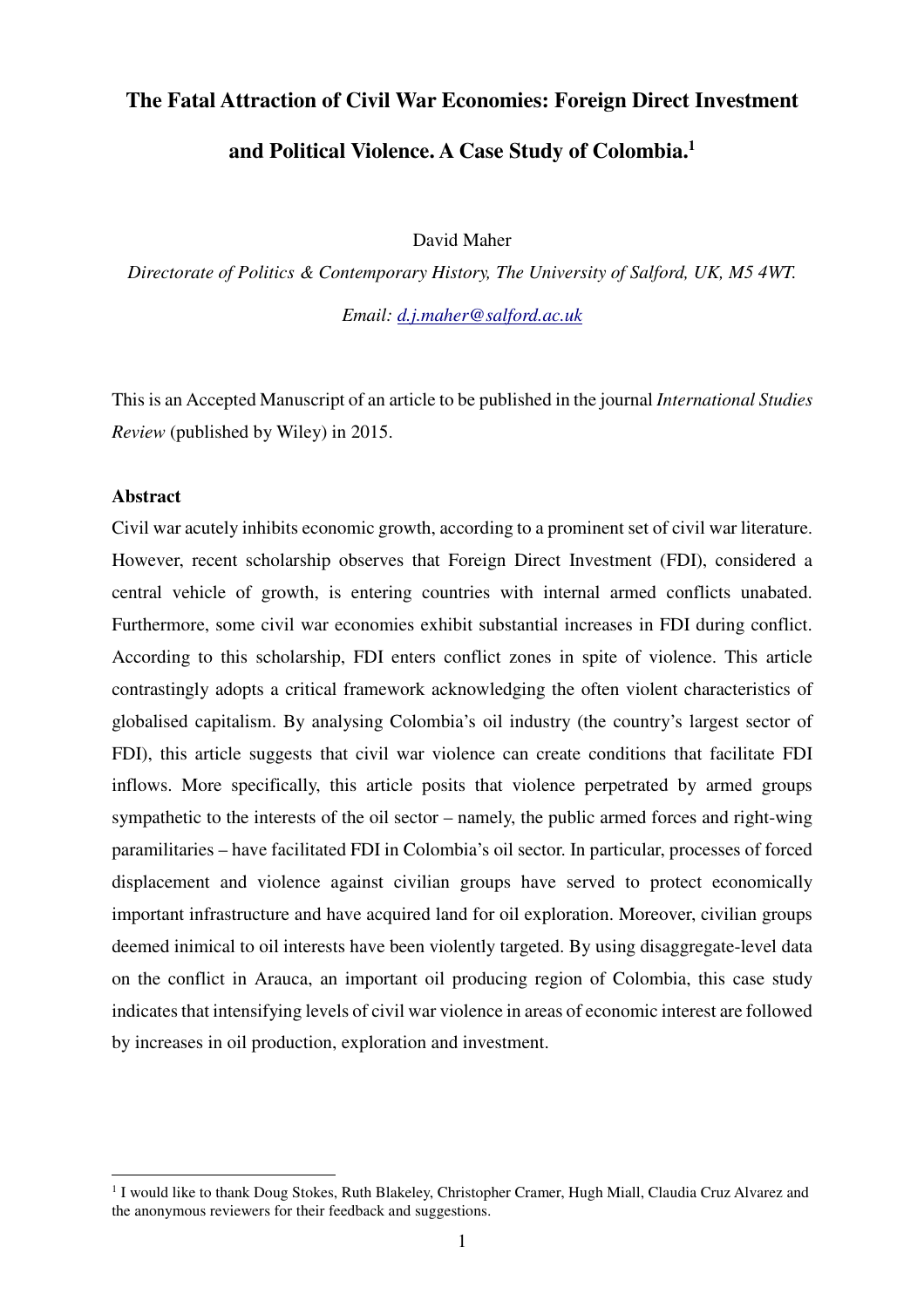#### **INTRODUCTION**

A prominent set of civil war literature claims that internal armed conflicts severely inhibit economic development.<sup>2</sup> In this context, this article addresses an emerging yet under researched area of scholarship into civil war and Foreign Direct Investment (FDI). Nascent scholarship – which considers FDI to be a central vehicle of economic development – is increasingly revealing that FDI is entering many civil war economies unabated; further, at times, countries with civil wars attract significant increases in FDI.

According to this scholarship, given the large scale destruction that civil wars produce, FDI is entering conflict zones *in spite* of civil war violence. In contrast, the following analysis adopts a critical framework acknowledging the often violent character of globalized capitalism. In this light, this article investigates if civil war violence can be linked to economic growth and, in particular, if such violence can facilitate inward flows of FDI. To investigate these links, the case of Colombia is discussed, a country that has exhibited strong increases in FDI during the 2000s and, at the same time, continues to experience endemic levels of violence. Analysis focuses on the oil sector, which attracts the largest proportion of FDI in Colombia when compared to other sectors. Further, analysis is concentrated on the department of Arauca, $3$  an oil rich region of Colombia. By using data disaggregated to the department and municipal level, an attempt is made to give insights into the local dynamics of violence and their national level effects.

The central arguments are as follows: working in concert, violence perpetrated by Colombia's public security forces and paramilitaries against both left-wing guerrillas and civilians has: (1) served to protect oil infrastructure from guerrilla attacks; (2) cleared areas of guerrillas and civilians for further oil exploration, and subsequently provided security for economic interests in these areas; and (3) attacked civil groups deemed inimical to the oil sector, including trade

<sup>&</sup>lt;sup>2</sup> Defining civil wars has proven difficult and a consensus remains elusive (e.g., see Sambanis, 2004). Pertinent to the following analysis, Colombia's conflict is consistently coded as a civil war or an internal armed conflict in the datasets commonly used for civil war analysis. (For instance, see the following datasets: Sarkees 2000; Gleditsch et al. 2002; Lacina and Gleditsch 2005; Themnér and Wallensteen 2012a; UCDP 2013.) This article employs a broad definition of civil war violence that includes forced displacement and violence against civilians perpetrated by recognized armed groups of a particular conflict. In Colombia, this refers to the public armed forces, paramilitary groups and guerrilla organizations. Furthermore, the terms "civil war," "intra-state conflict" and "internal armed conflict" are used interchangeably.

 $3$  Colombia is comprised of 32 departments, which are divided into 1,119 municipalities.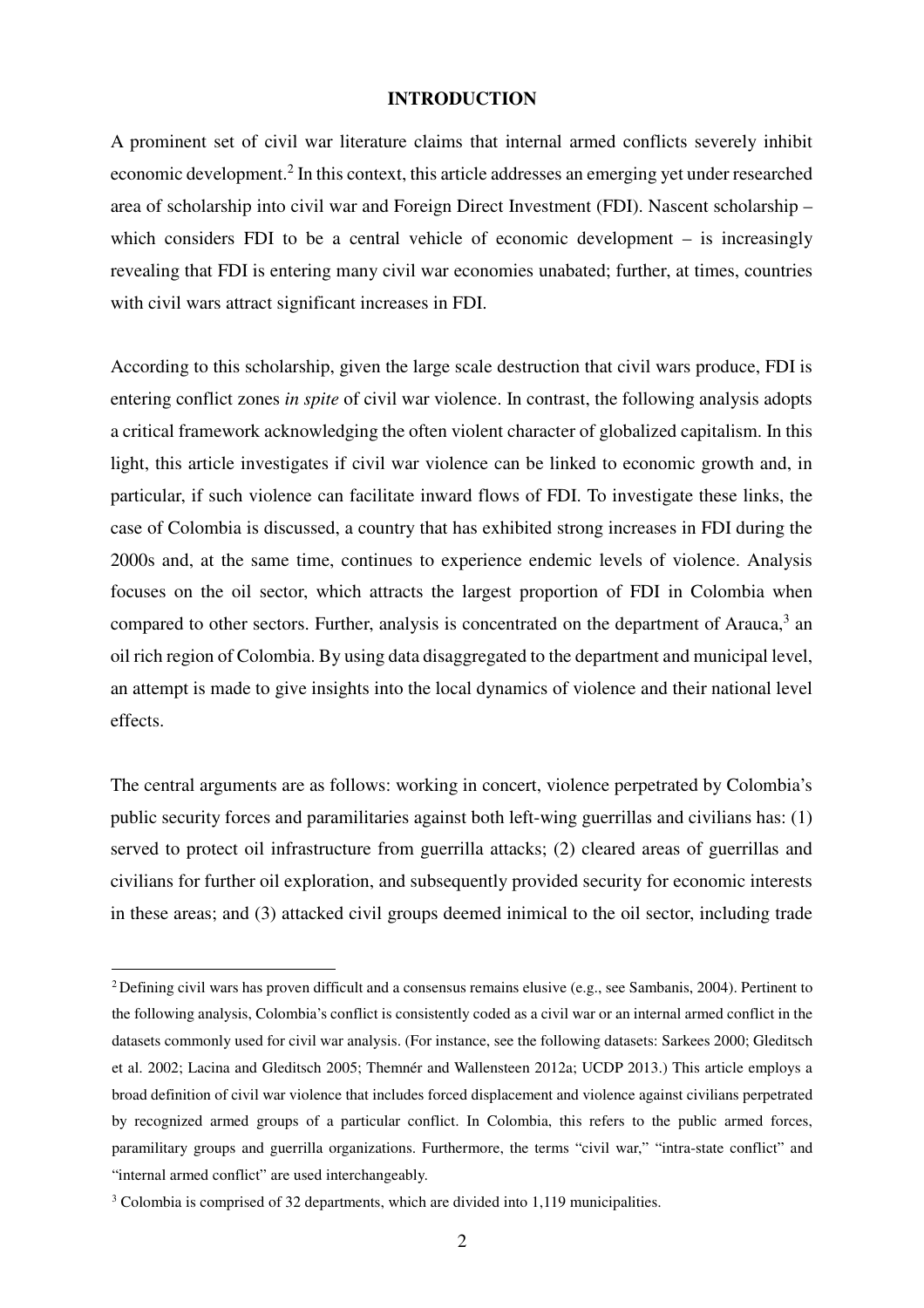unions and indigenous groups opposed to further oil exploration.

#### **"DEVELOPMENT IN REVERSE," FDI AND CIVIL WAR**

A prominent set of literature within civil war studies suggests that internal armed conflicts have inherently destructive effects on physical, human and social overhead capital that severely inhibit economic growth (Collier 1999, 2000; Stewart and FitzGerald 2001; Murdoch and Sandler 2002a, 2002b, 2004; Collier et al. 2003; Bodea and Elbadawi 2008; Skaperdas et al. 2009; World Bank 2011; Collier and Duponchel 2013). This literature supports an often cited dictum: that civil war represents "development in reverse" (Collier et al. 2003). The negative economic impacts of civil wars have been described as "astronomical" (Collier et al., 2003: 80) with "dramatic and long-lasting" effects (World Bank 2011:64), and civil wars are said to have "titanic consequences" for economic growth (Collier and Duponchel 2013:66). According to one estimate, a civil war lasting 15 years reduces per capita GDP by 30 percent (Collier 1999:175).

One reason for this detrimental effect is the claim that intra-state conflict inhibits foreign investment (Stewart and FitzGerald 2001; Murdoch and Sandler 2002a, 2002b, 2004; Collier et al., 2003; Blanton and Apodaca 2007). Civil war, it is argued, directly and indirectly destroys assets, increases operating costs to firms, and augments political uncertainty. As Mihalache-O'keef and Vashchilko (2010) note, conventional wisdom (in other words, the "development in reverse" logic) strongly suggests countries marred by political violence are wholly incapable of attracting foreign direct investors. For the development orthodoxy, this poses an obstacle to development in the Global South.

Indeed, FDI has become an increasingly important facet of the global political economy, especially in the context of what is often termed "neo-liberal" globalization (e.g., see Williamson 1990). Also referred to as the Washington Consensus, the liberalization of inward FDI aimed to produce unrestricted flows of foreign investment in the global economy.<sup>4</sup> The global expansion of the neo-liberal economic model has thus augmented the role of FDI in many developing economies. Data show that FDI stock in developing countries has risen dramatically over the past 30 years, from \$297 billion in 1980 to \$6.6 trillion in 2011

<sup>4</sup> Other core policy instruments include trade liberalization, fiscal discipline, liberalizing interest rates, competitive exchange rates, privatization of state enterprises, strengthening property rights and market deregulation (see Williamson 1990).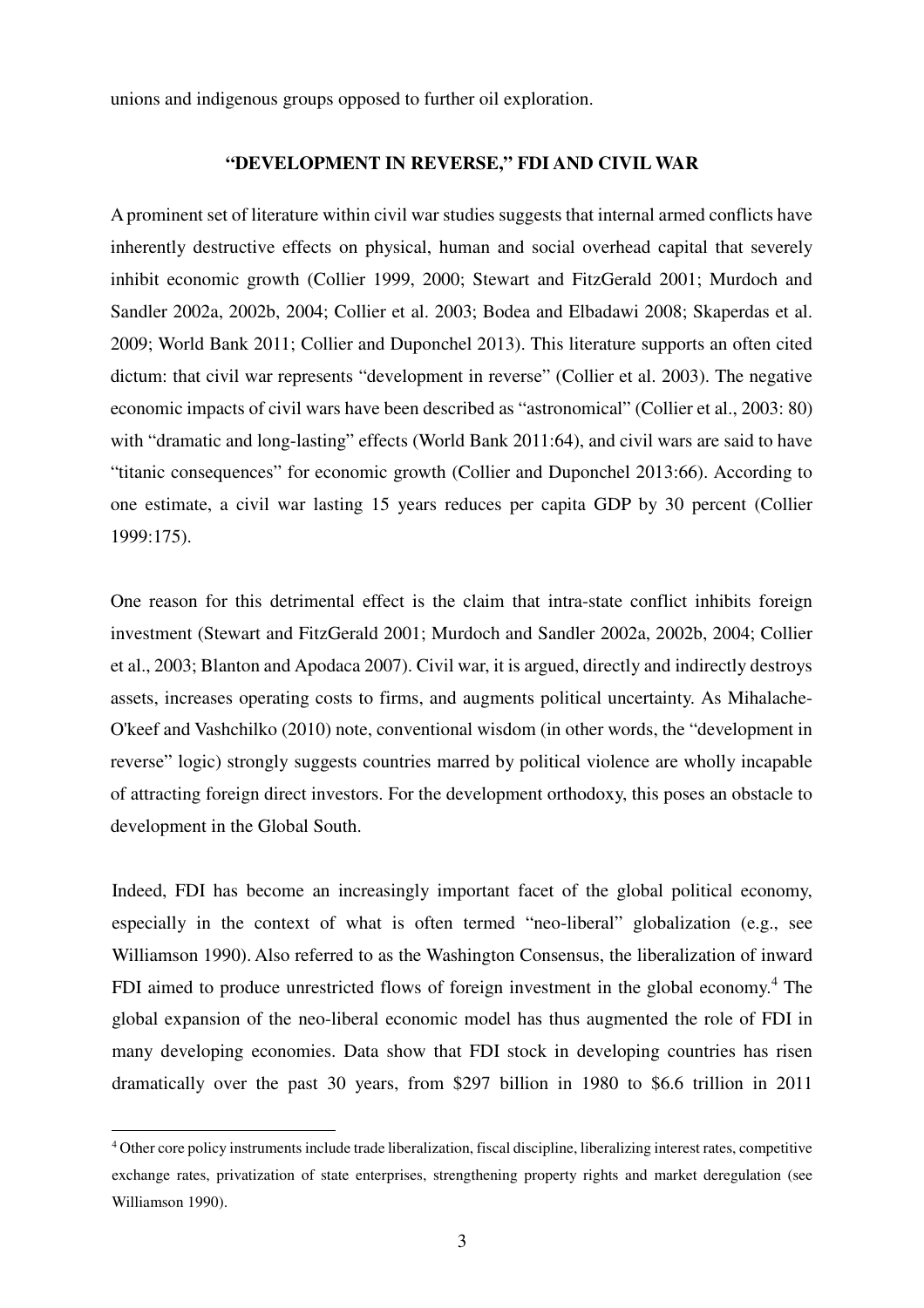(UNCTAD n.d.). Further, it is argued that developing countries "clearly rely on FDI as a major source of capital, which is an integral part of economic and political development processes" (Mihalache-O'keef and Vashchilko 2010:137).<sup>5</sup>

#### **Econometric Analyses**

Despite the pervasiveness of the "development in reverse" logic within civil war studies, Murdoch and Sandler (2004:138) lament that "little effort has been expended to isolate the dynamic influences of civil wars on economic growth," as most civil war scholars, with few exceptions, have instead focused on investigating the determinants and duration of civil wars.<sup>6</sup> Similarly, Driffield, Jones and Crotty (2013:141) point out that the literature analyzing why some firms invest in conflict zones is "extremely limited" and "surprisingly little is also known about the motivations for firms to invest in such volatile locations" (see also Mihalache-O'keef and Vashchilko 2010). And while studies have analyzed the motivations of firms to invest in highly volatile climates, extreme cases such as armed conflict are often overlooked (Driffield, Jones and Crotty 2013:141). For example, in terms of understanding why firms invest in politically risky countries, "virtually all" of the research "addresses the issue in terms of corruption" and "very little has been done on analysing the types of firms who invest in systematically risky environments" (Driffield, Jones and Crotty 2013:141).

Moreover, scholarship analyzing how FDI flows are affected by political risk and instability – which may include (and be grouped together as a single risk variable) civil war, terrorism, civil disorder, ethnic violence, and so on – has produced contrasting results and the "econometric evidence is . . . mixed and inconsistent across studies" (Li 2006:226; Li provides a good overview of this literature). For example, Li's (2006) research finds that, on the whole, political violence has no influence on investment location choice, with only a weak negative effect on the amount invested,<sup>7</sup> while Globerman and Shapiro  $(2003)$  find that political instability/violence had no significant effect on whether a country receives US FDI but suggest that the amount of US FDI will be lower in countries experiencing political instability/violence. Other studies (Jakobsen and de Soysa's 2006; Busse and Hefeker 2007; Suliman and Mollick

<sup>&</sup>lt;sup>5</sup> Despite this assertion, the efficacy of FDI to stimulate development is subject to debate (e.g., Sumner 2005; see also footnote 11 below).

<sup>6</sup> Civil war scholars who have addressed FDI and civil war have also tended to focus on how the former affects the likelihood or duration/intensity of the latter (for example, Barbieri and Reuveny 2005; Blanton and Apodaca 2007).

<sup>&</sup>lt;sup>7</sup> However, Li's (2006) study also suggests that unanticipated civil wars have a negative effect on FDI flows.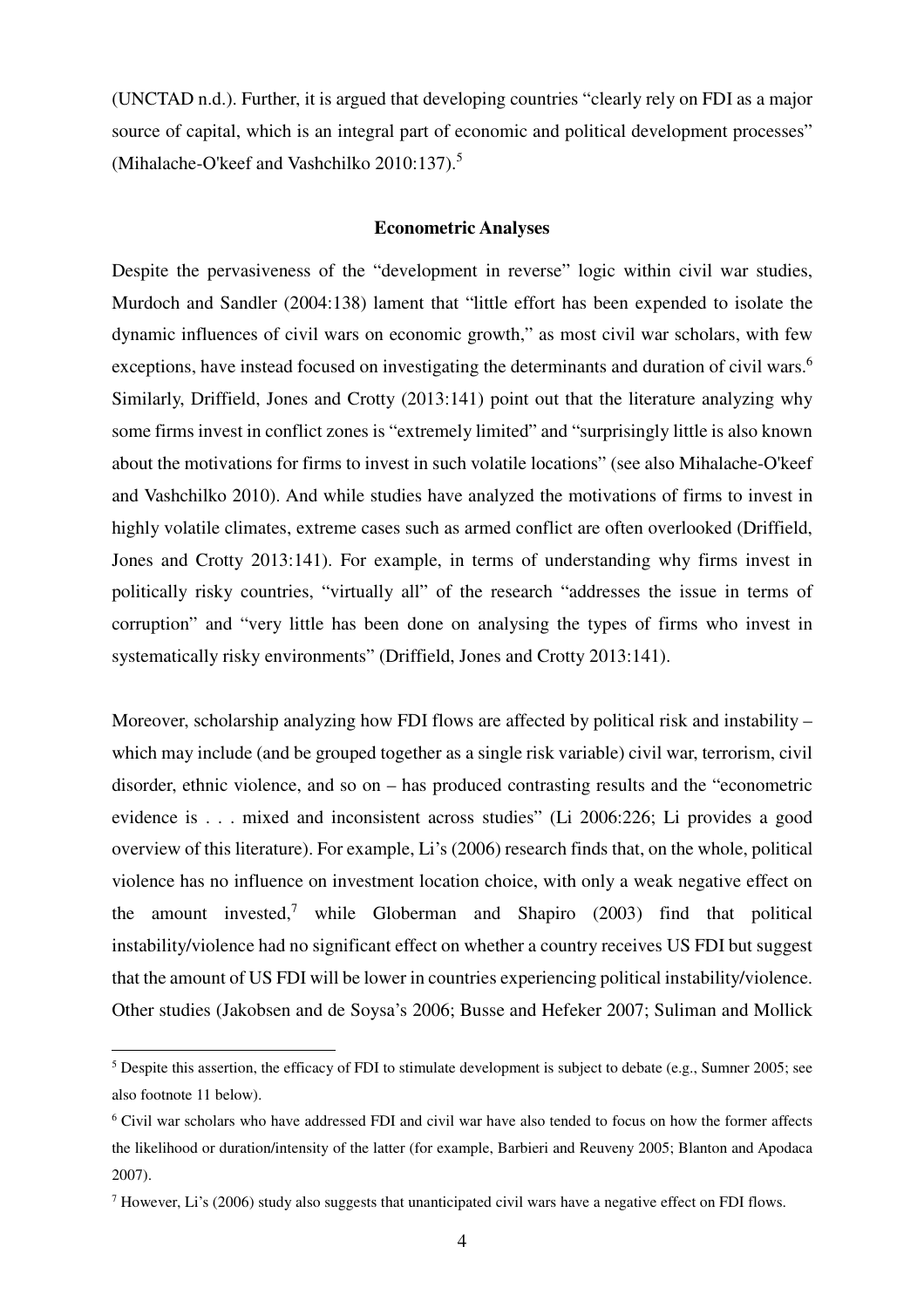2009) indicate that political violence such as civil war is linked to reduced FDI inflows.

Notwithstanding these inconsistencies, more recent scholarship illustrates an increasingly obvious trend: countries with internal armed conflicts are attracting FDI (Mihalache-O'keef and Vashchilko 2010; Driffield, Jones and Crotty 2013). Furthermore, according to Mihalache-O'keef and Vashchilko (2010:144-5), flows of FDI during conflict episodes do not significantly differ from inflows during peacetime, with some countries recording substantial increases. One explanation pertains to different types of FDI. For example, it is argued that primary-sector FDI is inclined to enter conflict zones because firms operating in this sector are bound by natural resources or geography (Mihalache-O'keef and Vashchilko 2010; Driffield, Jones and Crotty 2013). Bilateral Investment Treaties are also argued to compensate for policy uncertainty linked to civil war (Mihalache-O'keef and Vashchilko 2010:151).

#### **A Case of Historical Amnesia?**

While the quantitative investigations outlined above have delivered mixed results, these studies nevertheless share a common view: that political violence is incongruent with processes of economic development such as FDI. In other words, even those studies demonstrating that FDI is not deterred by civil wars nevertheless assume that FDI enters conflict zones *in spite* of civil war violence. Moreover, the econometric studies noted above assume that political instability such as civil war exclusively presents risks to investors.

Christopher Cramer (2002, 2006) highlights the problematic nature of such conclusions. For instance, he argues that the "development in reverse" logic is underpinned by a liberal perspective of violence and war that presumes all violent conflict to be exclusively negative in its economic consequences (Cramer 2002:158). Such arguments, according to Cramer, suffer from historical amnesia, as economic development has typically been "accompanied by, hastened by and made by appalling human disruption and violence" (Cramer 2006:9,17). Violence and war have often been and still frequently are "integrated into the appropriation and production process" (Cramer 2006:17; see also Escobar 2004). Similarly, Charles Tilly (1990:196-7) has highlighted the importance of war and war making to the creation and transformation of European states and capitalism, which, despite obvious diversity, can be extrapolated to contemporary debates (see also Taylor and Botea 2008; Blattman and Miguel 2010:4,43; Hough 2011).

Such a critical framework casts doubt on the estimated economic losses related to civil war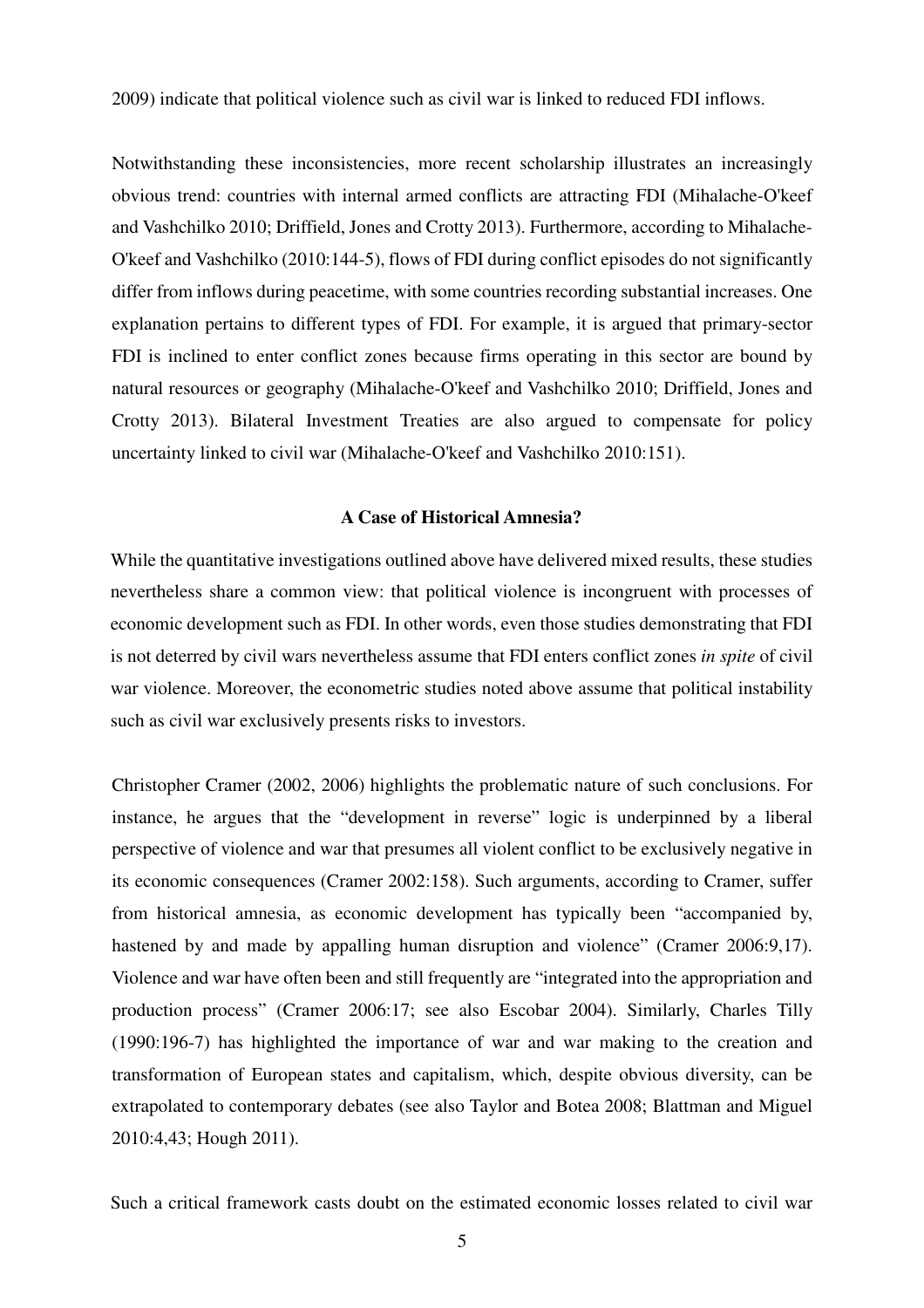violence. These estimations only consider the economic costs of civil war, overlooking the possibility that civil war violence can also provide economic opportunities and thus, in certain instances, can benefit economic growth. $8$  For example, in the context of FDI, if violence disrupts existing rights to assets (for instance, land or natural resources), then the promotion of conflict or the exclusion of local interests by violent means may present new ownership and investment opportunities to foreign capital (Cramer 2006:233), with a detrimental impact on the welfare of large swathes of people. Therefore, while it is true that capitalism often requires peace and stability, it also "thrives on war and instability and is typically implanted through violence" (Cramer 2006:204).

#### **Large-N Models and Case Study Analyses**

Compounding the theoretical differences outlined above is a disjuncture between case study investigations of individual armed conflicts and large-N, quantitative analyses of civil wars (Cederman and Gleditsch 2009), the latter a method typically employed by the prominent set of civil war literature and econometric studies into civil war and FDI. Colombia is a case in point: critical scholars have argued that violence in Colombia's conflict has often bolstered economic development under a capitalist logic (Escobar 2004; Coleman 2007; Grajales 2011; Thomson 2011; Maher 2014). For example, while some scholars posit that forced displacement inhibits economic growth (Murdoch and Sandler 2002, 2004; Skaperdas 2009), Escobar (2004:214) conversely argues that displacement has opened up entire regions for transnational capital. More specifically, it is argued that displacement can clear lands of inhabitants who reside in areas rich in natural resources, which are subsequently extracted by domestic and transnational corporations. These arguments resonate with Cramer's (2006:217) critique of the "development in reverse" logic, whereby he identifies the dual process of forceful asset accumulation and forced displacement as central to much of the violence and war around the world.<sup>9</sup>

This disjuncture may be a consequence of what Cramer (2002, 2006) argues are deep methodological flaws inherent to large-N studies into civil wars, including (but not limited to)

<sup>8</sup> These estimations are also problematic to measure (Moser 2000; Blattman and Miguel 2010:38).

<sup>&</sup>lt;sup>9</sup> Cramer (2006) identifies this process as primitive accumulation (Marx 1990:873-95); however, the application of primitive accumulation to contemporary debates, including its derivatives such as "accumulation by dispossession" (Harvey 2003), can be contested (for instance, see Glassman 2006). Nevertheless, critical scholars largely acknowledge that capitalist accumulation was a violent process in its incipiency and continues to be violent in many parts of the world. It is this broad framework that is applied throughout this article.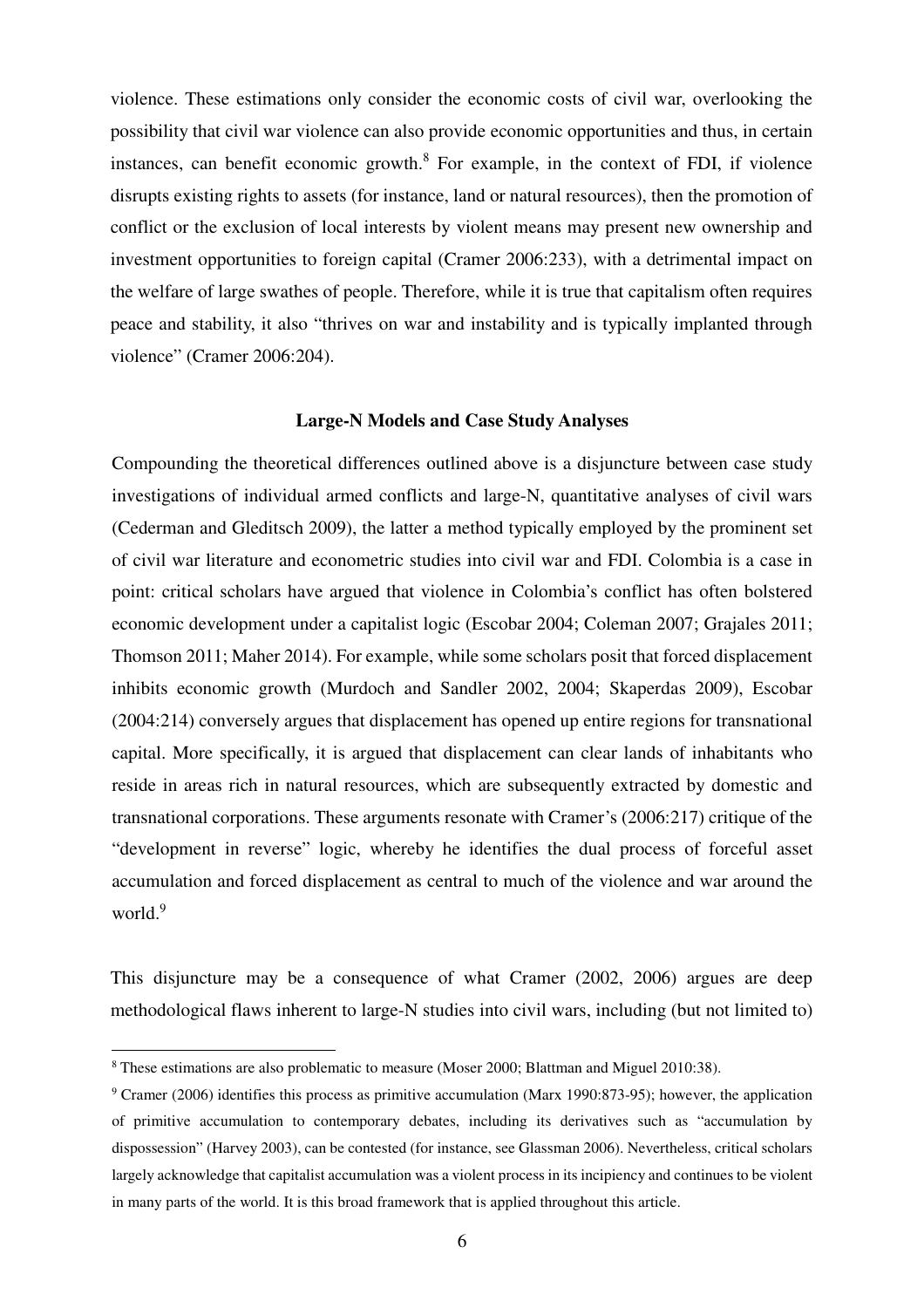overly simplistic proxies to measure complex concepts such as economic development, inequality, greed, grievances, and so on (in the Colombian context, see Gutiérrez Sanín 2004, 2008). Moreover, the reliance on battle-related deaths within the prominent set of civil war literature is problematic. As Kaldor (2013:7) argues, this measure of violence – which is typically limited to fatalities resulting from combat between belligerent groups (e.g., Lacina 2009:3) – overlooks major episodes of civil war violence. This includes forced displacement and violence aimed at civilian groups.

Analyzing the two latter types of violence can provide fuller insights into the dynamics of civil wars and development. For example, forced displacement typically affects a much greater proportion of the population than battle deaths. In Colombia's conflict, battle deaths hit a peak of 3,131 in 2007 (Lacina and Gleditsch 2005); in the same year, 305,966 people were forcibly displaced (CODHES 2011:4). Similarly, focusing on battle deaths largely overlooks the sector of society that is overwhelmingly affected by civil war violence and at whom development strategies are typically aimed: the civilian population. In light of these points, investigating how civilians are affected by civil war violence is crucial for understanding how this type of conflict affects broader political and economic processes.

#### **Disaggregating the Debate**

A further issue with large-N studies is their reliance on aggregate, national level data to analyze civil war. Indeed, there is widespread acknowledgement within civil war studies that internal armed conflicts rarely (if ever) engulf whole nations and are instead limited to particular regions of host countries (Cederman and Gleditsch 2009; Blattman and Miguel 2010). Economic development – including concentrations of FDI – also varies across countries. Aggregate-level approaches are thus increasingly understood to be problematic and emerging scholarship has encouraged the use of disaggregated data to better understand the dynamics of civil wars (for an overview, see Blattman and Miguel 2010; for datasets, see Raleigh et al. 2010; Melander and Sundberg 2011).<sup>10</sup> In this context, it can be argued that economic growth can be fostered in civil war economies if the fighting takes place away from economically important regions within countries (Skaperdas 2009:2). Similarly, the risks to foreign direct investors can be low

<sup>&</sup>lt;sup>10</sup> Similar to broader trends in civil war scholarship, most disaggregated studies into civil war and development have focused on civil war onset (e.g., Buhaug and Rød 2006; Hegre, Østby and Raleigh 2009). One exception is Collier and Duponchel's (2013) study, which suggests negative economic impacts of civil war violence in Sierra Leone. The authors, however, acknowledge limitations of the firm level data they use. Other studies have analyzed the negative effects of civil wars on individual human capital (see Blattman and Miguel 2010:41-42).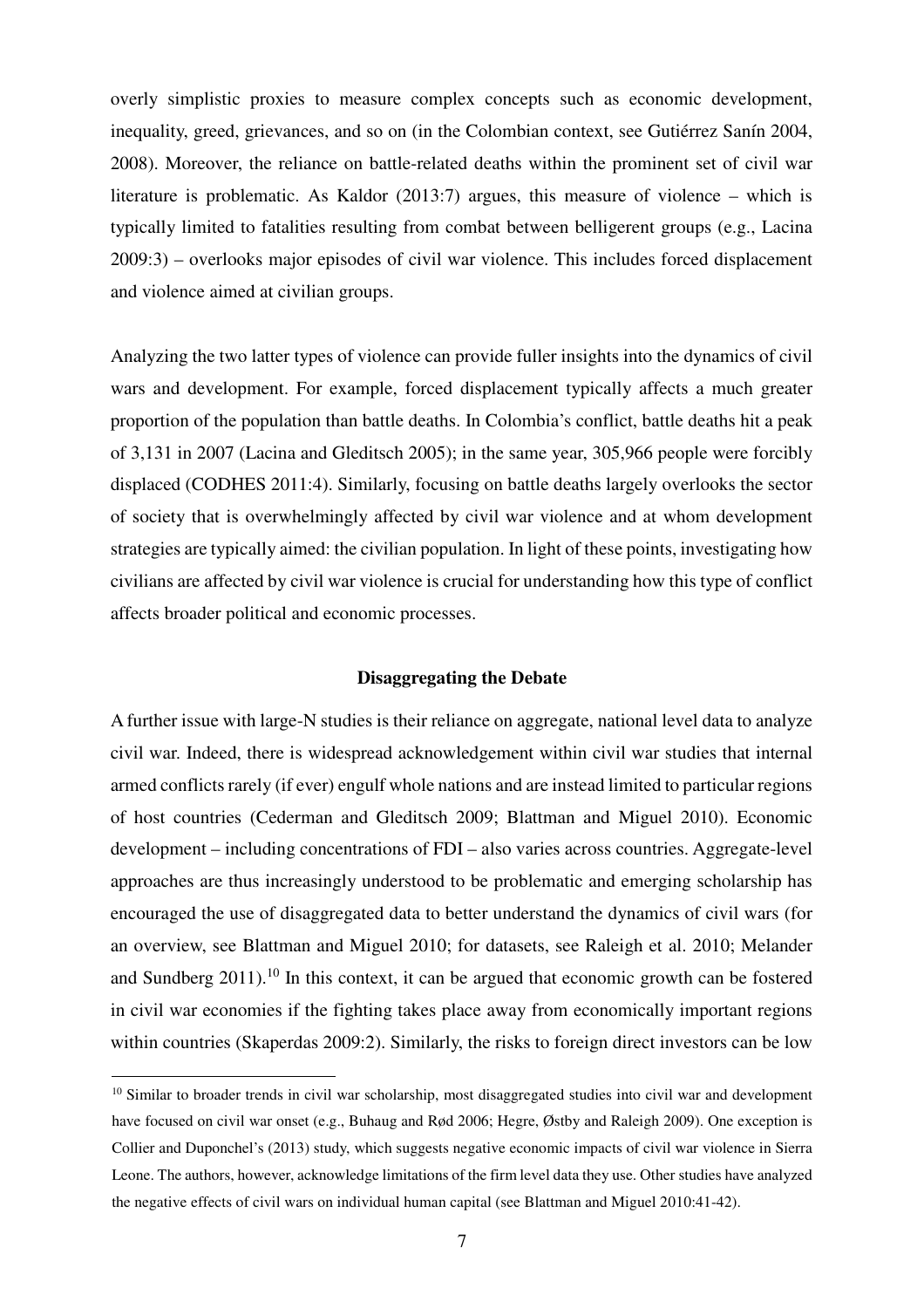if conflict occurs away from areas of economic interest (Mihalache-O'keef and Vashchilko 2010:148).

The following analysis focuses on areas of economic interest in Colombia, namely, oil producing regions. Colombian government statistics on forced displacement are used, which have been compiled and collated by this author at the department and municipal level. Data on political violence and human rights violations, published by a Colombian human rights group, Centro de Investigación y Educación Popular (CINEP), are also employed and have been further coded by this author to provide a uniquely coded dataset disaggregated to the department and municipal level (see Appendix A). In this way, the following analysis applies the emerging technique of disaggregating conflict data to empirically contribute to anecdotal and qualitative evidence on the links between violence and economic development in Colombia. Before discussing the regional dynamics of Colombia's violence and development, however, it is first necessary to outline the country's broader economic and violent trends.

#### **ECONOMIC DEVELOPMENT AND CIVIL WAR IN COLOMBIA**

Colombia is a middle-income country that has traditionally exhibited stable economic growth (Holmes, Gutiérrez and Curtin 2008:28; World Bank 2011:113). Nevertheless, the following analysis focuses on the country's economy from 1990 onwards, when the government began fervently adopting neo-liberal market liberalization policies. Beginning with a process known as *la apertura económica* (the economic opening), the Colombian government has rapidly opened up the economy to foreign investors. Indeed, privatization in Colombia is "open without any limitations to foreign investors," according to the OECD (2012:9), and the private sector now constitutes 85% of the country's GDP.

As Figure 1 shows, Colombia exhibited strong economic growth during the 2000s, when GDP per capita<sup>11</sup> grew at an average rate of 2.5%, compared to 1% in the 1990s. (World Bank n.d.). The economy exhibited a particularly strong period of growth between 2004 and 2007, when per capita GDP growth averaged 4.3%. Slower growth rates were exhibited during 2008 and 2009 as the Colombian economy felt the effects of the global economic crisis (OECD 2012:18), but recovered strongly in 2010 and 2011, exhibiting GDP per capita growth rates of 2.6% and 4.5%, respectively. $12$ 

 $11$  At constant 2000 US\$.

 $12$  Despite economic growth, levels of poverty and inequality remain acute. For instance, when neo-liberal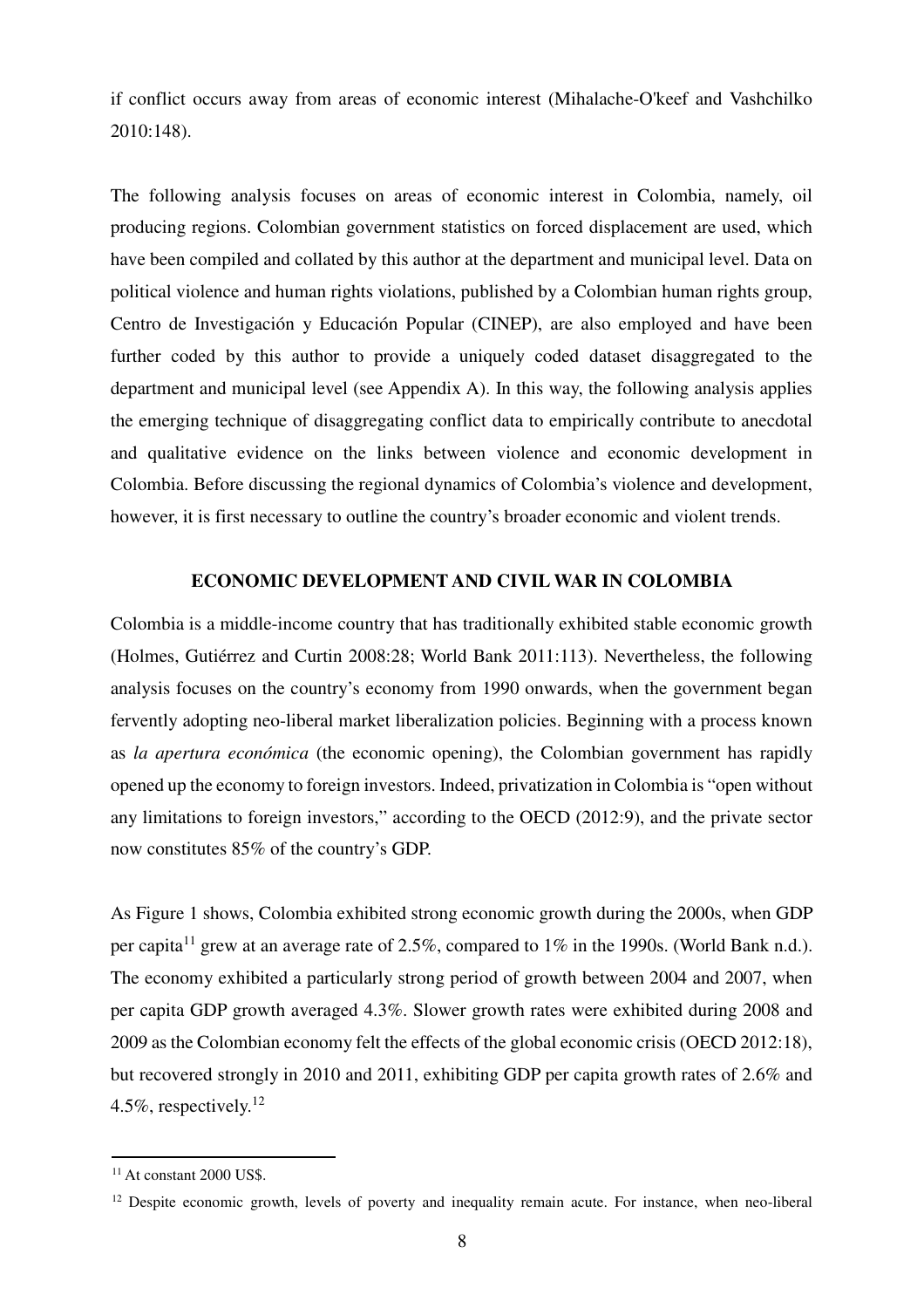Colombia's impressive economic growth during the 2000s has been buttressed by a remarkable influx of FDI, with FDI stock increasing from \$11.2 billion in 2000 to \$95.7 billion in 2011, increasing at an annual average of 22%. As with GDP, FDI growth has been particularly strong between 2004 and 2007 (Figure 1). FDI has accounted for 27% of Colombia's GDP in recent years and, at times, annual FDI inflows have ranged from between 19% (during 2006-2008) to 36% (in 2005) of Colombia's gross fixed capital formation (see OECD 2012:19-20).



FIG 1. FDI Stock and GDP Per Capita % Annual Growth Rates in Colombia, 1990-2011 *Source*: World Bank (n.d.) and UNCTAD (n.d.)

#### **FDI and Oil**

The petroleum industry attracted most FDI in Colombia in 2012 when compared to other sectors, totaling \$5.4 billion (34% of the total), followed by \$2.3 billion (15%) in the mine and quarry sector (Banco de la República n.d.). Since 1999, the Government of Colombia (GOC) has introduced measures to create a more attractive investment climate for foreign oil companies as part of its implementation of neo-liberal economic policies. This includes, *inter* 

restructuring began in 1991, the richest 10% of Colombia's population held a 39.5% share of the country's total income, rising to 44.4% by 2010 (although the figure has undulated; see World Bank 2012).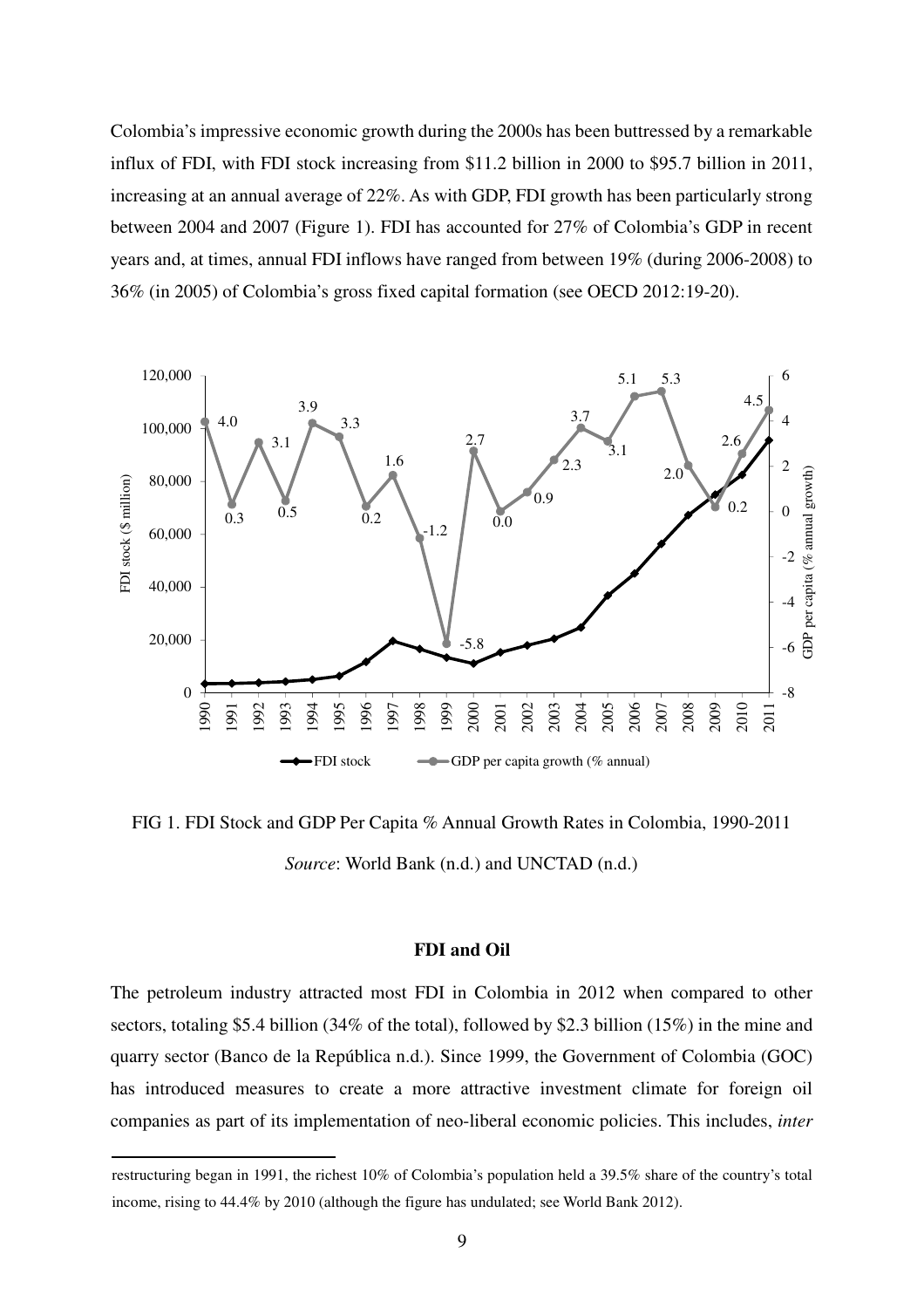*alia,* permitting foreign oil companies to own 100% stakes in oil ventures; a lower, sliding scale royalty rate on oil projects; longer exploration licenses; and the partial privatization of Ecopetrol (the incumbent state oil company), which is now forced to compete with private investors (US Energy Information Administration 2011; US Department of State 2011).

Annual inflows of FDI to Colombia's oil sector have strongly increased from \$521 million in 2001 to \$1.2 billion in 2005, \$3.4 billion in 2008 and \$5.4 billion in 2012 (Banco de la Republica n.d.). Oil production has increased from an average of 525,000 barrels of crude oil per day (bpd) in 2005 to 944,000 bpd in 2012 (García Carrizosa 2008; Unidad de Planeación Minero Energética n.d.). With strong increases in oil production, new infrastructure projects are emerging across Colombia to bolster the country's capacity to transport oil to market (Kraul, 2011). This includes numerous pipeline projects that, at a cost of around \$7 billion, aim to double Colombia's oil producing capacity to 1.4 million barrels a day (Kraul 2011).

Oil production and new infrastructure projects have been stimulated by favorable investment conditions and, crucially, improved security for oil investors. This includes confidence in the GOC's ability to protect oil infrastructure, which had previously represented an acute problem for investors, with Colombia's left-wing guerrilla groups often targeting oil infrastructure (DOS 2001a:7-8; DOS 2002c:2; Stratfor 2002; GAO 2005:18-19).

#### **The Civil War**

Colombia's civil war has existed since at least the early 1960s and involves the public armed forces, right-wing paramilitaries and left-wing guerrillas. During the 2000s, the dynamics of Colombia's civil war were impacted by a US aid package to Colombia. Typically referred to as Plan Colombia, this package totaled \$8.5 billion between 2000 and 2012, with the majority (74%) allocated to Colombia's military and police (see Just the Facts 2012; author calculations).

Despite claims to the contrary (World Bank 2011), Colombia's civil war violence has intensified during the 2000s and throughout the period of economic growth highlighted above. Battle-related deaths averaged 1,173 between 1990 and 1999 compared to 2,452 between 2000 and 2008 (Lacina and Gleditsch 2005; data post-2008 were not available). Colombia's largest left-wing guerrilla group, the Revolutionary Armed Forces of Colombia (commonly known by its Spanish acronym, FARC), conducted an average of 1,035 military actions in the period 1997-2000 but conducted an average of 1,493 actions in the 2007-2010 period (Ávila Martínez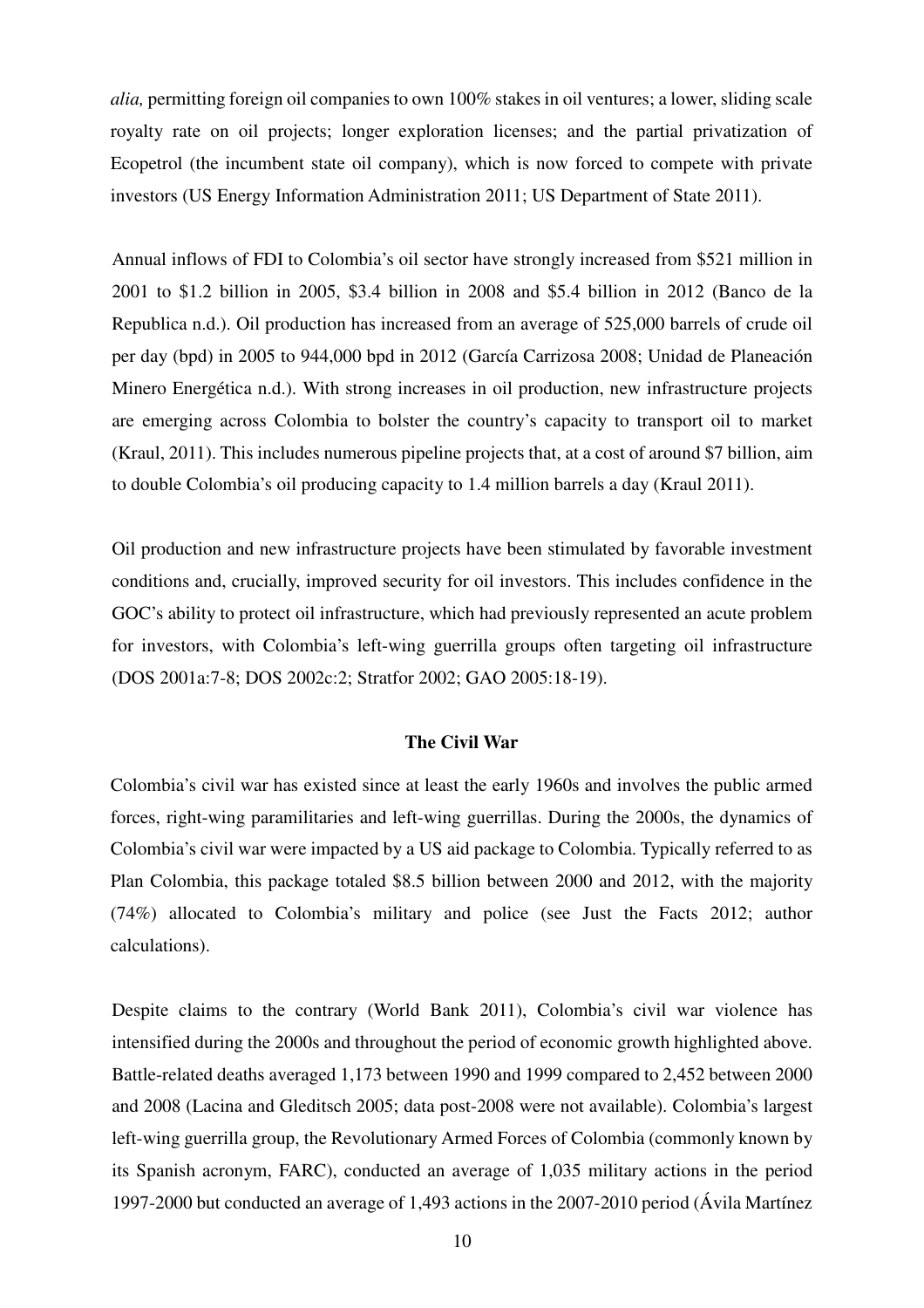$2011$ ; author calculations).<sup>13</sup> With the exception of 2008, the annual numbers of Colombian soldiers and police officers killed were higher between 2003 and 2010 than in 2002 (Ávila Martínez 2010:22), the latter typically considered the height of Colombia's armed conflict (Leech 2011:139). According to CODHES (2011:3-4), a Colombian human rights group, 5.3 million people were forcibly displaced as a result of the conflict between January 1985 and June 2011, of which 65% were displaced between 2000 and 2011 (author calculations).<sup>14</sup>

In this light, security for oil investors has improved as the civil war intensified. This is evidenced by the fall in infrastructure attacks during the 2000s: in 2009, there were 76 attacks on pipelines, roadways and bridges in Colombia, a sharp decline from 800 attacks recorded in 2002 (Bloomberg 2011). Nevertheless, as discussed above, while the civil war violence has risen on a national level in Colombia, a disaggregate-level approach focusing on key oil producing regions will provide clearer insights into the links between civil war violence and FDI in the oil sector.

#### **THE DEPARTMENT OF ARAUCA**

Writing in 2011, Kraul (2011) explains that while "the eastern jungle plains region of Llanos" were until recently "firmly in the grips of leftist guerrillas," this area is "now the scene of most of Colombia's oil growth" following improved security for oil investors. One such area is the department of Arauca, located in the Llanos region of north-eastern Colombia. Largely a savannah terrain, Arauca consists of seven municipalities: Arauca (the departmental capital; henceforth: Arauca Municipality), Arauquita and Saravena, all in the north of the department; and Cravo Norte, Fortul, Puerto Rondón and Tame, located in the south of Arauca. In 1983, US oil company Occidental Petroleum (OXY) discovered one of Colombia's largest oilfields in the department, known as Caño Limón, turning Arauca into one of Colombia's most important oil producing regions. Arauca's oil, which is pumped from Caño Limón to the town of Coveñas on Colombia's Caribbean coast (north-west Colombia) via the 477-mile Caño Limón-Coveñas pipeline, has generated strong revenues for the Colombian government and oil corporations (DOS 2002a:5-7; GAO 2005:5).

<sup>&</sup>lt;sup>13</sup> The Colombian government and the FARC began formal peace talks in October 2012. At the time of writing, this process has not concluded and is not discussed.

<sup>&</sup>lt;sup>14</sup> Internal displacement figures used throughout this article are cumulative and do not show the number of internally displaced persons (IDPs) who have relocated and resettled.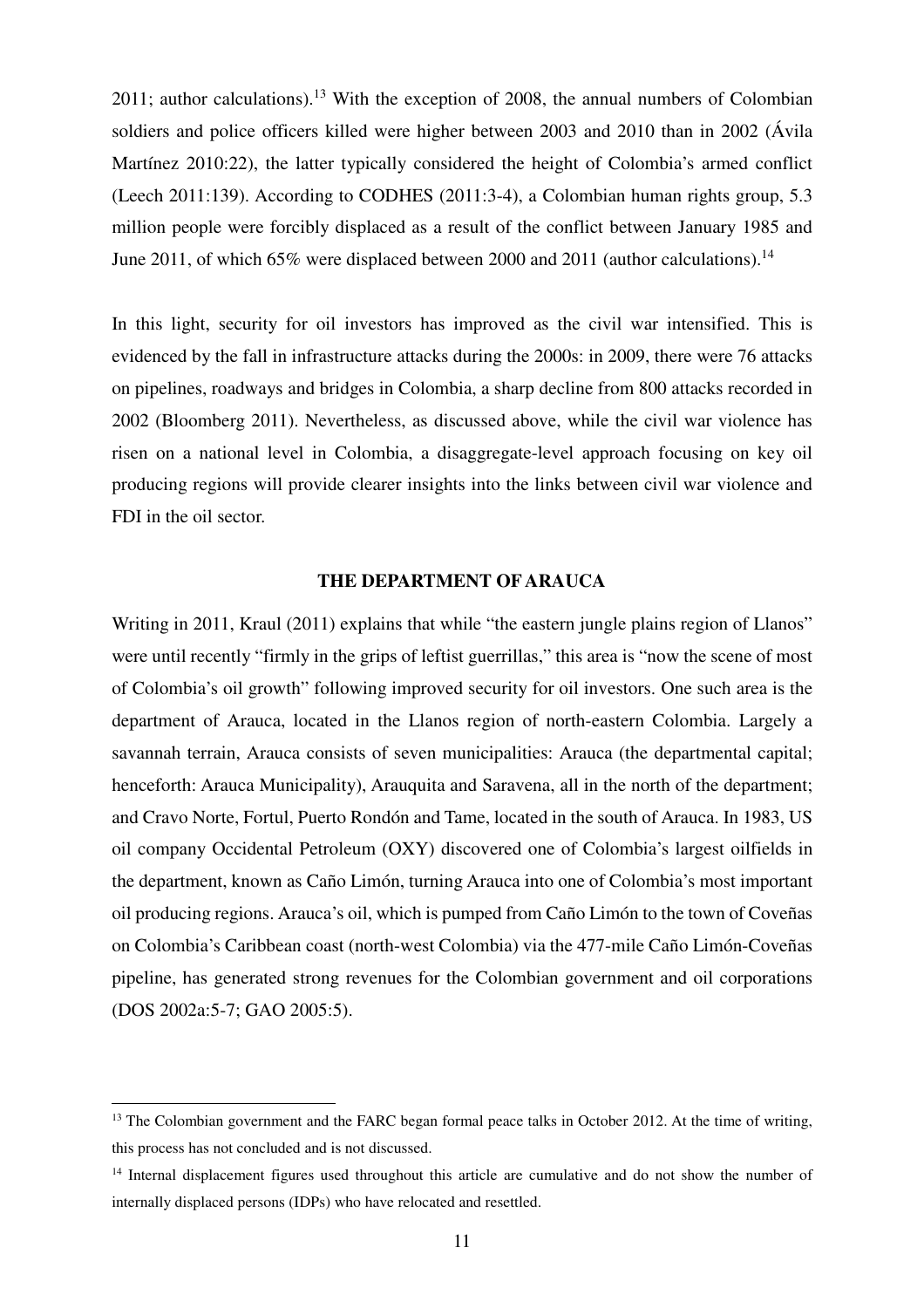Arauca has been a traditional stronghold of the guerrillas, especially the National Liberation Army (known by its Spanish acronym, ELN), although the FARC expanded its presence in the region throughout the 1990s (León 2003). By 2003, there were an estimated 1,000 ELN combatants in the department and approximately 2,000 FARC soldiers (León 2003). Despite the presence of armed groups in the department (including paramilitaries, discussed below), traditionally there has been a modest amount of coca cultivated in Arauca; indeed, even at its peaks, cultivation has been low when compared to other regions of Colombia (UNODC 2009). Instead, the guerrillas' attention has typically been directed at the oil industry.

Bolstered by the threat of attacking oil infrastructure and employees, a central aim of the guerrillas has been to extort money from oil companies and their contractors. Payments to the rebels have been extensive; for instance, during the initial years of the Caño Limón operation, OXY and its subcontractors paid the guerrillas between \$1 million and \$5 million to prevent pipeline attacks (see Witness for Peace 2002:8). In 2003, Colombian authorities further calculated that the ELN, which has traditionally infiltrated Arauca's political landscape, had profited from between \$200 million to \$1.2 billion from royalties paid by oil companies since 1986 (León 2003; see also Witness for Peace 2002:8; Sierra 2003).

Despite these payments, the Caño Limón-Coveñas pipeline has been repeatedly attacked by the guerrillas, causing serious disruption to production and significant financial losses for OXY and the Colombian state (Presidencia de la República 2003:25; GAO 2005:1; Leech 2006:152). Between 1985 (when oil operations began) and 2003, the pipeline was attacked 915 times (Sierra, 2003). Statistics provided by OXY show that attacks on the pipeline intensified during the 1990s and early 2000s, reaching a peak of 170 attacks in 2001. During this peak, attacks by rebel groups reduced production by an estimated 70,000 barrels of oil per day and rendered the pipeline out of service for total of 240 days (GAO 2005:1; Leech 2006: 152). The GOC estimated that it lost \$520 million in revenue in 2001 due to these attacks (Gobierno de Colombia 2003:25) and the resultant halts to production cost OXY \$100 million in lost earnings (Leech 2006:152).

#### **The Public Armed Forces and US Aid**

In light of this guerrilla activity, the GOC focused on expanding and consolidating its military presence in Arauca to protect the pipeline from guerrilla attacks. In September 2002, the then newly elected hardline president, Álvaro Uribe (in office 2002-2010), created a so-called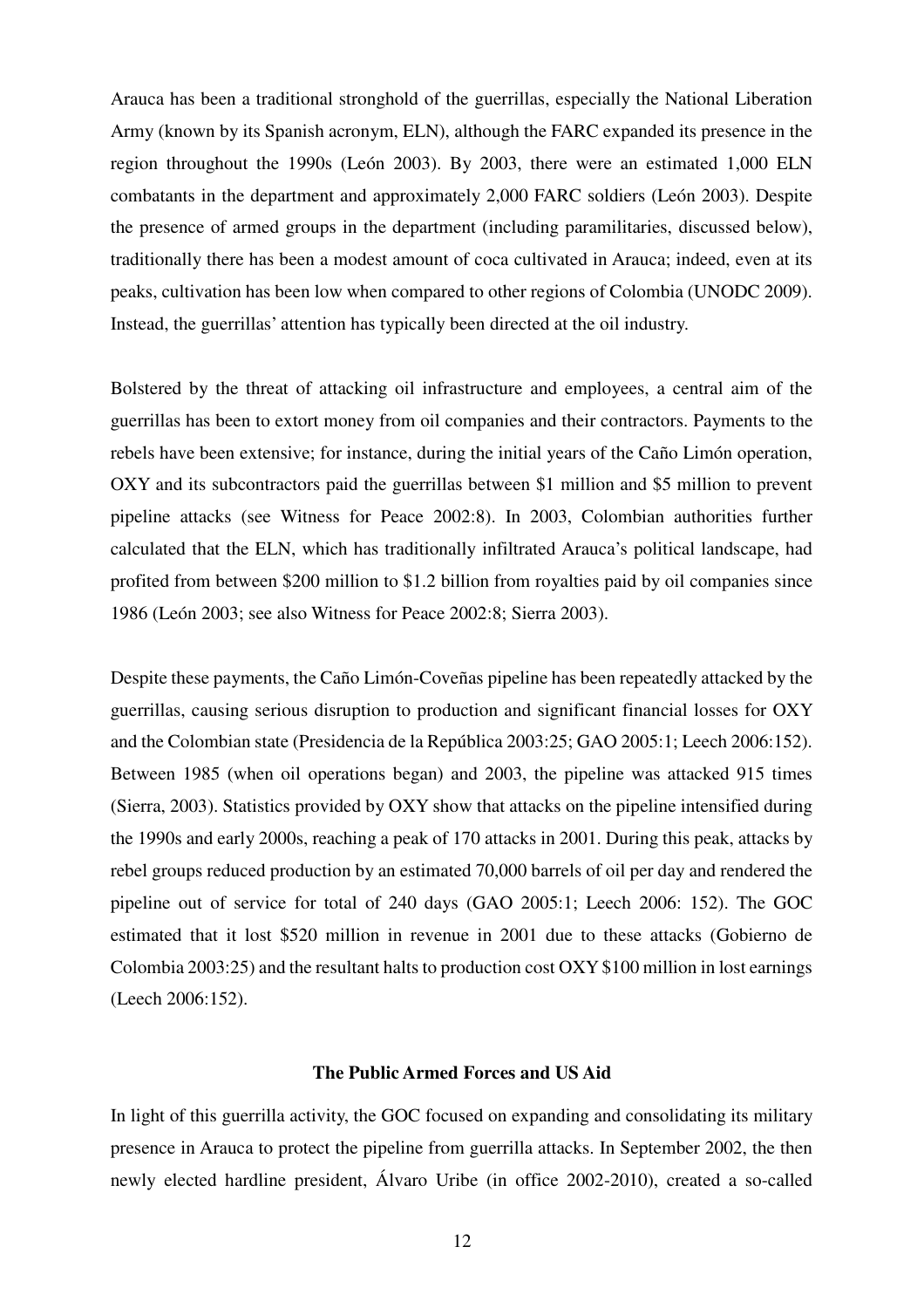"Rehabilitation and Consolidation Zone" (RCZ) in the department, which expanded across Arauca Municipality, Arauquita and Saravena. On the one hand, the guerrillas commanded a strong presence in these municipalities. On the other hand, these areas are strategically crucial for protecting oil interests in the area because the Caño Limón oil complex is located there (Arauca Municipality/Arauquita) and the oil pipeline traverses these municipalities (Isacson 2003:16; Amnesty International 2002, 2004).

As Figure 2 shows, bombings of the Caño Limón-Coveñas pipeline declined sharply after 2001. This coincides with a controversial US military aid package, known as the Caño Limón initiative, passed through US Congress in response to increases in pipeline bombings in Arauca. As part of the 2002 counter-terrorism bill, US Congress granted an extra \$99 million in military aid as an adjunct to Plan Colombia for the protection of the Caño Limón pipeline (GAO 2005). While the guerrillas' predilection for bombing the pipeline continued well after the Caño Limón initiative was implemented (as Figure 2 shows, the guerrillas continue to target the pipeline; see also Dudley 2002), pipeline attacks declined from a peak of 170 in 2001 to 41 in 2002. By July 2005, pipeline attacks had fallen to 13.



Closer inspection reveals that the bulk of this aid had a very limited (if any) effect on establishing pipeline security. The majority (\$86.4 million, 88% of the total) of the aid was allocated for the purchase of ten helicopters and military equipment, which did not reach Arauca until mid-2005 (see GAO 2005:3-14), well after pipeline attacks had fallen from their peak in 2001.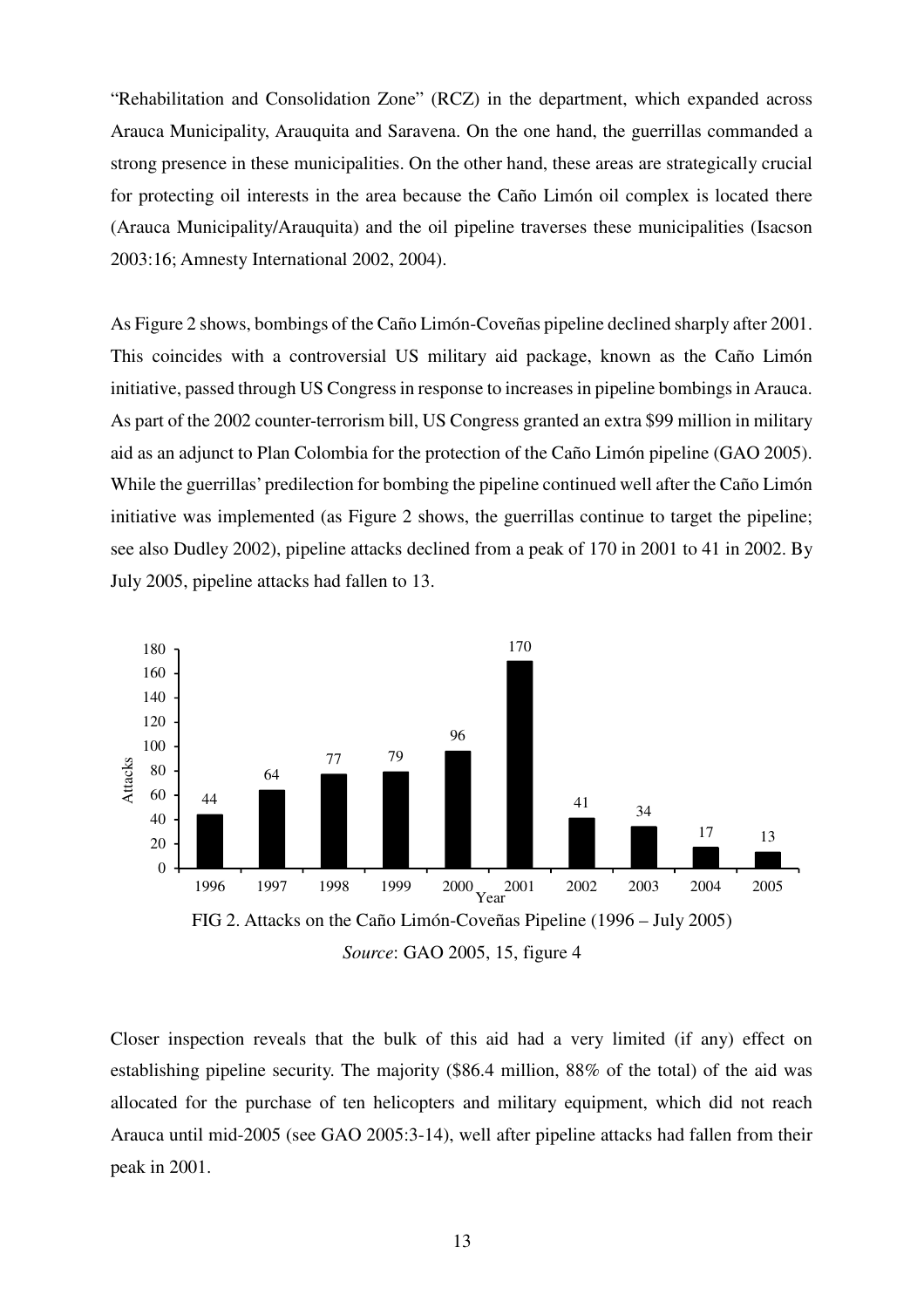Although pipeline bombings were already declining by 2003, \$12.7 million (13% of the total) of the initiative appears to have contributed to pipeline security. This portion was allocated for the counter-insurgency training of Colombia's army in Arauca by US Special Forces, which began in January 2003. However, as will be discussed, this portion of the aid also had grave consequences for the civilian population. On the one hand, the US counterinsurgency doctrine is underpinned by human rights abuses against civil society; on the other hand (and relatedly), the doctrine is explicit in advocating close relationships between state security forces and the pervasive use of paramilitaries (Stokes 2005; Stokes and Raphael 2010:71). It is important to note that in Colombia, the paramilitaries have employed widespread violence and are responsible for the majority of human rights abuses (Human Rights Watch 2001; Livingstone 2003; Murillo 2004; Stokes 2005; Hylton 2006; Brittain 2010).

#### **The Paramilitaries in Arauca**

Evidence of military–paramilitary collusion in Arauca is compelling and has been well documented by organizations such as the Office of the United Nations High Commissioner for Human Rights (OHCHR 2003), Amnesty International (2002, 2004), the Washington Office on Latin America (WOLA 2003), Witness for Peace (2002), and CINEP (2011) (see also Verdad Abierta 2009a; Palmer 2010). This is consistent with broader trends in Colombia, where deep links between the armed forces and the paramilitaries have also been well documented (OHCHR 2003; Amnesty International 2002, 2004; Stokes 2005; Hristov 2009; Human Rights Watch 2001, 2005, 2010).

Advancing to Arauca *en masse* in August 2001, the paramilitaries' expansion into the department preceded that of the public armed forces, a common trend in Colombia's conflict (Leech 2003:23; WOLA 2003:3; Verdad Abierta 2010; Maher 2014). Although operating across Arauca, the AUC established its strongest presence in Tame (Dudley 2002; Sierra 2003), as well as Cravo Norte, Fortul and Puerto Rondón (Sierra 2003; WOLA 2003:3; Amnesty International 2004:33). Importantly, these areas fall outside of the RCZ security perimeter. By 2003, there were 800 to 1,000 paramilitaries operating in Arauca (León 2003). Although the United Self-Defense Forces of Colombia (the paramilitary umbrella group better known by its Spanish acronym, AUC) reached an agreement with the GOC to demobilize between 2003- 2006, the deeply flawed demobilization process enabled powerful successor paramilitary groups to emerge throughout Colombia. Links between these groups and Colombia's armed forces soon emerged (Colombian NGO Platform 2008; Semana 2008; CODHES 2009; Human Rights Watch 2010; Maher and Thomson 2011). In Arauca, during the 2000s, new paramilitary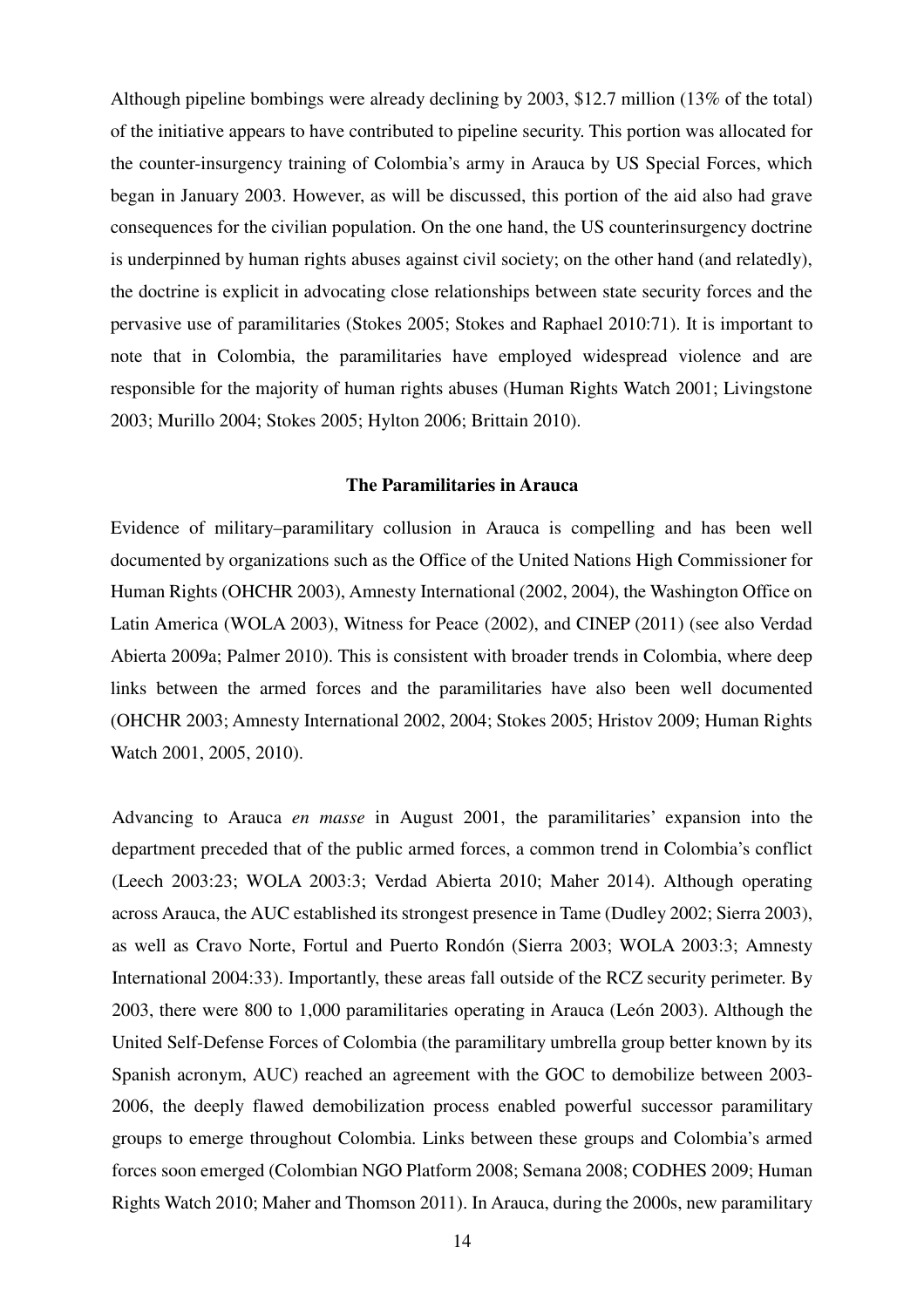groups included the Colombian Revolutionary Popular Antiterrorist Army (known by its Spanish acronym, ERPAC) and the notorious Black Eagles (Aguilas Negras) (Human Rights Watch 2010; Ohlsen Pettersson 2012).

#### **Public Armed Forces-Paramilitary Control**

Protection of the Caño Limón Coveñas pipeline and other vital oil infrastructure has been realized by achieving public armed forces-paramilitary territorial control in areas of economic importance in Arauca, which has thwarted and deterred attacks on oil infrastructure. In terms of the public armed forces, this included military patrols across the networks of roads around the Caño Limón oil fields and proximate jungle areas, the stationing of light tanks, heavily fortified bunkers and rapid-response forces across strategic positions along the pipeline, and the creation of intelligence centers that have served (*inter alia)* as a basis for the public armed forces' offensive combat operations (DOS 2002b:8, 2003a:7, 2006; Dudley 2002; Forero 2002:1; GAO 2005).

Espousing a "fiercely anti-communist" ideology (Leech 2006:126) and aspiring to "defend the interests of powerful domestic and international economic actors" in Arauca (Amnesty International 2004:5), Colombia's right-wing paramilitary groups also have a central role in bolstering pipeline security. In the department of Casanare (immediately south of Arauca), Richani observes (2002:166) how the paramilitaries have played a direct role in protecting oil pipelines by establishing and consolidating "buffer zones" to diminish the influence of the guerrillas in the areas surrounding pipelines. This strategy pushed the guerrillas from villages located in proximity to oil pipelines and denied the rebels extraction and protection rents realized from oil companies operating in the area (Richani 2002:116). A similar pattern can be observed in Arauca. This includes numerous road blocks and checkpoints operated by the paramilitaries, which have bolstered protection for the Caño Limón complex and the pipeline (Amnesty International 2004:11, 34). Additionally, the paramilitaries deeply penetrated Arauca's political landscape (Semana 2011a; Verdad Abierta 2009a, 2009b), a common trend throughout Colombia where the paramilitaries have generated "enormous political power, at many levels" (Human Rights Watch 2005:16). In Arauca, this helped to weaken revenues that the guerrillas realized from oil royalties, which the rebels achieved by extorting Arauca's politicians and by forcing public works contractors to pay the guerrillas a percentage of public contracts (WOLA 2003; Amnesty International 2004).<sup>15</sup>

<sup>&</sup>lt;sup>15</sup> In 2003, former president Uribe also ordered that royalty payments in Arauca be administered directly from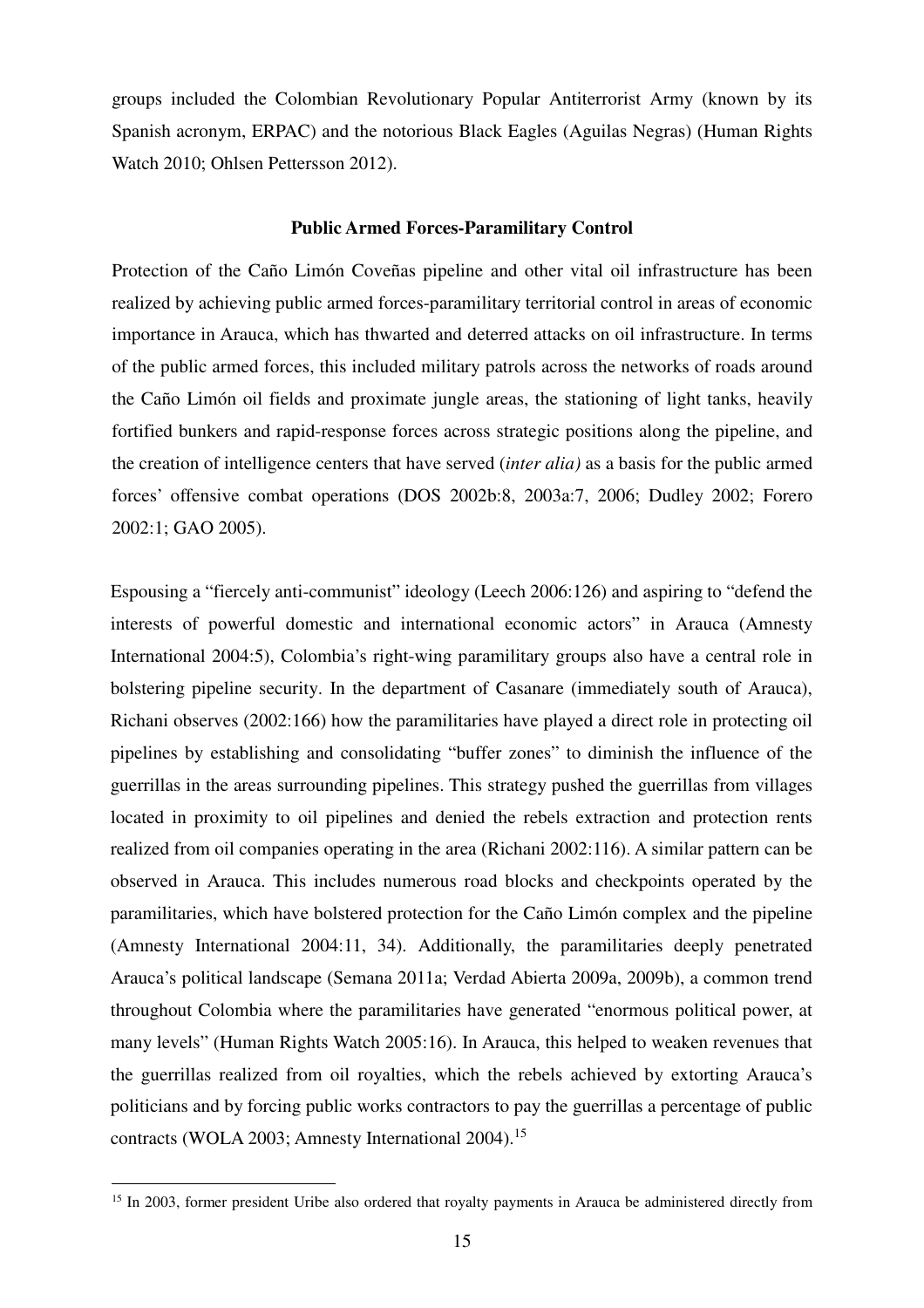The expansion of the public armed forces-paramilitary presence to create these buffer zones came at huge costs to the civilian population. For instance, Amnesty International (2002, 2004) and other observers (Leech 2002; Isacson 2003) highlight that the RCZ led to a rapid increase in human rights violations, including arbitrary arrests, mass detentions, raids and searches of civilians carried out by the public armed forces. Many of these actions continued unabated after the RCZ was ruled as unconstitutional by Colombia's Constitutional Court (Amnesty International 2004:42–3) in November 2002<sup>16</sup> and Amnesty International (2004:14) continued to document cases of torture, murder and "disappearances" perpetrated directly by the military or in collusion with paramilitaries. Moreover, with support from Colombia's armed forces, the paramilitaries aimed to "purify" Arauca of people deemed to be in support of the guerrillas, vowing to "cleanse the region of guerrillas and their supporters" (Marx 2002:2; WOLA 2003:3). The paramilitaries duly "imposed a regime of terror" in the department (Verdad Abierta 2010) and "sought to keep civilians under control by instilling fear, through massacres, 'disappearances,' and torture" (Amnesty International 2004:43).

#### **Forced Displacement**

This paper posits that forced displacement – which, as noted above, is a widespread problem in Colombia – has been central to the creation of these security buffer zones. That is to say, forcibly displacing civilians acts as "a low cost and effective strategy for clearing out territories" (Ibáñez and Vélez 2008:661), which facilitates the creation of these zones. For instance, large-scale forced displacement of the civilian population weakens the fighting capacity of a rival armed group as it is less able to hide and find support (Azam and Hoeffler 2002). Clearing out civilians from an area allows armed groups to strengthen their regional control and more easily transport supplies including weaponry (Ibáñez and Vélez 2008:661). Furthermore, according to Muggah (2000:204), "individuated security zones" are created in Colombia following forced displacement, as land assets of economic or military strategic value are repopulated with supporters of the attacking armed groups. Forced displacement, therefore, should not be simplistically viewed as a vicissitude of combat but is instead employed as a concerted strategy of war (Muggah 2000; Ibañez and Moya 2010; Ibáñez and Vélez 2008).

At this juncture, it is important to note that the majority of forced displacement in Colombia is

Bogotá (WOLA 2003; Amnesty International 2004).

<sup>&</sup>lt;sup>16</sup> In April 2003, Colombia's Constitutional Court ruled against renewing the relevant Decree used to establish the RCZ.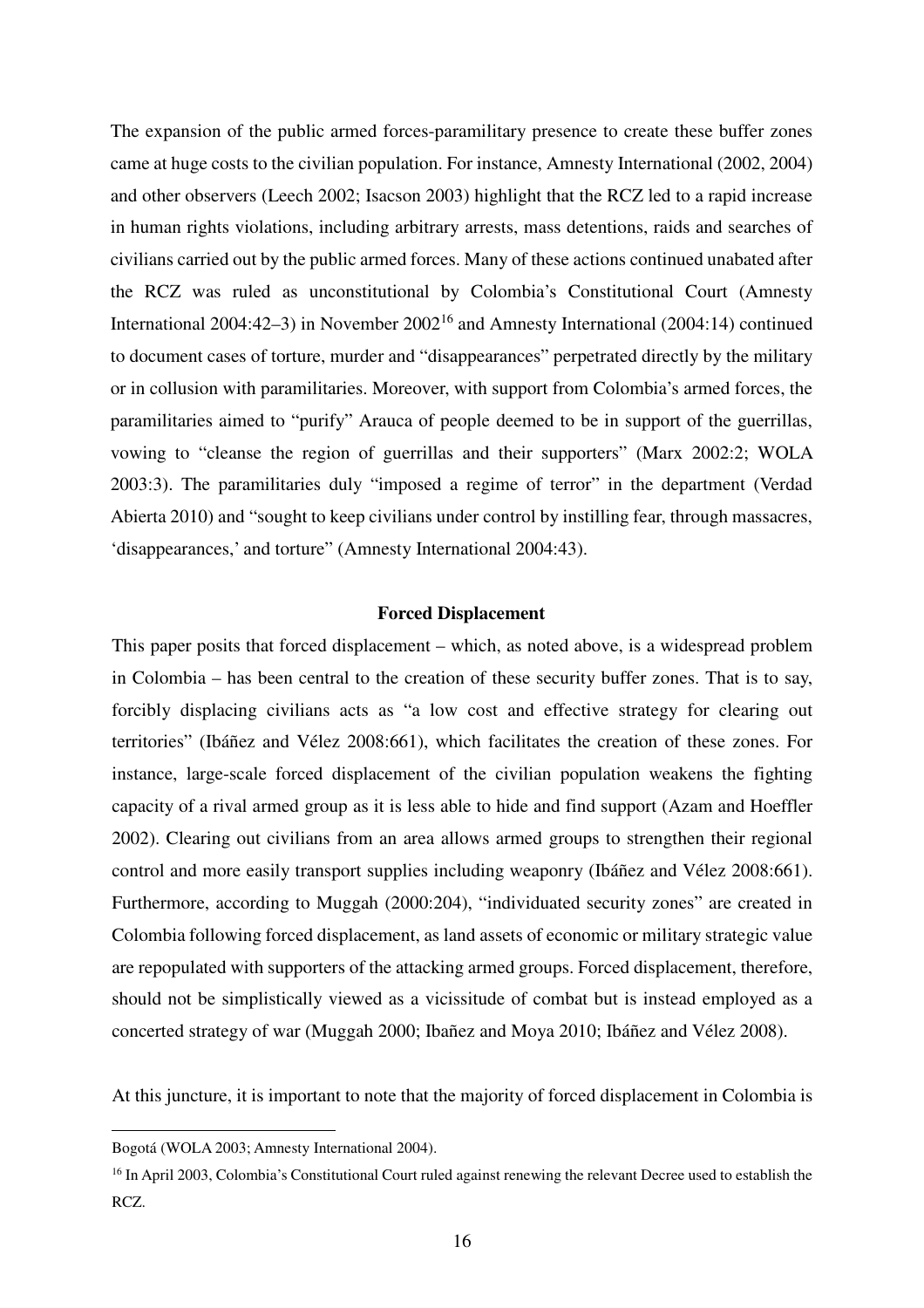perpetrated by the paramilitaries (see Ibáñez and Vélez 2008:662; Comisión de Seguimiento 2009; Hristov 2009). Moreover, while some scholars (for instance, Ibáñez and Vélez 2008; Ibáñez and Moya 2010) largely overlook the role of Colombia's public armed forces, others observe that the state's forces are responsible for a significant portion of forced displacement (Muggah 2000:204; Brittain 2010:40; Leech 2009, 2011:131; in the Arauca case, see below). Between 1980 and 2010, it is estimated that 6.7 million hectares of the countryside have been abandoned or seized in Colombia due to the armed conflict, representing 13% of Colombia's total arable land. This excludes the territories of ethnic communities (discussed in more detail below), which would augment this figure (see Comisión de Seguimiento 2010:4).

In addition to spreading territorial control, forced displacement also allows armed actors to diversify sources of funding (Muggah 2000:204; Ibáñez and Moya 2010). For instance, the paramilitaries began controlling the drug trade in Arauca after they established a presence in the department (Amnesty International 2004).<sup>17</sup> Furthermore, in Arauca (and other oil producing regions of Colombia), the paramilitaries have allegedly received financial contributions from oil corporations, have taxed oil corporations to protect infrastructure and have offered other business services to oil companies (WOLA 2003; Palmar 2010).

#### **Expropriating Land for Oil Exploration in Arauca**

Forced displacement also serves strategic economic aims, especially by expropriating land that is rich in natural resources (Lozano-Gracia et al. 2010). At this juncture, it is important to understand the usual pattern of displacement in Arauca (and Colombia more broadly): people (in particular, peasant farmers and indigenous people) are typically displaced from rural areas and subsequently take refuge in larger towns and cities. Therefore, this movement of people clears economically important rural land of large numbers of inhabitants (Verney 2007, 2008; Lari and Kurtzer 2008; Hristov 2009). This land is subsequently taken over by landed elites, mining companies, agri-business and foreign corporations for commercial operations (Hristov 2009:76; see also Muggah 2000; IDMC 2009; Leech 2009). Employees in the extractive industries (for example, oil workers) are then transported into these areas, which can cause further disruption for people who have not been displaced or people who continue to inhabit the surrounding areas (such as social conflict between oil workers and indigenous groups) (Verney 2007, 2008; Lari and Kurtzer 2008; Hristov 2009; Amazon Watch 2011; IDMC 2012).

 $17$  Increases in coca cultivation in Arauca are recorded from 2001 onwards, when the paramilitaries began entering the department (see UNODC 2005, 15, table 4; 2009, 13, table 3).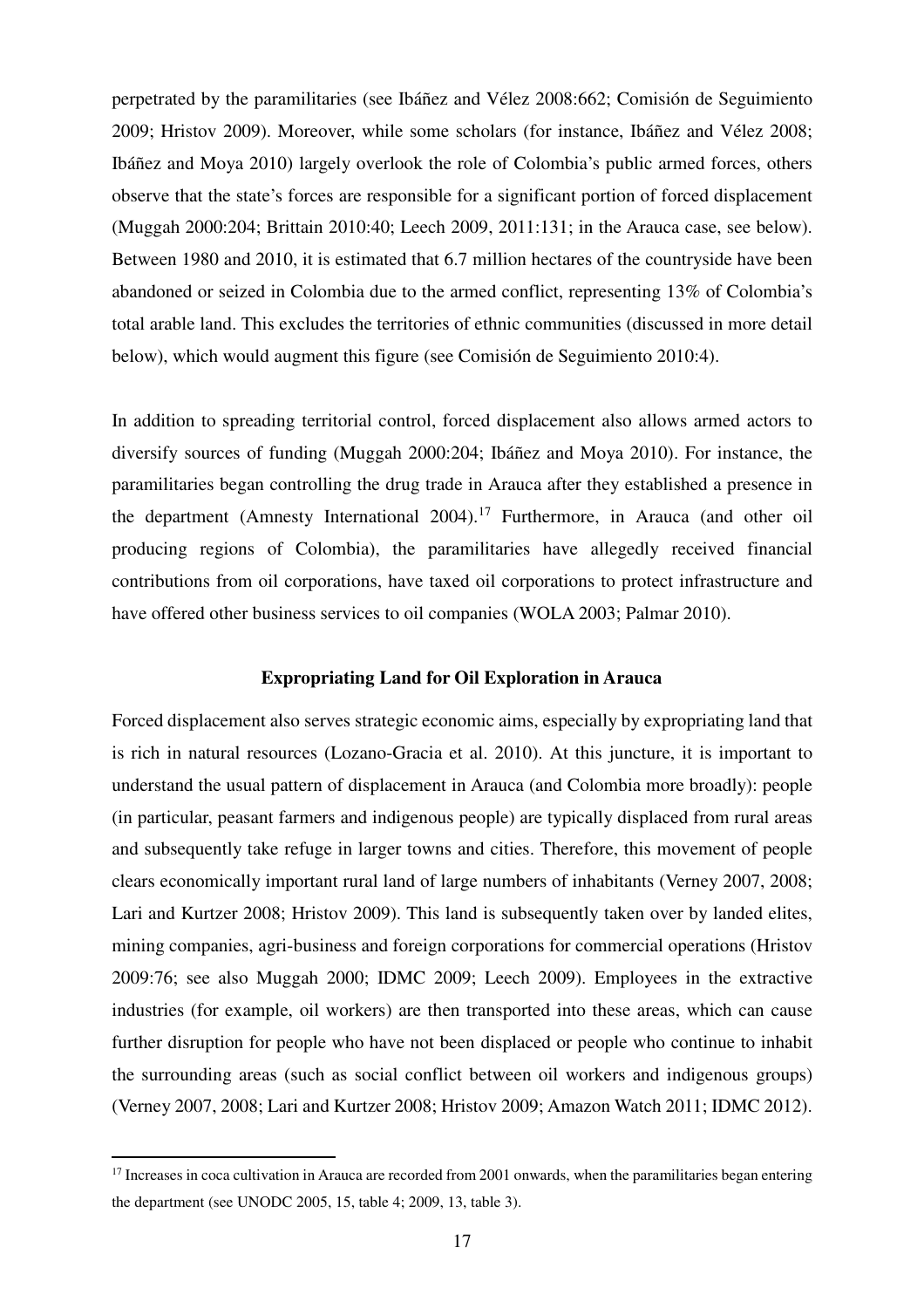In Arauca, Amnesty International (2004:43) notes how the counterinsurgency strategy employed by Colombia's armed forces is designed (*inter alia)* "to force civilians from land of importance to the oil industry and other economic interests." Lari and Kurtzer (2008) argue that armed groups have escalated the conflict in Arauca to control regions of future oil exploration. Furthermore, Amnesty International (2004:11) and others (Amazon Watch 2002, 2011; Leech 2000a,b; CPDH-Arauca 2012) observe that in Arauca and surrounding areas, peasant farmers and indigenous communities who live close to oil installations and infrastructure, or who occupy land in areas due to be exploited for oil, have faced violence and forced displacement. Specific allegations have also been trained at oil corporations. It is alleged, for example, that OXY is displacing settled communities from their lands in Arauca to advance its oil operations at Caño Limón and claim an additional 5,885 hectares of land in addition to the 2,500 hectares it has already been assigned (see CPDH-Arauca 2012).

While many peasant farmers are undoubtedly affected by forced displacement, a disproportionate number of Afro-Colombian and indigenous people are displaced in Colombia (Escobar 2004; Hylton 2006:6; Hristov 2009). This is because Colombia's ethnic minorities often inhabit territories that are rich in natural resources (Escobar 2004:215-16; Hylton 2006:6; Hristov 2009). Many ethnic groups also fervently oppose oil exploration in Colombia, which will now be discussed.

#### **Silencing Opposition to Oil Interests: Indigenous Groups and Trade Unions**

In addition to acquiring land for resource extraction, forced displacement is aimed at "impeding collective action, damaging social networks, and intimidating and controlling [the] civilian population" (Ibáñez and Vélez 2008:661-62). In this light, forced displacement, as well as broader human rights abuses, has served to silence opposition to the oil industry in Arauca and attack civil groups deemed inimical to the profitability and attractiveness of the sector. As Amnesty International (2004:43) observes, the counterinsurgency strategy employed in Arauca was "designed not only to combat the guerrilla but to silence those campaigning for socioeconomic rights, including those sectors 'obstructing' further oil exploration."

Perhaps unsurprisingly, given that they often inhabit land rich with natural resources, indigenous groups constitute a particular vociferous opponent to the oil industry in Colombia and have faced widespread violence (Rights and Democracy 2001; DOS 2004; Murillo 2004; Permanent Tribunal of Peoples 2007; Hristov 2009; Amazon Watch 2011; Hill 2014). In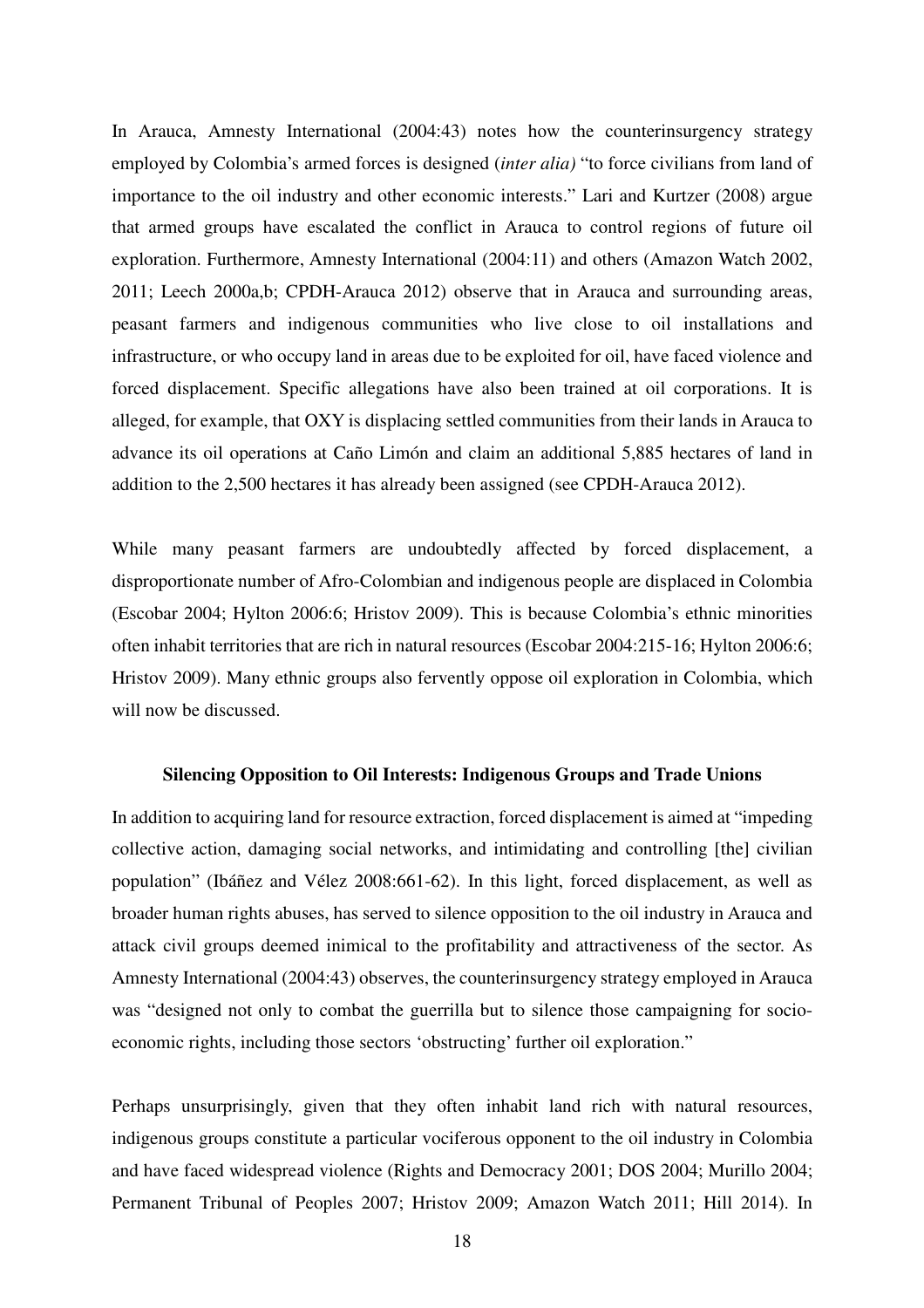Arauca, indigenous communities have opposed the disruption caused by the oil industry, including the influx of heavy machinery, equipment, and oil workers into their ancestral lands, as well as the environmental damage and disruption caused by the construction of infrastructure needed for oil exploration (for instance, buildings, crude transport systems, oil wells, pipelines, refineries, roads, water treatment facilities, stabilization lakes, military camps, airports, and heliports) (Rights and Democracy 2001:18; DOS 2004; Permanent Tribunal of Peoples 2007; Hristov 2009:187; Amazon Watch 2011; Hill 2014). This opposition by indigenous groups is particularly problematic for oil corporations and the GOC's desire to attract oil investors to the country: enshrined in the 1991 constitution, Colombia's indigenous communities have perpetual rights to their ancestral lands (e.g., DOS 2004).

In addition to indigenous groups, Amnesty International (2004:21; see also WOLA 2003; OHCHR 2003; Palmer 2010) notes that there has been a "coordinated state-paramilitary strategy" in Arauca aimed at stigmatizing civil society, especially Arauca's "long-standing and well-developed human rights and trade union movement." It is thus important to note that, as the *Escuela Nacional Sindical* (National Trade Union School, ENS) observes, attacks against civil groups such as trade unions in Colombia take place "in the context of war and are committed, in most cases, by one of the belligerent parties" (ENS quoted in ITUC 2007).

Given their often left-leaning political positions, trade unionists (as well as civil society more generally) in Colombia are commonly stigmatized as being members or sympathizers of the left-wing guerrillas (e.g., Human Rights Watch 2010). Moreover, by challenging the privatization of Colombia's natural resources to transnational corporations, Colombia's trade unions oppose central reforms introduced by former president Uribe to revamp the oil industry (DOS 2001b; Michaud 2007). Colombia's national oil union (known by its Spanish Acronym, USO) is a particularly vociferous opponent of such economic reforms and, as with other trade union groups, has been violently targeted with almost total impunity (Stokes 2002, 2005; WOLA 2003; Hristov 2009; Human Rights Watch 2010; Maher and Thomson 2011). Murders, arrests, repression of USO demonstrations and threats against USO workers continue, largely perpetrated by the public forces and paramilitary groups (for example, Justice for Colombia 2013a,b).

This is congruent with broader trends in Colombia, whereby paramilitary groups are responsible for the majority of violence against trade unionists, followed by the public armed forces (Stokes 2005; Hristov 2009; Human Rights Watch 2010). For instance, in mid-2012,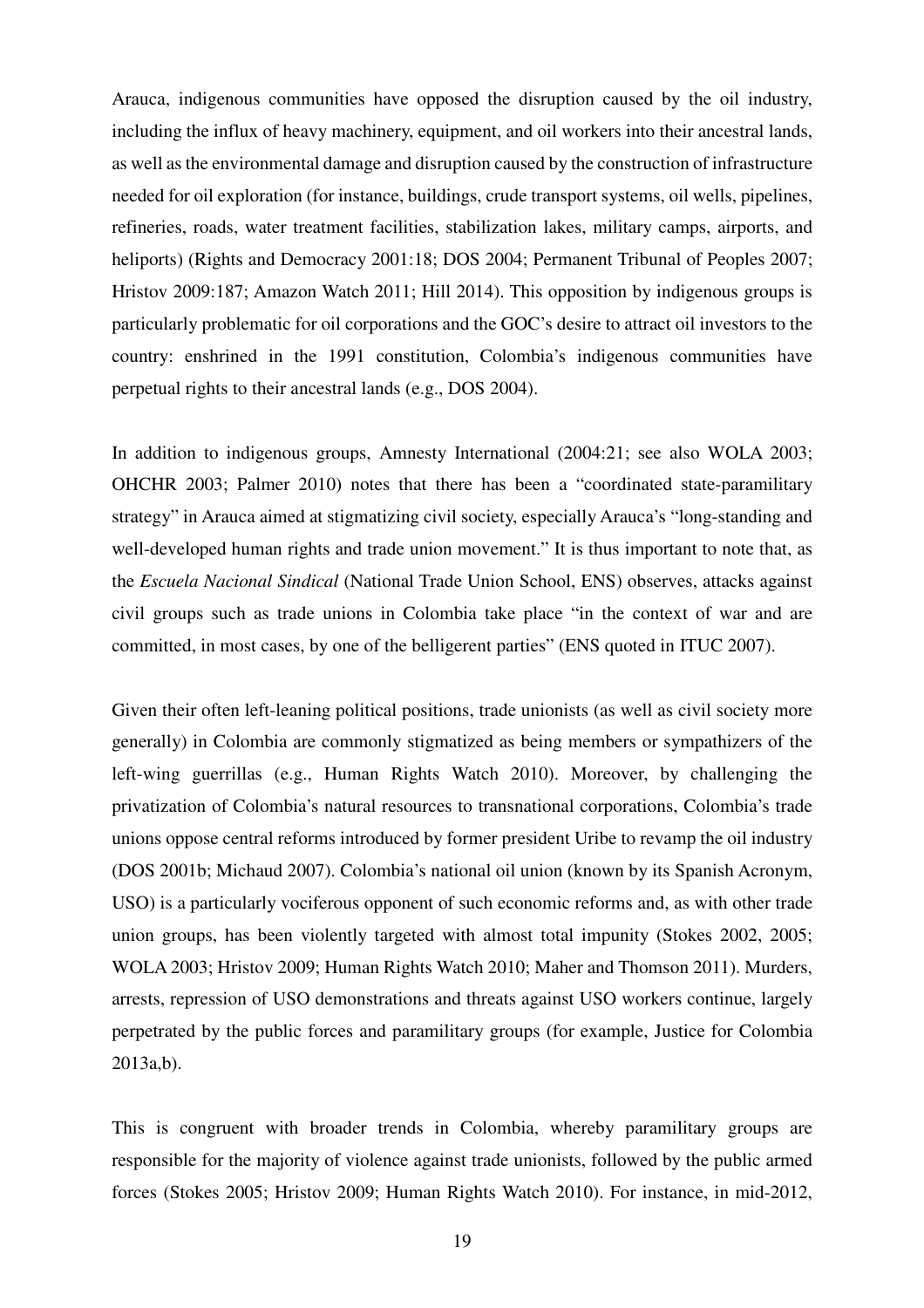from 143 reported cases of violence against trade unionists where the responsible group could be identified, 73% of cases were attributed to the paramilitaries and 24% to Colombia's public forces. The guerrillas were responsible for approximately 2% of violations (see ITUC 2012).

In addition to silencing opposition to the privatization of the oil industry, it has been argued that this violent strategy of attacking civil groups such as trade unions has improved the investment climate for oil interests in the area (Stokes and Raphael 2010:72), as wages are kept low and working conditions remain poor (Maher and Thomson 2010). Forced displacement also drives down labor costs by increasing the supply of manual labor and, given their precarious situation, produces a pool of workers desperate for work (Hristov 2009:206-7).

#### **THE CONFLICT IN ARAUCA: DATA**

This section provides a deeper analysis of the violence discussed above by using disaggregated data on civil war violence in Arauca. If critical scholars are accurate and violence can facilitate processes of economic growth such as FDI by protecting economically important infrastructure and acquiring land for commercial activities, in the Arauca case we should expect to see: (1) intensifying levels of violence in areas of economic interest to the oil sector, followed by increases in oil production, exploration and investment. More specifically, we should expect to see: (2) intensifying levels of violence in the municipalities where the Caño Limón oil facility is located and where the pipeline traverses, followed by greater oil production and exploration at Caño Limón; (3) intensifying violence in other strategically important municipalities to the oil sector, followed by further production, exploration and/or investment; and (4) high levels of violence perpetrated by actors sympathetic to the economic interests of the oil sector in the area (namely, the public armed forces and right-wing paramilitary groups). Further, given that the territories of indigenous communities are located close to oilfields in Arauca (Permanent Tribunal of Peoples 2007) and because these communities vociferously oppose the oil sector in the region, the data should show: (5) high levels of violence perpetrated against indigenous groups in municipalities of strategic importance to the oil sector, followed by increased oil production, exploration and/or investment in infrastructure in these areas.

According to data from CINEP (Figure 3), there were 3,223 victims of human rights violations and political violence (henceforth: HRPV) in Arauca during the period 2001–2010. As Figure 3 also shows, from 2001 to 2003 – when the RCZ was established and when military and paramilitaries began to consolidate their presence in the region – violence in Arauca soared. Moreover, when US Special Forces training began in (January) 2003, the number of HRPV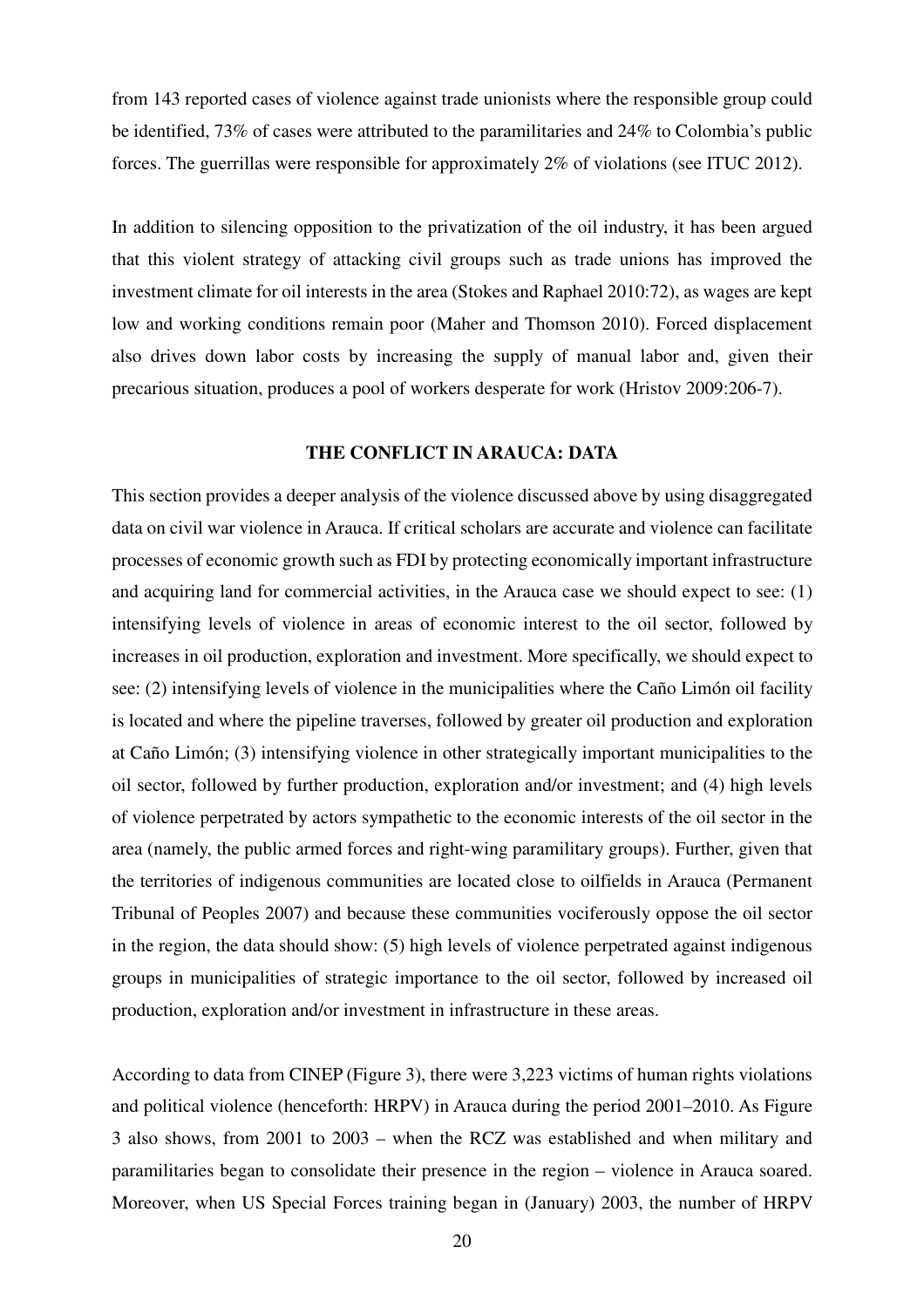victims peaked, with 1,337 HRPV victims recorded. After 2003, the number of HRPV victims declined; however, the data show that violations were similar (albeit, at times lower) to 2001 figures, when violence had already risen as the military and paramilitaries began establishing a presence in the region (CINEP data preceding 2001 were not available).

As expected, Figure 3 shows a high number of HRPV victims were recorded in the oil rich municipalities through which the Caño Limón-Coveñas pipeline traverses and where the public armed forces consolidated their presence, namely, Arauca Municipality, Arauquita and Saravena. There were 1,529 victims in these municipalities, representing 47% of total HRPV victims in Arauca. Moreover, the most affected municipality was the paramilitary stronghold of Tame, where 1,509 HRPV victims (47% of the total) were recorded. Once aggregated, these four municipalities accounted for 94% of all HRPV victims in Arauca.



FIG 3. HRPV Victims in Arauca by Municipality, 2001–2010 *Source*: Data adapted from Banco de Datos de Derechos Humanos y Violencia Política del CINEP (2011)

Throughout 2001 to 2010, Colombia's public forces were responsible for the majority of HRPV victims in Arauca, namely, 47% of total victims (Table 1). The paramilitaries were responsible for 15% of HRPV victims. In total, public forces, paramilitary, and combined public forcesparamilitary violence was responsible for 67% of all HRPV victims (see Appendix B for a discussion of the false positives scandal in Arauca).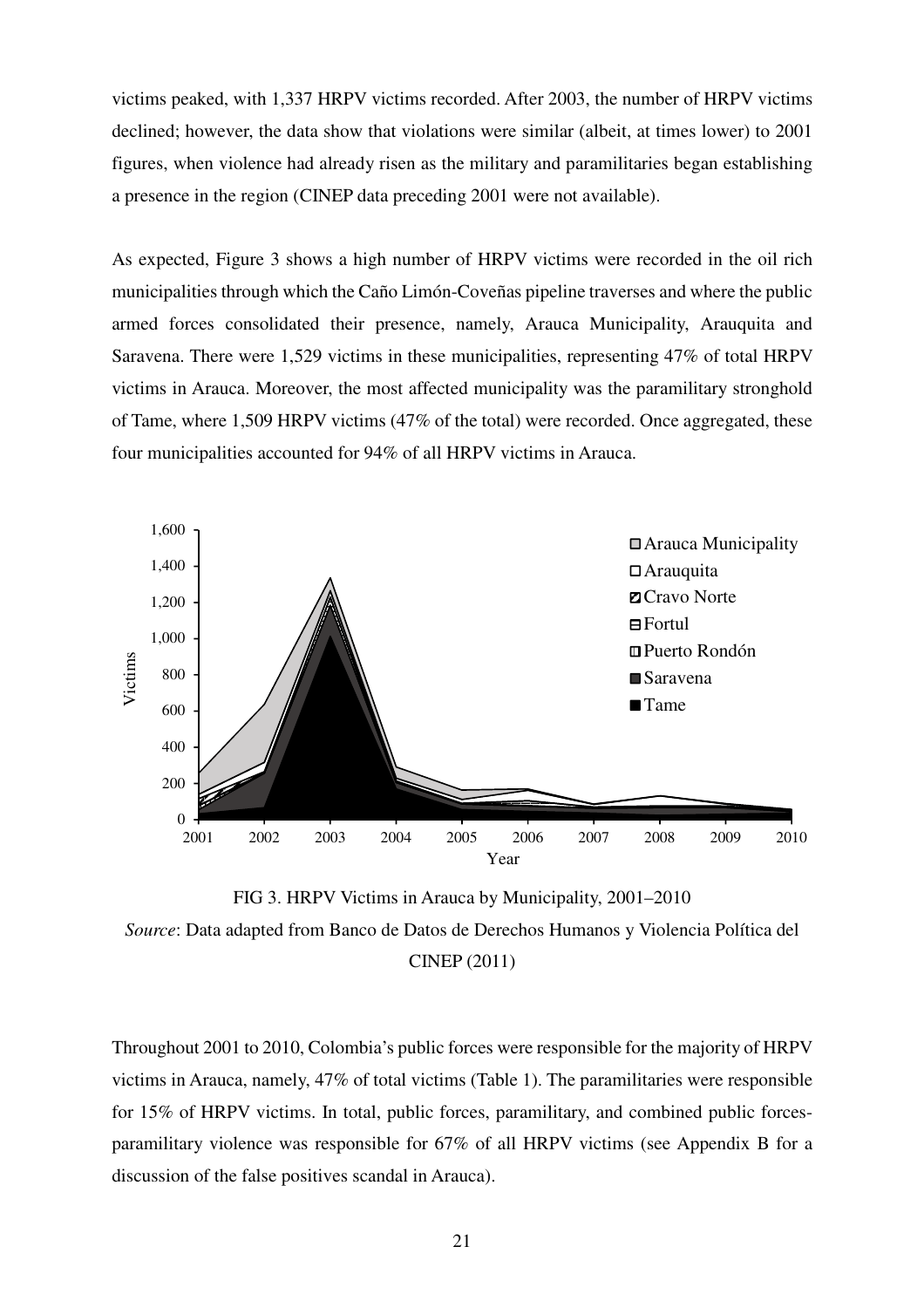The FARC and the ELN were responsible for 18% of HRPV victims, highlighting that the rebels intensified their military campaigns to contest public forces-paramilitary consolidation in Arauca. As Leech (2003) argues, the guerrillas have acted with "a brutality that blatantly violates aspects of international law calling for the protection of unarmed civilians" (for similar trends in the department of Caquetá, see Hough 2011; for combat between the FARC and the ELN, see Appendix C). According to one diplomatic cable from the US Department of State, the "rhythm of violence is perceived to have increased" in Arauca and the guerrillas "have fought back hard" (DOS 2003b:2, 6). Combat between the armed forces and the guerrillas continues to be fierce in Arauca and the rebels maintain a strong presence in the region (Molinski 2012).

| <b>Responsible group</b>                           | No. of victims | % of total |
|----------------------------------------------------|----------------|------------|
| Public forces                                      | 1,523          | 47%        |
| Paramilitaries                                     | 474            | 15%        |
| Combined public forces-<br>paramilitaries          | 161            | $5\%$      |
| <b>Total public forces-paramilitary</b><br>victims | 2,158          | $67\%$     |
| <b>FARC</b>                                        | 360            | $11\%$     |
| <b>ELN</b>                                         | 150            | $5\%$      |
| Guerrilla (unspecified)                            | 76             | $2\%$      |
| <b>Total guerrilla victims</b>                     | 586            | 18%        |
| No information                                     | 371            | 12%        |
| Other                                              | 108            | $3\%$      |
| Total (all)                                        | 3,223          | $100\%$    |

Table 1. HRPV victims by responsible group, 2001–2010

*Source:* Data adapted from Banco de Datos de Derechos Humanos y Violencia Política del CINEP (2011)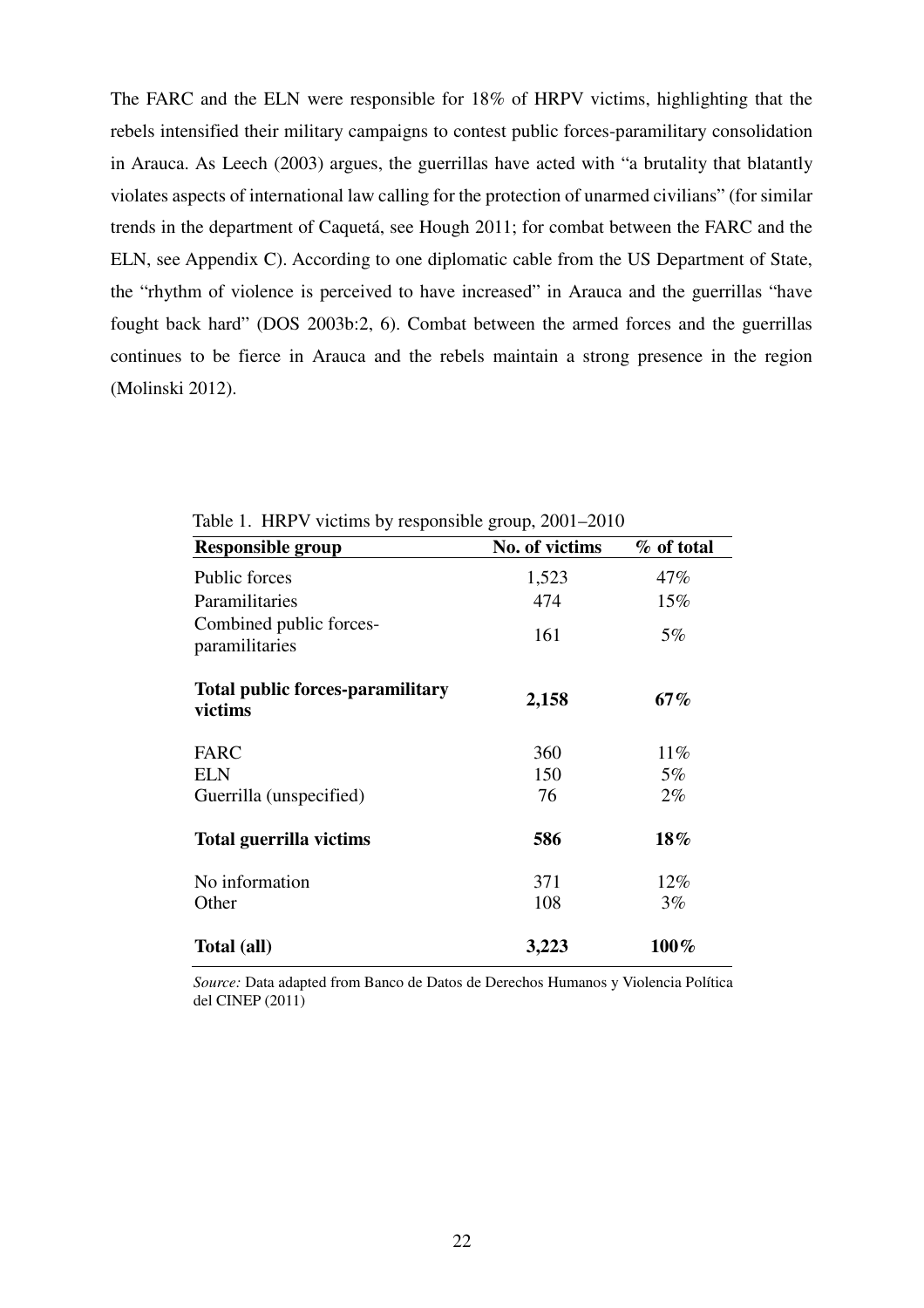#### **Forced Displacement in Arauca**

Data from Acción Social  $(2011)$ ,<sup>18</sup> a Colombian government agency, illustrate how forced displacement has been endemic in Arauca and intensified after 2001 (see Figure 4). According to these data, 1,059 people were forcibly displaced in 2000, rising to 1,546 people in 2001 and 6,071 in 2002. From 2002 to 2010, the annual range of IDPs was 3,468 to 11,648, much higher than in 2000. Therefore, as the military and paramilitaries began to consolidate their presence in Arauca, forced displacement intensified. Moreover, displacement peaked in the period 2006- 2008, illustrating that security continued to decline for large swathes of Arauca's citizens throughout the 2000s.

Similar to HRPV data, of the 66,083 IDPs recorded in Arauca between 1998 and 2010, 88% were displaced in the four municipalities under strong public forces-paramilitary control: 43% in Arauca Municipality, Arauquita and Saravena;  $45\%$  in Tame.<sup>19</sup> With the exception of Tame, this demonstrates a high level of displacement where the Caño Limón oil complex is located and where the pipeline traverses. Moreover, given that these areas were controlled by the public forces and paramilitaries, these data support broader observations that the paramilitaries are responsible for the majority of forced displacement in Colombia<sup>20</sup> and that the public armed forces are responsible for a large share. For instance, the military was responsible for two large episodes of collective forced displacement in Tame in April and May 2003, when, respectively, approximately 500 and over 350 people from indigenous communities were displaced from their homes (see CINEP 2011). $^{21}$ 

<sup>&</sup>lt;sup>18</sup> CINEP's data only include *collective* forced displacement and thus do not include the forced displacement of *individuals/individual households*, the latter being the long standing trend of forced displacement in Colombia (Lari 2007; Ibáñez and Velásquez 2009). Instead, data from Acción Social are used, the GOC agency responsible for recording IDP data during the period analyzed in this article. It is also important to note a drawback with these figures, namely, these data undoubtedly underreport the number of IDPs, which has been documented by numerous sources (Lari 2007; Hristov 2009; CODHES 2011; IDMC 2012, 2013). Notwithstanding their conservative nature, these data nevertheless demonstrate the intensity of forced displacement in Colombia's armed conflict. Forced displacement data can now be found at the GOC's Departmento para la Prosperidad Social*.*

<sup>&</sup>lt;sup>19</sup> Six victims had no information regarding municipality.

 $^{20}$  In this light, if individual forced displacement were recorded by CINEP, then HRPV victims attributable to the paramilitaries would be higher.

 $21$  This further highlights the conservative nature of GOC's displacement data, which record a total of only 343 indigenous IDPs in Tame in 2003.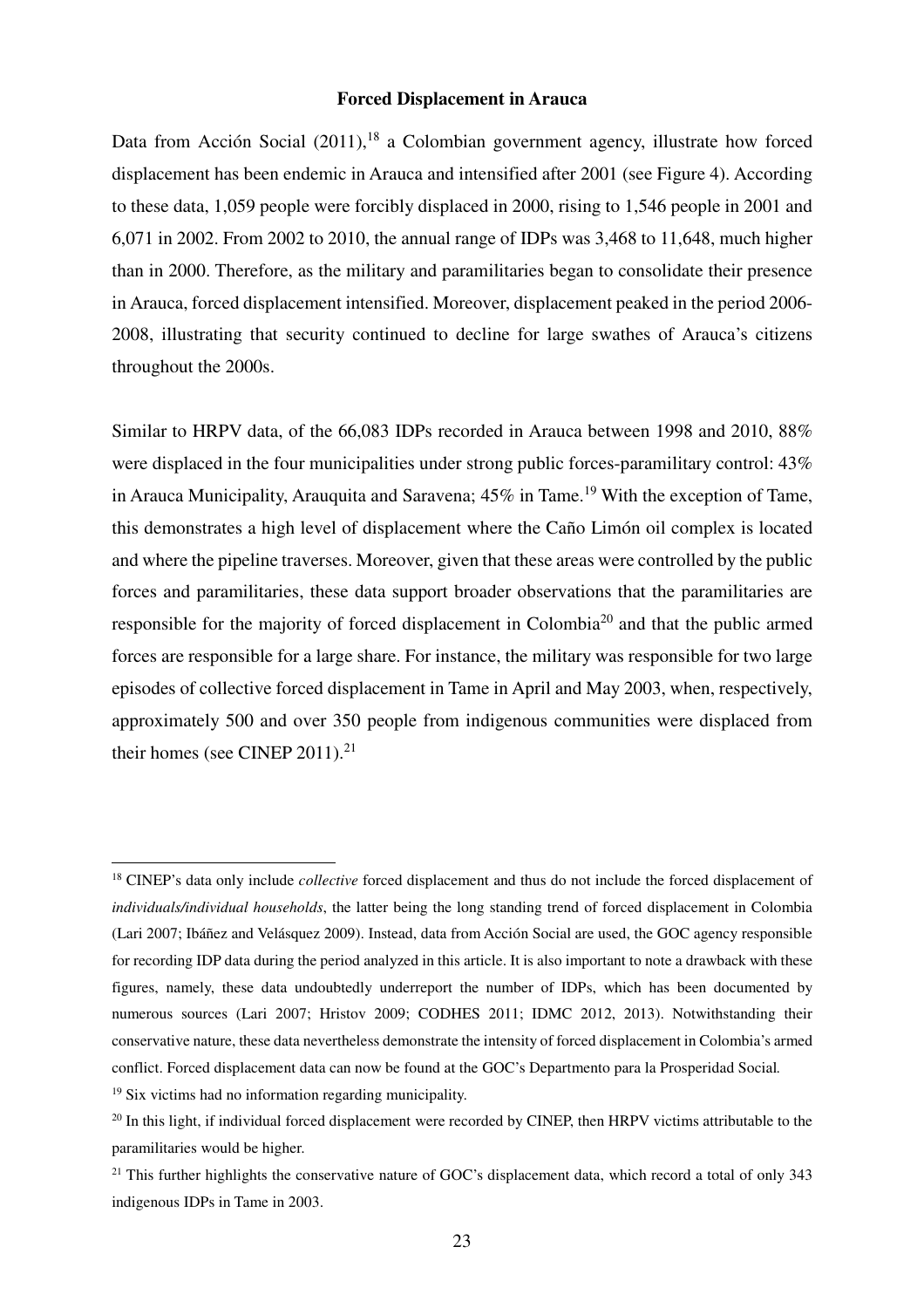

FIG 4. Displacement in Arauca by Municipality, 1998–2010 *Source*: Data adapted from Acción Social (2011)

#### **Rising Production and Exploration at Caño Limón and the Arauca Block**

Greater production and oil exploration have followed these periods of violence. At Caño Limón, the effect of reduced pipeline bombings was almost immediately evident: by 2002 OXY was producing twice as much oil at its 212 wells than in 2001 (Forero 2002).<sup>22</sup> Production has also increased with greater exploration. As early as 2002, OXY signed new contracts with Ecopetrol to explore an additional three blocks covering 9,325 square miles (Forero 2002). In 2005, OXY drilled 40 new oil wells in the Caño Limón oilfield and the company continues to look for additional oil reserves in the region, an activity it avoided prior to 2004 due to safety concerns (GAO 2005:18-19). As discussed, these developments followed a period of intensifying violence between 2001 and 2004, including in municipalities of strategic importance to oil production at Caño Limón (Figures 3 and 4).

As Figure 5 shows, after a spike in 2002, displacement has remained consistently high in Arauca Municipality from 2003 to 2008, with an annual average of 884 IDPs during this time. In Arauquita, a spike in IDPs is recorded between 2006 and 2008, with an annual average of 2,449 IDPs during this period. From 2003 to 2008, 14,540 IDPs were recorded in these

<sup>&</sup>lt;sup>22</sup> The Caño Limón facility can pump oil into storage tanks with a seven-day holding capacity (GAO 2005:16, footnote 20). Thus, with reduced pipeline attacks, production can continue as normal.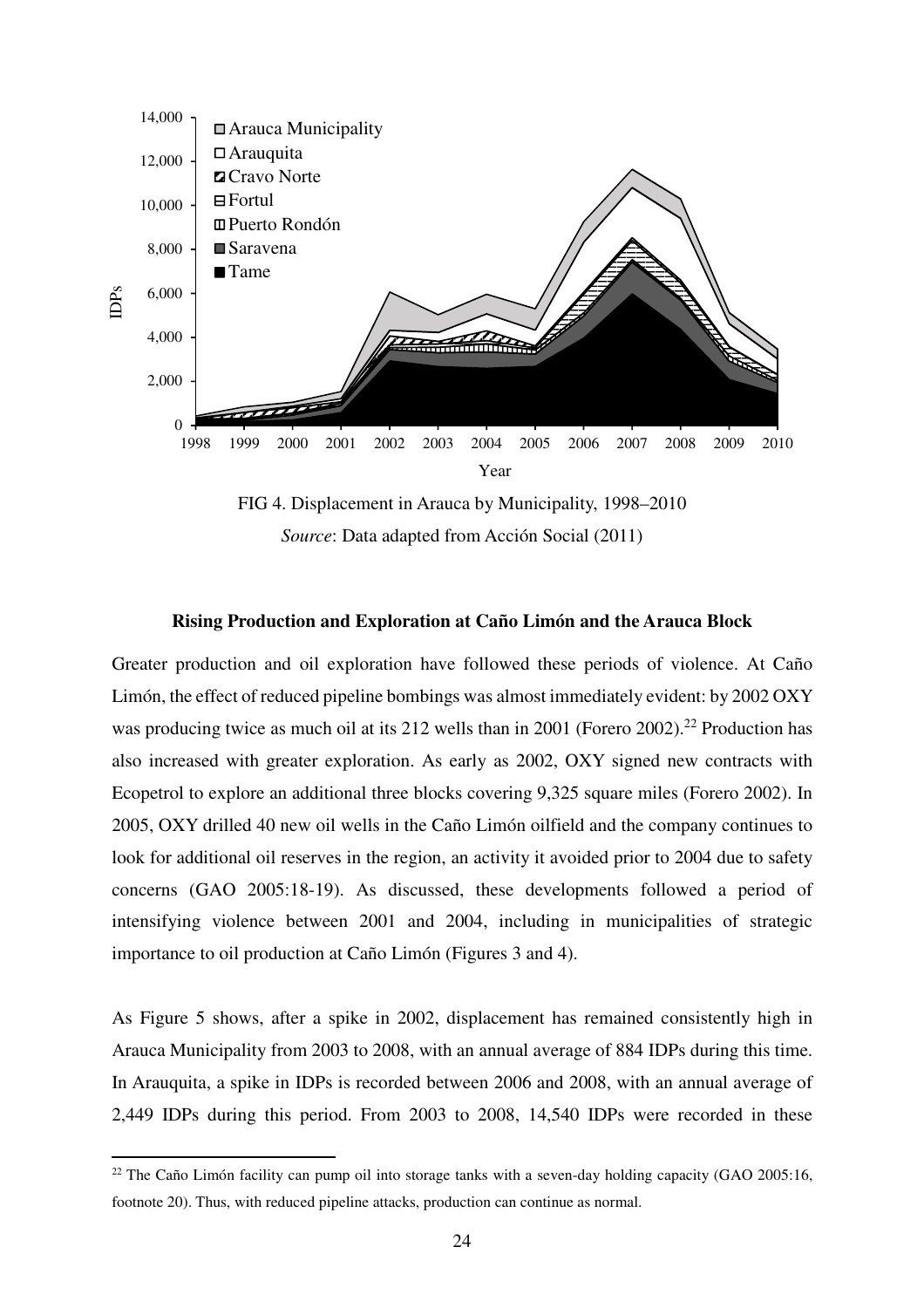municipalities, representing 72% of total IDPs recorded in the 1998-2010 period in Arauca Municipality and Arauquita. In 2007, following these periods of intense violence, Pacific Rubiales, a Canadian oil corporation, agreed to explore potential oil reserves in the "Arauca Block," which is located in Arauca Municipality and immediately borders Arauquita (the block is approximately 60 km east of the Caño Limón field) (Petrotech Engineering 2007; Pacific Rubiales 2008:41; PR Newswire 2011). Displacement remained high after 2007 as exploration continued and suggests that the public armed forces and paramilitaries continued to expand their territorial control to protect oil infrastructure of strategic importance to the Arauca Block (as well as Caño Limón). This includes protection against attacks on electricity transmission towers in Arauquita, which leads to electricity blackouts in Arauquita, Arauca Municipality and Cravo Norte. In one attack in 2009, for instance, 100,000 people lost electricity and power was cut to oil facilities in these municipalities (Latin America Herald Tribune 2009; Semana 2009).

By 2011, exploratory oil drilling in the Arauca Block had generated a good deal of enthusiasm within Pacific Rubiales. As Ronald Pantin, Pacific Rubiales' CEO, states: "We are very encouraged by this first success in the Arauca Block as this represents an auspicious start of the activity in this brand new oil region, setting the path for new discoveries that will enlarge our resource base and ensure the long term growth of the block" (Pacific Rubiales 2011).



FIG 5. Displacement (cumulative) in Arauca Municipality and Arauquita, 1998–2010 *Source*: Data adapted from Acción Social (2011)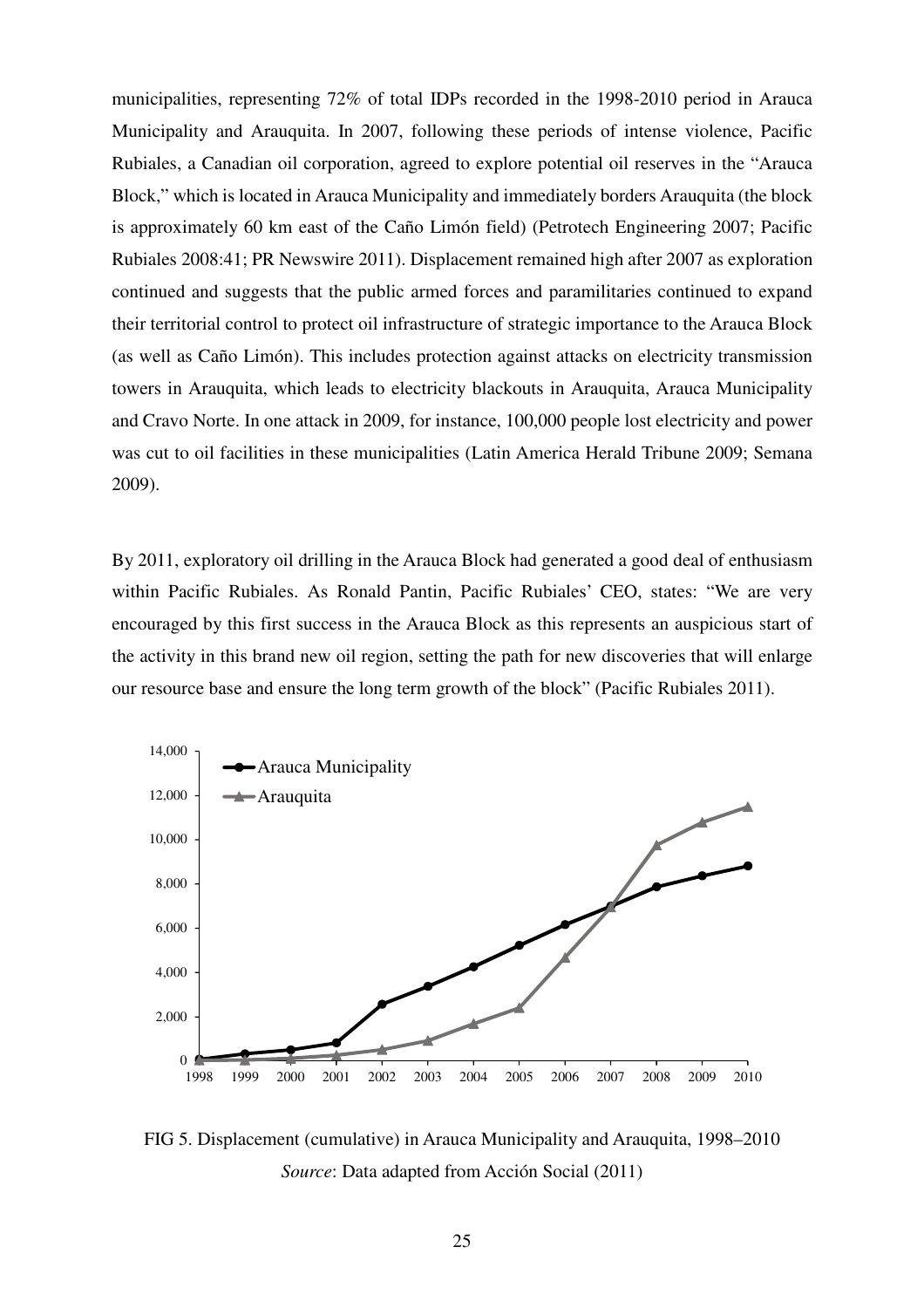#### **Tame: Capachos, the Bicentenario Pipeline and Indigenous groups**

As noted, the data above show acute violence in Tame. Crucially, the Capachos oilfield is located in this municipality and is very close to indigenous territory (Permanent Tribunal of Peoples 2007). On the one hand, as expected, on the whole violence against indigenous groups in Arauca has been endemic and forced displacement intensified from 2003 onwards (Figure 6). On the other hand, from a total of 1,381 indigenous IDPs recorded in Arauca between 1998 and 2010, 813 (59%) were displaced in Tame. Notwithstanding the conservative nature of these figures, this represents 70% of Tame's total indigenous population (DANE 2010; author calculation).



*Source*: Data adapted from Acción Social (2011)

In 2002, when the displacement of indigenous groups in Tame began to rise, Repsol, a Spanish oil corporation, announced the discovery of oil in the Capachos oilfield (see Amnesty International 2004:33). This was followed by spikes in the numbers of IDPs from indigenous groups in Tame, especially in 2003 (Figure 6). The data also show that 80% of displacement of indigenous groups in Tame occurred between 2002 and 2007. Such widespread displacement was observed by a UNHCR team, which noted in 2008 that "in some parts of the department, and especially around Tame, the countryside is almost empty" as people began fleeing the countryside to the cities with the arrival of armed groups (Verney 2008). In April 2008, following this intense period of forced displacement, Repsol's Capachos Sur field (in the Capachos Block) began production. The number of IDPs continued to rise until 2009, the year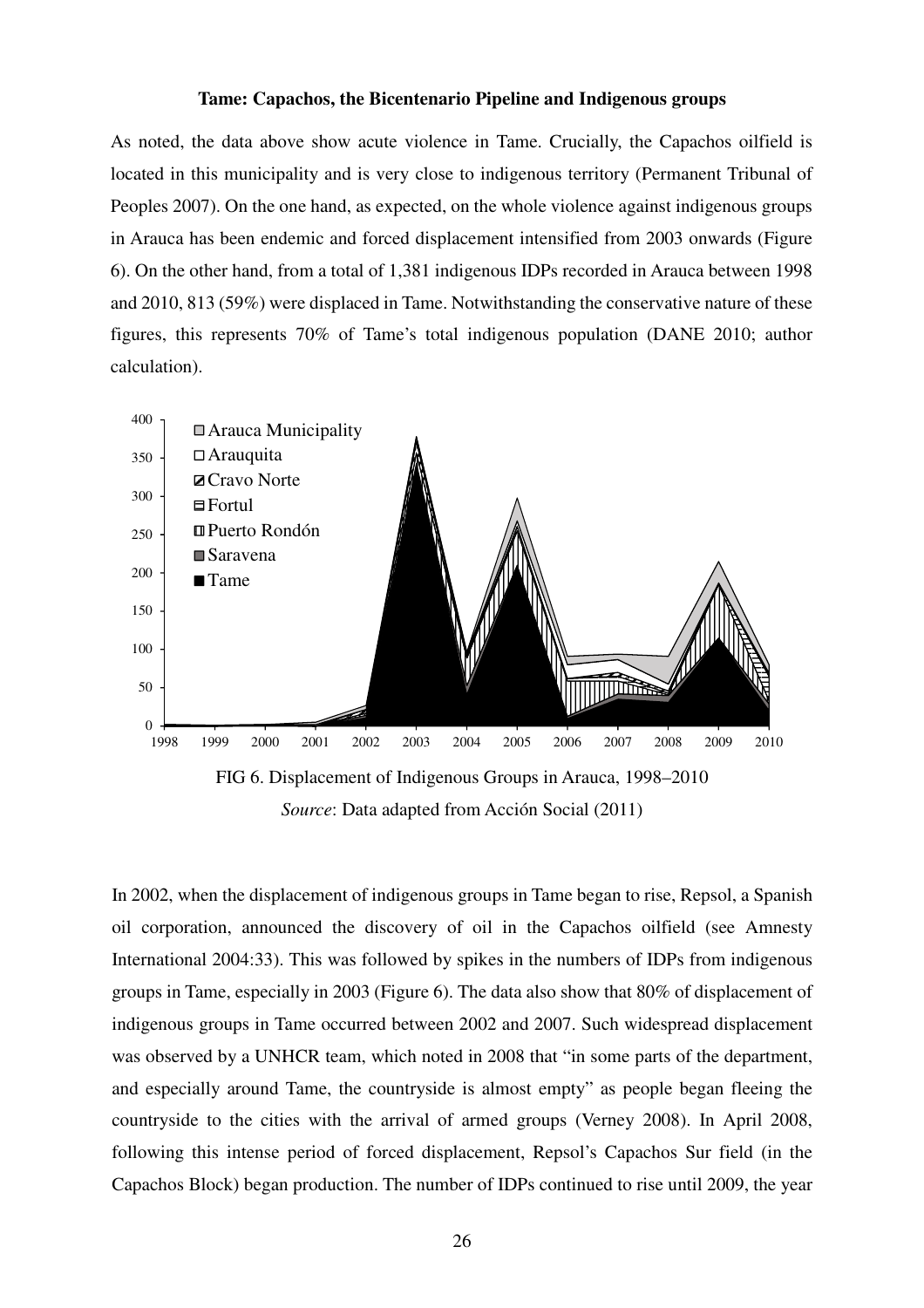that Repsol found further oil discoveries in its Capachos Sur 1 well (Repsol  $2009:152-3$ ).<sup>23</sup>

In addition to greater exploration, major new infrastructure projects are under development in this region. This includes part of the \$4.2 billion Bicentenario pipeline, which, at a length of over 550 miles, will run from the department of Casanare to Coveñas. While the pipeline will be fully completed in late 2015, it currently runs northwards through Arauca, traversing the municipalities of Tame, Fortul and Saravena (where it currently connects to the Caño Limón-Coveñas pipeline; Smith 2012; Delgado 2014). The pipeline was announced in 2010 when Ecopetrol sought private-sector partners for its construction (Pipeline and Gas Journal 2010). Construction began in 2011 and the first phase of the project (linking it to the Caño Limón-Coveñas pipeline in Arauca) was completed in November 2013. The announcement (2010) and commencement of construction (2011) of the pipeline followed a particularly high level of forced displacement in Tame, Fortul and Saravena, namely, in the 2006-2009 period. As Table 2 shows, 57% of the total IDPs recorded in these municipalities during the entire 1998-2010 period were displaced in the four-year period 2006-2009.

| Table 2. Forced displacement in Fortul, Saravena and Tame |                                |                                            |  |  |
|-----------------------------------------------------------|--------------------------------|--------------------------------------------|--|--|
| <b>Municipality</b>                                       | <b>Total IDPs</b><br>1998-2010 | IDPs 2006-2009 (%<br>of total in brackets) |  |  |
| Fortul                                                    | 3,728                          | 2,823(76%)                                 |  |  |
| Saravena                                                  | 8,243                          | 4,624(56%)                                 |  |  |
| Tame                                                      | 29,932                         | 16,413 (55%)                               |  |  |
| <b>Total</b>                                              | 41,903                         | 23,862 (57%)                               |  |  |

Table 2. Forced displacement in Fortul, Saravena and Tame

*Source:* Data adapted from Acción Social (2011)

 $\overline{a}$ 

To summarize, civil war violence has been high in municipalities of strategic importance to oil interests in the area, with episodes of violence followed by greater oil production, oil exploration and the construction of infrastructure. The data above thus support critical arguments that forced displacement has "cleared" land of people in these strategic areas, including indigenous groups, which has given corporations access to land to explore and drill for oil. Without this violence, this land would have otherwise been unavailable to oil corporations. Moreover, this evidence supports claims that violence creates "buffer zones" to

<sup>&</sup>lt;sup>23</sup> The oilfield is now operated by Ecopetrol, which announced a deal in May 2014 to sell a 50 per cent stake in the Capachos oil block to Parex Resources inc.. Drilling is due to begin in 2015, subject to regulatory approval (Reuters 2014).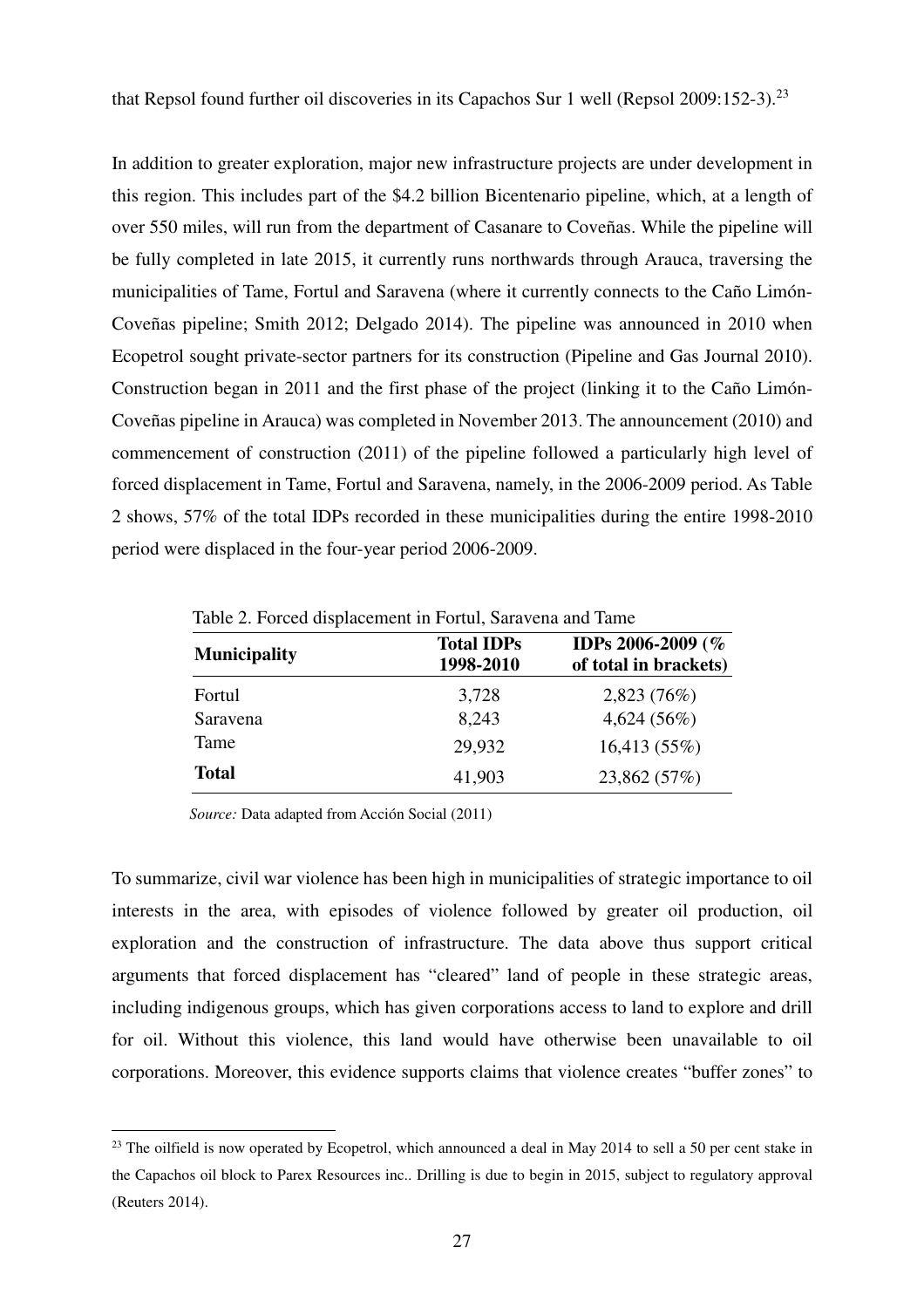protect oil infrastructure and that violence has helped silence opposition to oil interests in the area, especially with regard to the vocal opposition of indigenous groups. The data presented above thus suggest that rising levels of violence have indeed enabled the public forces and paramilitaries to achieve territorial control in areas of strategic and economic importance in Arauca, which has benefitted oil interests in the region. Once this territorial control was largely achieved, broader levels of HRPV victims and forced displacement subsequently declined in Arauca, especially during the latter period of  $2001-2010$ <sup>24</sup> Nevertheless, the analysis above shows that after initial increases in conflict intensity, greater oil production, exploration and investment have continued during periods of intense violence.

#### **WIDER IMPLICATIONS**<sup>25</sup>

#### **Beyond Arauca**

Clear parallels can be drawn between the Arauca case and other important oil producing regions of Colombia.A case in point is the department of Meta, Colombia's largest oil producing region accounting for 47% of the country's total oil production (Reuters 2011). Collectively, Meta and Arauca accounted for 56% of Colombia's total oil production in 2011. As with Arauca, levels of violence, including forced displacement, have intensified in Meta during periods of rising investment in Colombia's oil industry (Figure 7). Violence has been particularly high in the municipality of Puerto Gaitán, where the majority of Meta's oil production is concentrated (Gobernacion del Meta n.d.). Between 1998 and 2010, 3,252 people were forcibly displaced in Puerto Gaitán, representing 21% of the municipality's total population (DANE, 2008; Acción Social 2011). Moreover, of the 4,207 HRPV victims recorded in Meta in the 2001-2010 period, 72% were victims of public forces-paramilitary violence (CINEP 2011).

<sup>&</sup>lt;sup>24</sup> Longer-term patterns in Colombia's conflict also show that levels of violence vary across different periods (see data from UCDP 2013). Therefore, falling levels of violence in Arauca may rise again in the future. For instance, pipeline bombings have increased in Colombia in recent years (Ministerio de Defensa Nacional 2014) and a rise in violence may follow.

<sup>&</sup>lt;sup>25</sup> The following HRPV data for Meta and Casanare have been further coded by this author. Data on forced displacement have been collated and compiled by this author.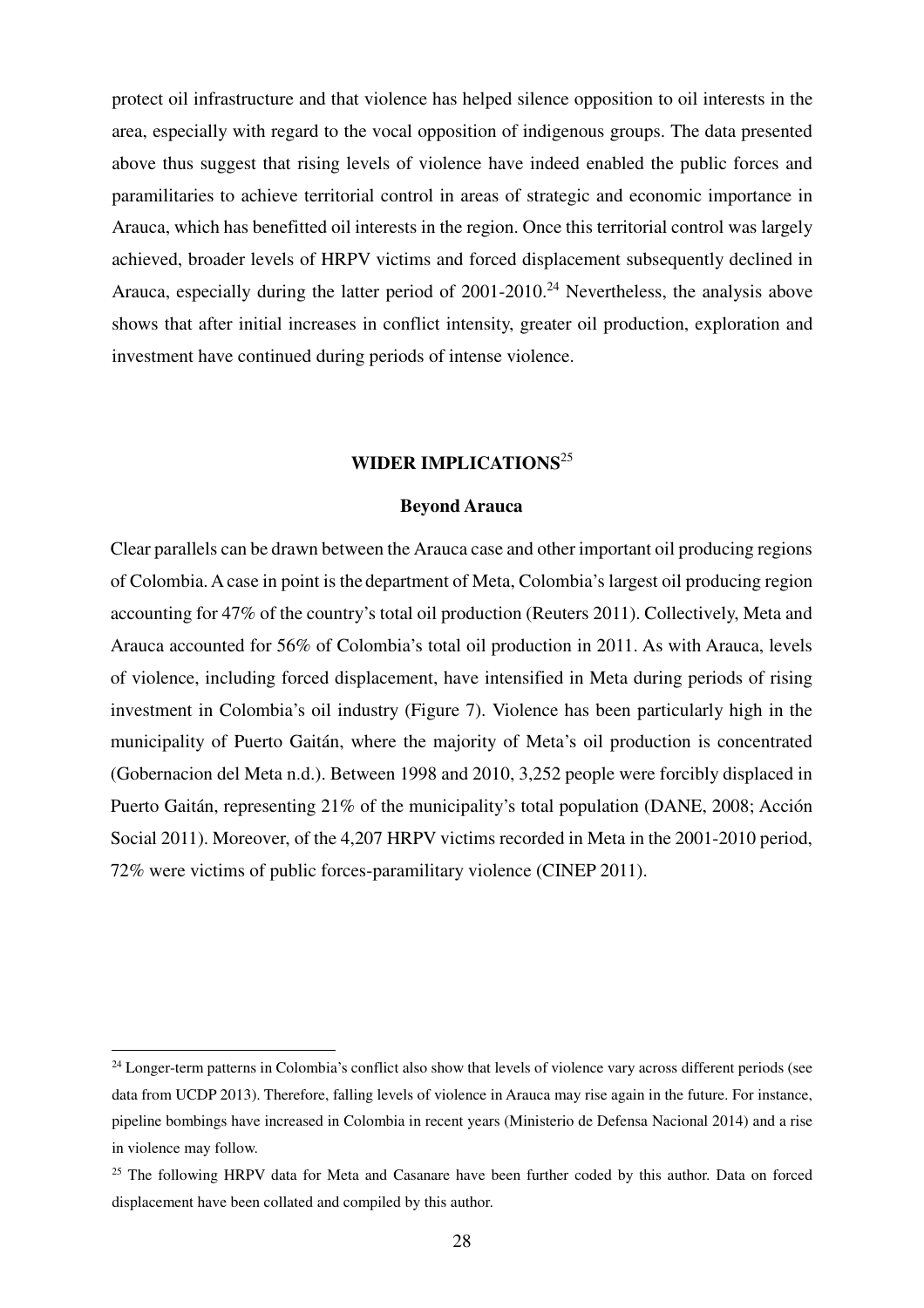

FIG 7. IDPs in Meta and Arauca; Investment in Colombia's Petroleum Sector *Source*: Data adapted from Unidad de Planeación Minero Energética, n.d.; Acción Social,

2011

Similar trends are evident in the department of Casanare, the second largest oil producing department of Colombia, contributing 16% to Colombia's total oil production in 2011 (Reuters 2011). Casanare's most important oil municipalities, Tauramena, Aguazul and Yopal, have experienced high levels of forced displacement: 8,584 people have been displaced in these municipalities between 1998 and 2010 (Acción Social 2011). Of the 614 HRPV victims recorded in Casanare, 77% were victims of public armed forces-paramilitary violence (CINEP 2011). Widespread violence is also evident in other oil producing regions of Colombia, including some of the most violent regions of the country. A case in point is Putumayo, where forced displacement is an acute problem and where trade unionists representing oil workers have been violently targeted (UNHCR 2008; Justice for Colombia 2011).

#### **Beyond Colombia and Oil**

This paper subscribes to the view that civil wars are individually complex and the economic effects of violence can be disparate. Thus, while it would be naïve to argue that political violence is always conducive to higher FDI inflows, it would be equally naïve to suggest that all types of civil war violence are inimical to inward flows of FDI. In this light, this article does not aim to make broad generalizations regarding civil war and FDI based solely on the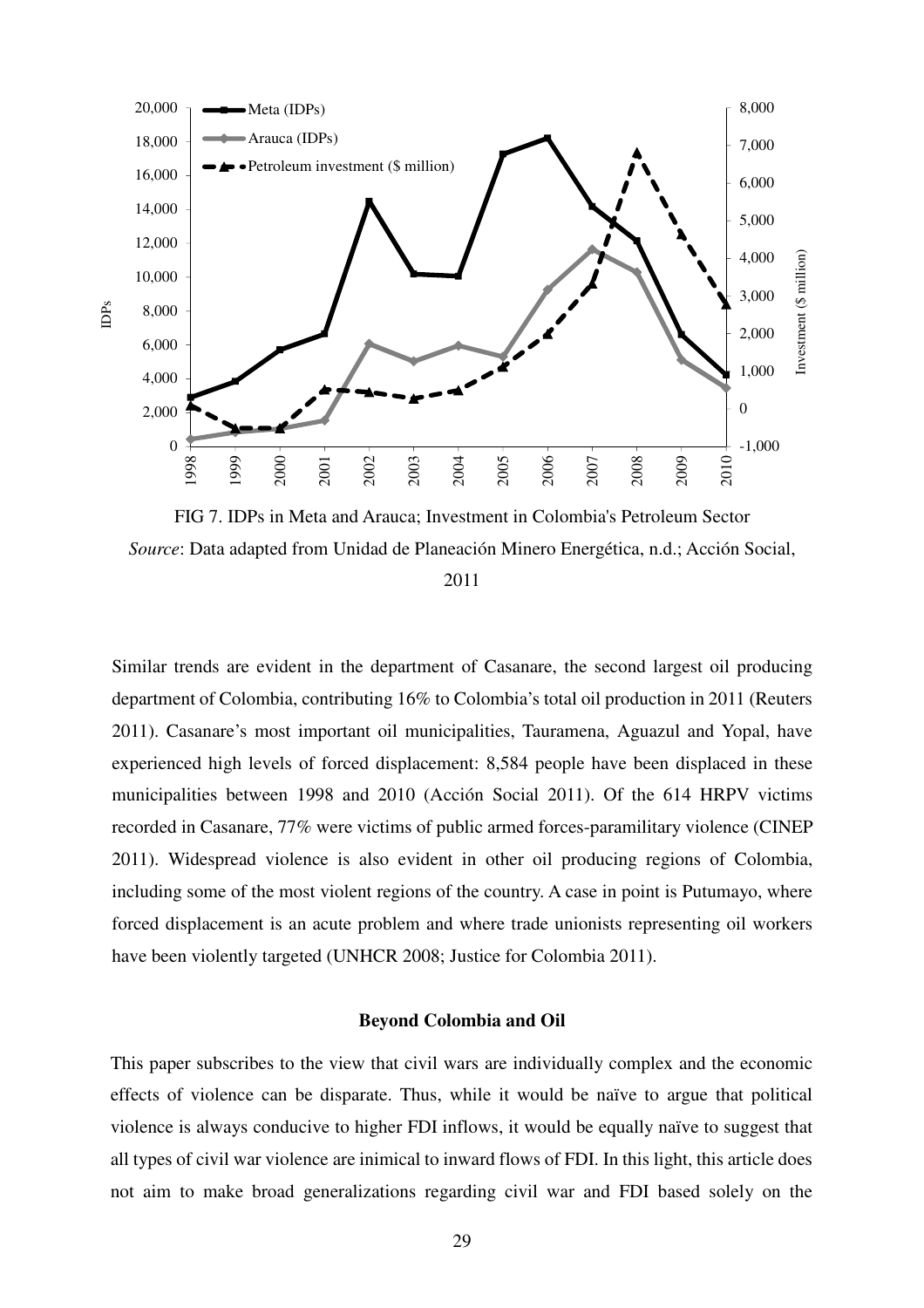Colombian case study. Indeed, scholars advocating the use of large-N statistical models to analyze civil wars may find that characteristics inherent to Colombia's civil war make extrapolating more general trends difficult.

For instance, Colombia's conflict has persisted for over 50 years. One argument may be that the GOC has become war-weary following the attrition of civil war. Such a proposition resonates with Blanton and Apodaca's (2007) study, which suggests that FDI inflows are associated with lower intensity conflicts as states that are exposed to FDI have an interest to settle armed conflicts. Regime type may also be a factor, as Colombia may be perceived to be democratic with, for example, a polity score of +7 (from a maximum of +10 for a "full democracy") in 2008 (Marshall, Gurr and Jaggers 2014). This could make Colombia difficult to compare with, say, a dictatorial regime. There is also a wealth of research linking primary commodity exports such as oil with civil war (for a classic study, see Collier and Hoeffler 2004).

Nevertheless, the Colombian case equally raises questions about large-N investigations into civil war, further highlighting the disjuncture between large-N studies and case study analyses. As we have seen, contrary to Blanton and Apodaca's conclusion, the intensity of Colombia's civil war has worsened as the conflict has matured, particularly during the 2000s. During this time, inward FDI flows strongly increased. It is also worth noting that scholarly research into regime type and civil war has produced highly inconsistent results that can be entirely contradictory (see Sambanis 2004; Cramer 2006). Polity scores – often used for such analyses – have also been criticized (Gleditsch and Ward 1997). Furthermore, although a discussion does not fit the scope of this article, the democratic nature of Colombia can be criticized given the very high levels of political violence in the country (for example, Livingstone 2003; Murillo 2004; Stokes 2005; Hylton 2006; Hristov 2009; Brittain 2010).

Emerging scholarship also observes that the ability of civil war economies to attract inward flows of FDI is not limited to the oil sector or primary commodities. Indeed, while firms operating in the extraction of natural resources may be bound by geography, firms in the service sector – which are much less bound by geography – also invest in civil war economies (Mihalache-O'keef and Vashchilko 2010). Similarly, Driffield, Jones and Crotty (2013) find that firms in high-technology and manufacturing industries are also likely to invest in conflict zones. In light of the above points, while this article does not attempt to make broad generalizations, it is nevertheless hoped that the analysis presented in this article may act as a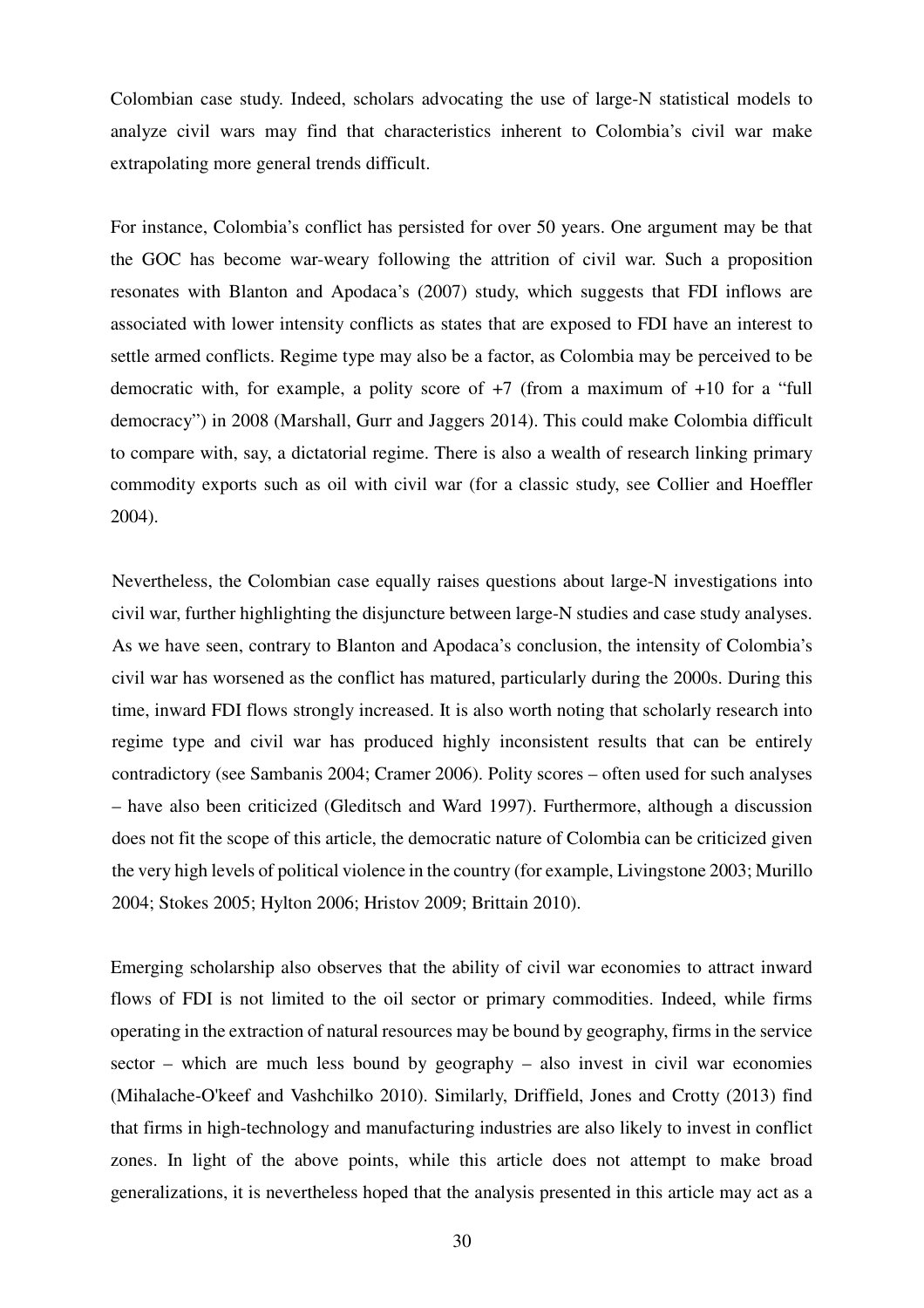modest platform to better understand how other civil wars interact with FDI.

#### **CONCLUSION**

Discordant with the "development in reverse logic," nascent scholarship indicates that FDI is entering countries with civil wars (Mihalache-O'keef and Vashchilko 2010; Driffield, Jones and Crotty 2013). The analysis presented in this article suggests that we should not assume that FDI is attracted to these economies *in spite of* violence or that FDI flows only to peaceful regions of countries with civil wars. In the Colombian case, FDI has flowed to areas of economic interest following (and often continuing during) periods of intensifying civil war violence. Furthermore, the assumption that political violence, especially civil war, exclusively presents risks to investors is problematic.

In Colombia, violence perpetrated by central actors of the conflict – the public forces and paramilitaries – has ensured access to land for oil exploration, has facilitated low labor costs by targeting trade unions and other civil groups, has stymied opposition to further oil exploration, and has protected and minimized threats to vital infrastructure in Arauca. Therefore, levels of FDI and the resultant economic growth may have been lower in Colombia in the absence of public forces-paramilitary violence. Moreover, while Hristov (2009:206) argues that economic elites can enrich themselves through certain types of violence (for instance, paramilitary violence) in Colombia, even during periods of economic stagnation, the broader implication of this article is that certain types of civil war violence can bolster aggregate measures of economic growth by facilitating increases of inward FDI.

In light of the observations discussed above, a central conclusion of this paper is that civil war violence should not be treated as homogeneous. In the Colombian case, violence perpetrated by the public forces and paramilitaries is qualitatively different from the violence perpetrated left-wing rebels, the latter typically targeting the economic interests of domestic and foreign investors. One implication that can be drawn from this article, therefore, is that violence can facilitate inward FDI in civil war economies if armed actors sympathetic to the interests of foreign capital are able to achieve territorial control in strategically important regions. In Colombia, this territorial control has been achieved despite the presence of powerful and wellfunded left-wing rebel groups, which have intensified their military campaigns to contest the expansion of the public armed forces and paramilitaries.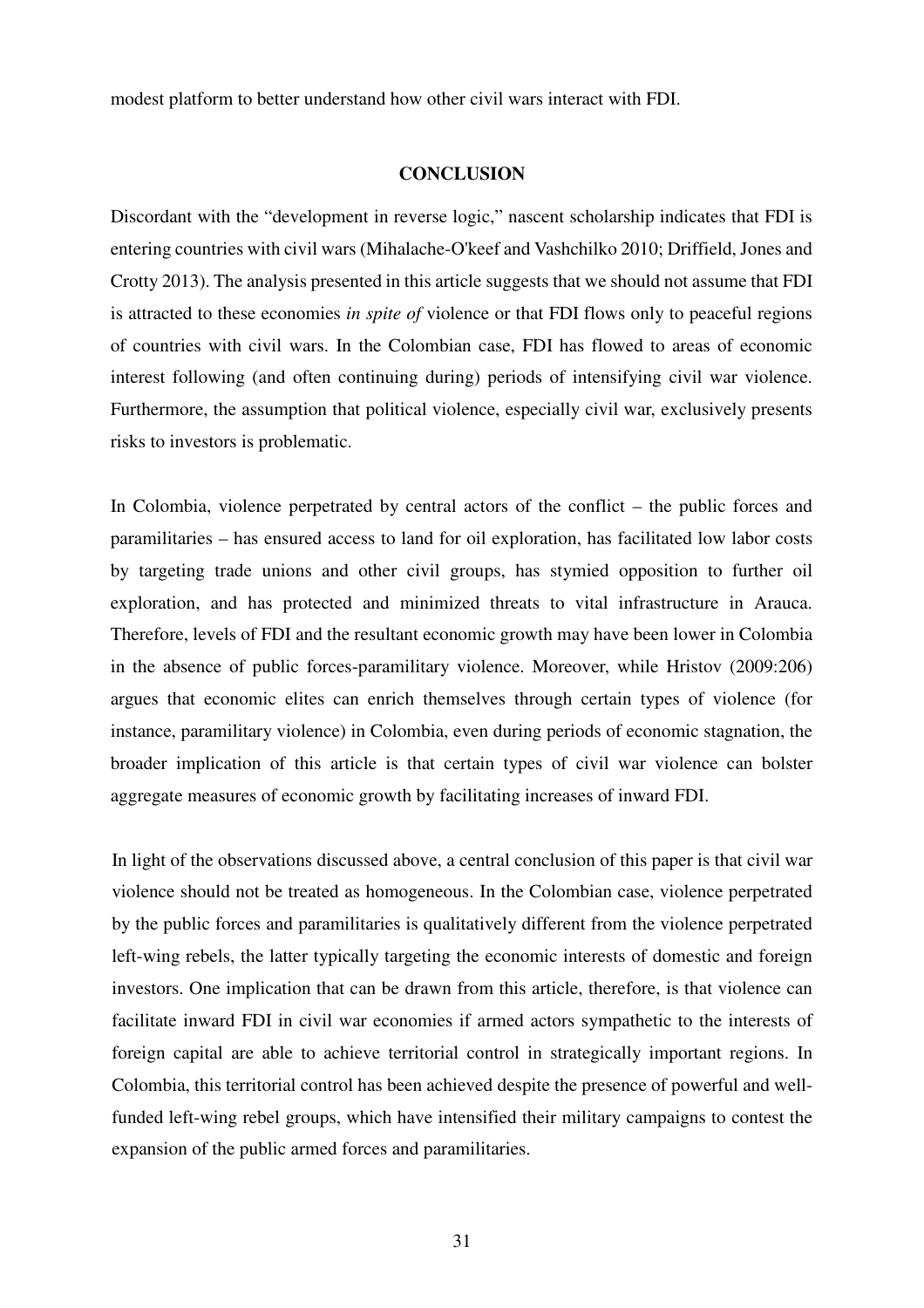A final point needs to be made. As Cramer (2006:47) implores, the acceptance that economic development can be linked to conflict should not lead to the indulgence of violence or a leaning "towards romantic consolidation, which may then be distorted to justify cruel actions" (Cramer 2006:47). Instead, this acceptance can serve an entirely different function by highlighting that, while progress is something worth struggling for, "The idea needs to be tempered by a sharper awareness that it will not erase the essential sources of suffering in society" (Cramer 2006:47). Moreover, as Thomson (2011:327) argues, sectors of the economy that benefit from violence may represent "progress" in terms of job creation and foreign exchange earnings; however, for displaced communities, this type of violent development constitutes the obverse of "progress." This is especially true given the acute welfare losses experienced by the victims of forced displacement (e.g., see Ibáñez and Moya 2010).

### **APPENDIX A CINEP's Data and Coding**

CINEP records a range of human r**i**ghts violations and political violence, which include: extrajudicial killings, disappearances, collective displacement, torture, arbitrary detention, individual and collective threats, kidnapping, sexual violence, etc. CINEP records these violations by event and, as a result, multiple instances of human rights violations and political violence can be recorded in a single event. Some commentators have thus argued that the data show inflated numbers of human rights violations (O'Grady 2004). Supporters of the Colombian government, namely, Mary Anastasia O'Grady (2004), have also alleged that CINEP exclusively concentrates on violations perpetrated by the Colombian state or statesponsored actors. This claim is manifestly untrue and the data indeed include human rights violations and political violence committed by the guerrillas (see CINEP 2008). Moreover, Holmes, Gutierrez de Piñeres and Curtin (2008:68-71) observed a high correlation between Colombian government statistics on terrorism and CINEP figures on guerrilla violence, which provides confidence in the latter's data. While it is entirely valid to analyze instances of multiple human rights violations per event, for the purpose of analysis in this article, I have further coded CINEP's data to include only the victims of violent episodes, instead of the number of violent acts per event. The problem of over-reporting human rights violations and political violence is thus eliminated. (It is worth noting that the situation in Colombia is likely to be worse than CINEP's data suggest given that human rights violations are often under reported by victims; see Holmes, Gutierrez de Piñeres and Curtin 2008:71; Hough 2011.) It is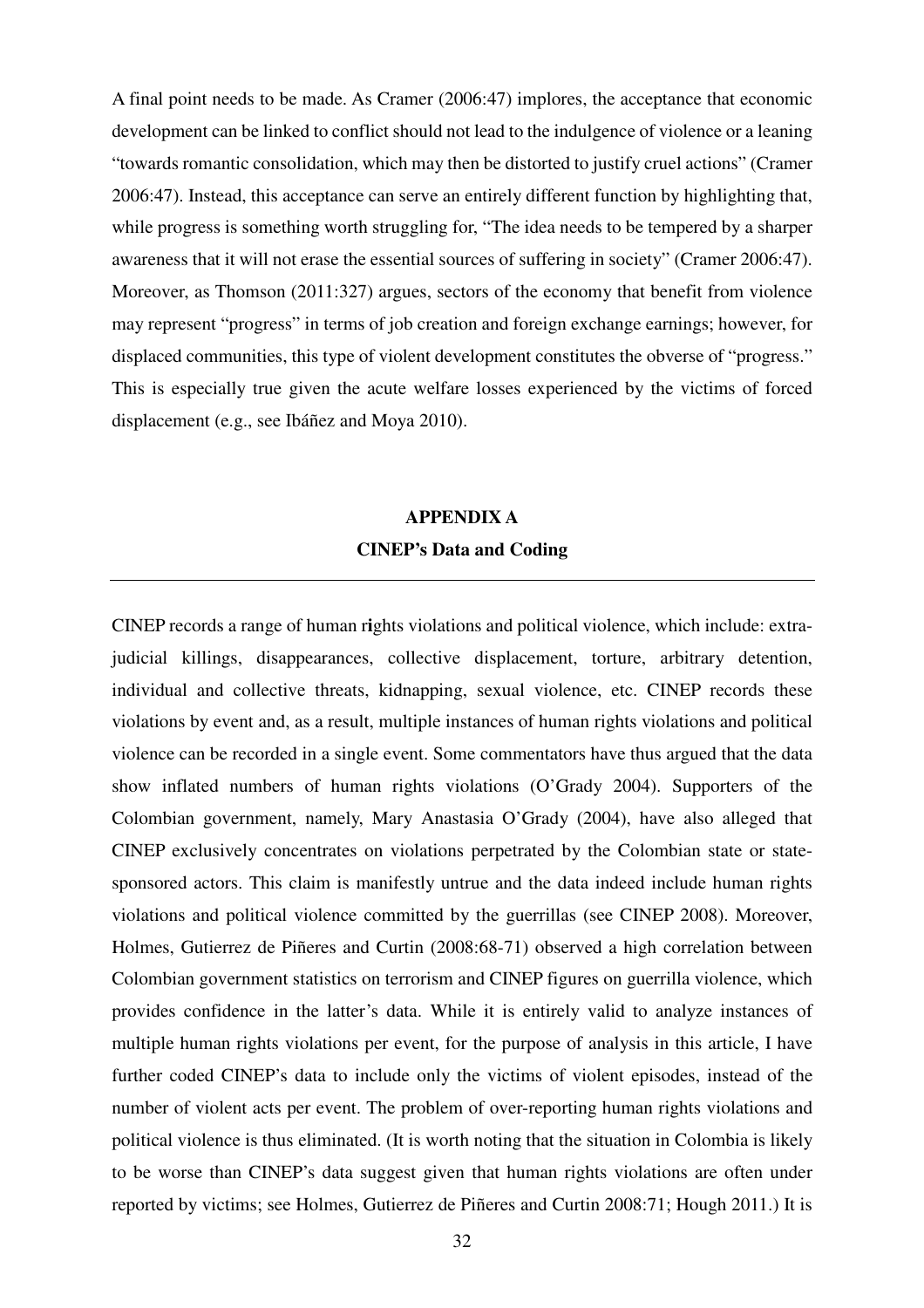also worth mentioning CERAC's (n.d.) dataset, which is based on CINEP's data. However, this dataset has been further coded to show actions deemed to be "battle-related deaths" and "battleevents" and is only available at the department level. Instead, the data in this article consider victims of all categories of violence committed by all warring parties. To do this, I have further coded CINEP's data to better illustrate the authors of violent episodes. Pertinently, CINEP's data do not employ a consolidated code or category to identify authors of a particular event. For example, a violent episode perpetrated by Colombia's public forces can be recorded as Military Forces, Police, Air Force, Army, and so on. Multiple authors (for example, Military Forces, Police and Paramilitaries) can also be recorded for a single event. Therefore, in addition to coding CINEP's data by victim, I have further coded the data into consolidated codes for the authors of violence. More specifically: (1) Public Forces, (2) Paramilitaries, (3) Combined Public Forces-Paramilitaries, (4) FARC, (5) ELN, (6) Guerrillas (unspecified), (7) No information (as coded by CINEP), (8) Other (for instance, combatants, foreign agents, etc.). I have also compiled this data by year, author, number of victims, department and municipality.

#### **APPENDIX B**

#### **CINEP's Data and the "False Positive" Scandal**

The so-called "false positives" scandal – the widespread extrajudicial killings of civilians by the military, who disguised and presented these deaths as guerrilla insurgents killed in combat – should not have a strong impact on the figures used in this article. Of the 3,896 "false positive" executions recorded throughout Colombia between 1986 and 2013, 85 were recorded in Arauca (2% of the total; see Fiscalía 2013; see also Colombia Reports 2013). While it is unclear how many of these deaths occurred during the 2001-2010 period analyzed in this article, inclusion of the full 85 deaths would augment the proportion HRPV victims of public forces violence from 47% to 49%. In this light, and given the difficulties in establishing when these "false positive" deaths occurred, compounded with possible overlap with extrajudicial executions recorded in CINEP's data, these deaths are excluded from the data.

#### **APPENDIX C**

#### **Guerrilla Data: The Conflict between the FARC and the ELN**

While sharing common enemies, namely, the armed forces and paramilitary groups, relations between the FARC and ELN in Arauca have hardly been harmonious. Indeed, the guerrilla groups have often targeted each other in the region, more specifically during the 2005-2010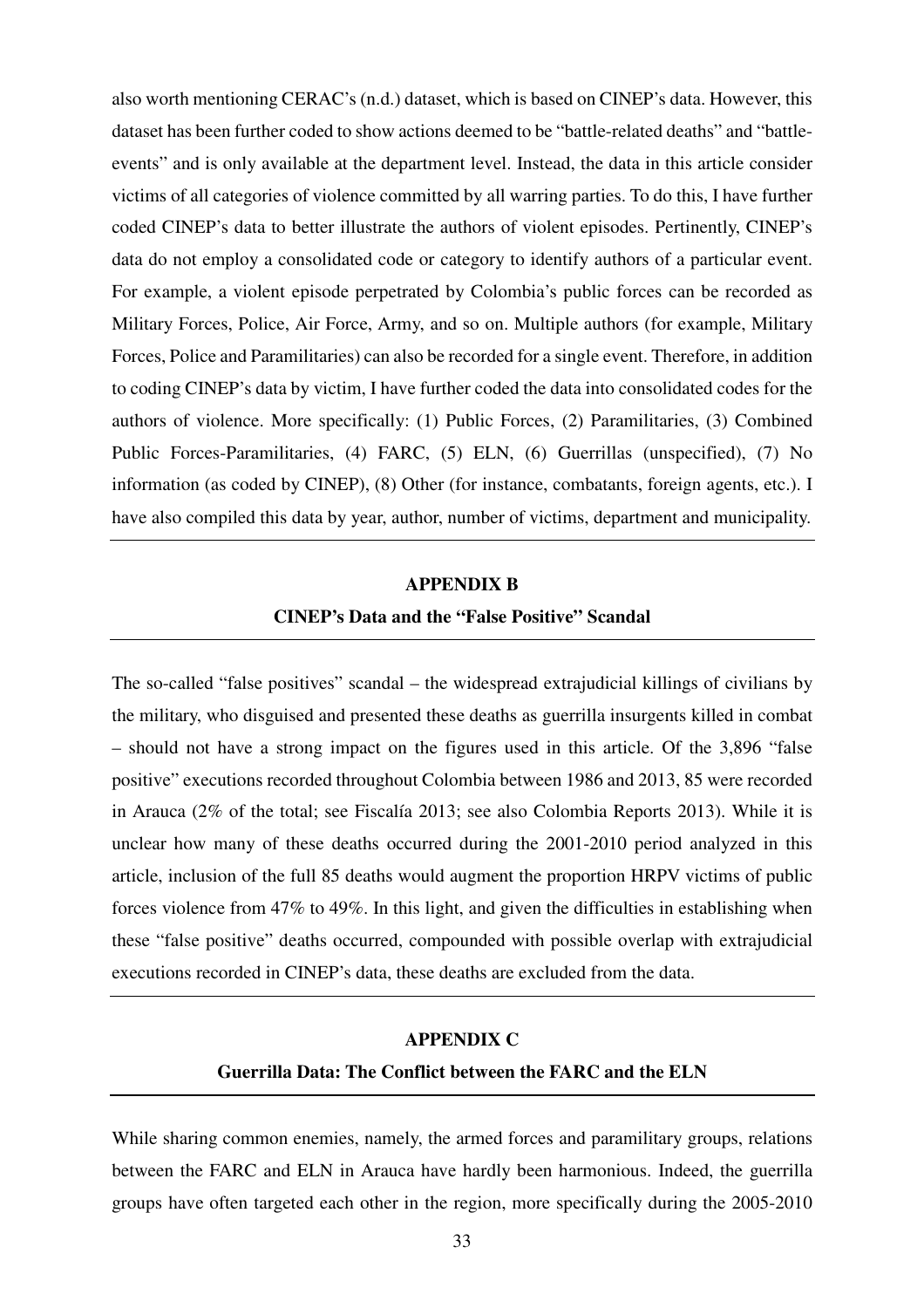period (Corporación Nuevo Arco Iris 2012). In 2009, the FARC and ELN reached an agreement to end this conflict on a national level; in September 2010, this was implemented in Arauca when the two groups agreed to a truce in the region (Colombia Reports 2010; Corporación Nuevo Arco Iris 2012).

According to CINEP's data, the intensification of conflict between the FARC and ELN in Arauca during 2005-2010 did not lead to a spike in guerrilla victims of HRPV when the 2001- 2010 period is considered. In fact, CINEP's data show that the majority of guerrilla HRPV victims were recorded *before* 2005-2010. As Table 3 shows, in the four-year period between 2001 and 2004, total guerrilla violence was responsible for 415 victims (71% of total guerrilla violence), compared to 171 victims (29%) in the five-year period 2005-2010 (see Table 3).

| <b>Period</b>                       | No. of victims | % of total |
|-------------------------------------|----------------|------------|
| 2001-2004                           | 415            | 71%        |
| 2005-2010                           | 171            | 29%        |
| Total guerrilla victims (2001-2010) | 586            | $100\%$    |

|  | Table 3. Guerrilla HRPV victims, 2001–2010 |  |  |  |  |
|--|--------------------------------------------|--|--|--|--|
|--|--------------------------------------------|--|--|--|--|

*Source:* Data adapted from Banco de Datos de Derechos Humanos y Violencia Política del CINEP (2011)

#### **REFERENCES**

 ACCIÓN SOCIAL (2011) *Registro Único De Población Desplazada: Indice General de Tabulados de Población Despezada*. Available at:

http://www.accionsocial.gov.co/EstadisticasDesplazados/ (accessed 11 September 2012).

AMAZON WATCH. (2011) Colombia's U'wa Face New Threats. U'wa Indigenous Group Confront New Threats to Their Lives and Territory <http://amazonwatch.org/news/2011/0115-colombias-uwa-face-new-threats> (2012, August 9).

AMAZON WATCH. (2002) *Civil Conflict and Indigenous Peoples in Colombia*. <http://amazonwatch.org/news/2002/0301-civil-conflict-and-indigenous-peoples-in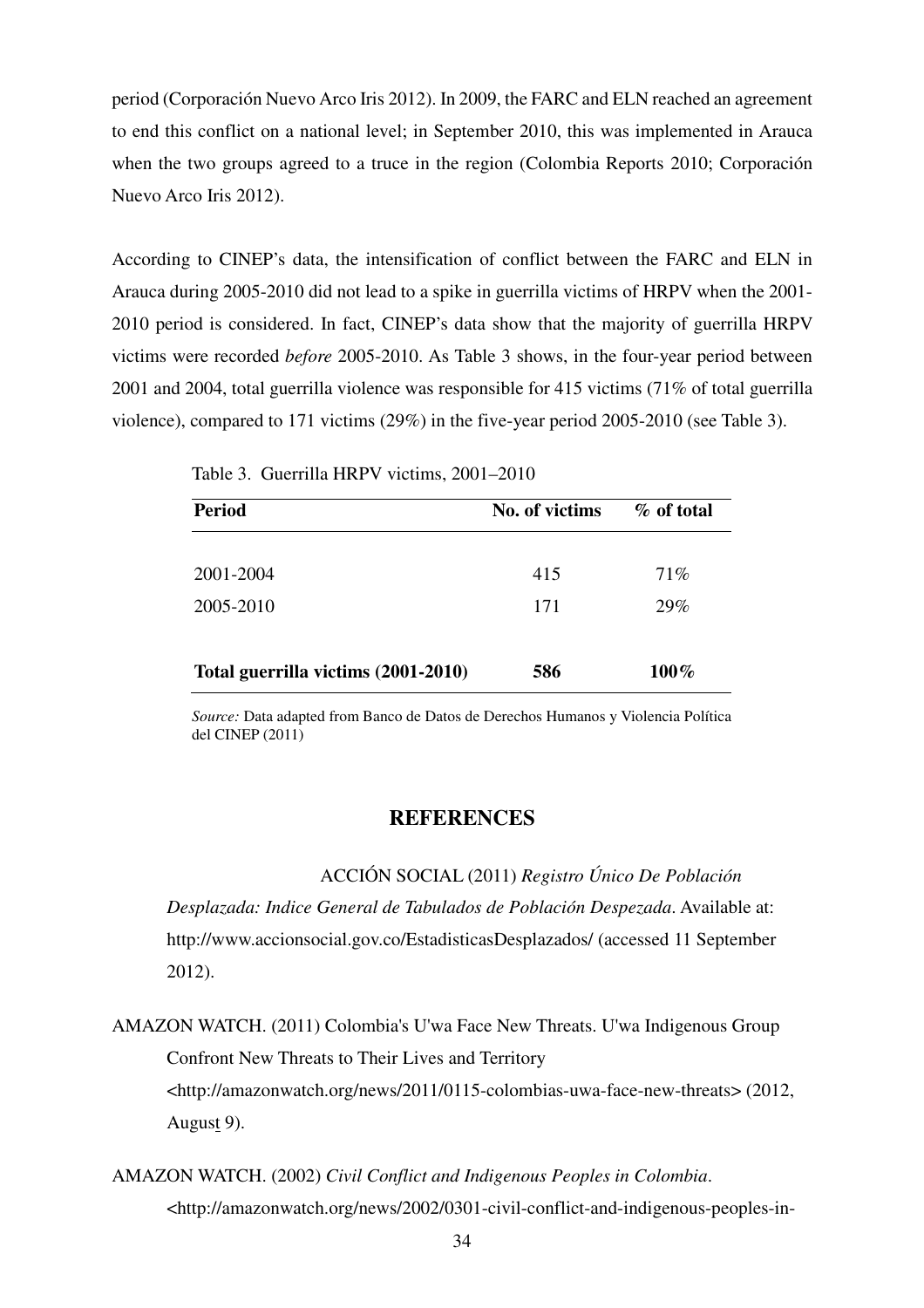colombia>

AMNESTY INTERNATIONAL. (2002) *Colombia Security at What Cost? The Government's Failure to Confront the Human Rights Crisis.* New York: Amnesty International.

AMNESTY INTERNATIONAL. (2004) *Colombia: Laboratory of War - Repression and Violence in Arauca*. New York: Amnesty International. <http://www.amnesty.org/en/library/info/AMR23/004/2004> (2012, September 10).

ÁVILA MARTÍNEZ, ARIEL FERNANDO. (2010) De la guerra de "Jojoy" a la guerra de "Cano." In: Corporación Nuevo Arco Iris, *Balance de las FARC Después de "Jojoy" y los Nuevos Carteles de Narcotráfico. Informe Seguridad y Conflicto Armado*. N.p.: Corporación Nuevo Arco Iris.

ÁVILA MARTÍNEZ, ARIEL FERNANDO. (2011) *Guerrillas, FARC y ELN: Acciones de Interferencia para las Elecciones de 2011. Mapas y Factores de Riesgo Electoral Elecciones Locales y Regionales, Octubre 2011.* Bogotá, DC: Misión de Observación Electoral.

AZAM, JEAN-PAUL, AND ANKE HOEFFLER. 2002. Violence Against Civilians in Civil Wars: Looting or Terror? *Journal of Peace Research* 39(4):461-85.

- BANCO DE LA REPÚBLICA (n.d.) *Flujos de inversión directa balanza de pagos. Inversión extranjera directa en Colombia.* <http://www.banrep.gov.co/es/inversiondirecta>.
- BARBIERI, KATHERINE AND RAFAEL REUVENY. (2005) Economic Globalization and Civil War. *The Journal of Politics* 67(4):1228-47.
- BLANTON, ROBERT G. AND CLAIR APODACA. (2007) Economic Globalization and Violent Civil Conflict: Is Openness a Pathway to Peace? *The Social Science Journal*  44:599-619.
- BLOOMBERG. (2011) Colombia Sees Record Oil Output as Billionaire Slim, China Seek Reserves. Bloomberg. < http://www.bloomberg.com/news/2011-03-16/colombiaexpects-record-oil-production-as-carlos-slim-china-seek-reserves.html> (2014, August 15).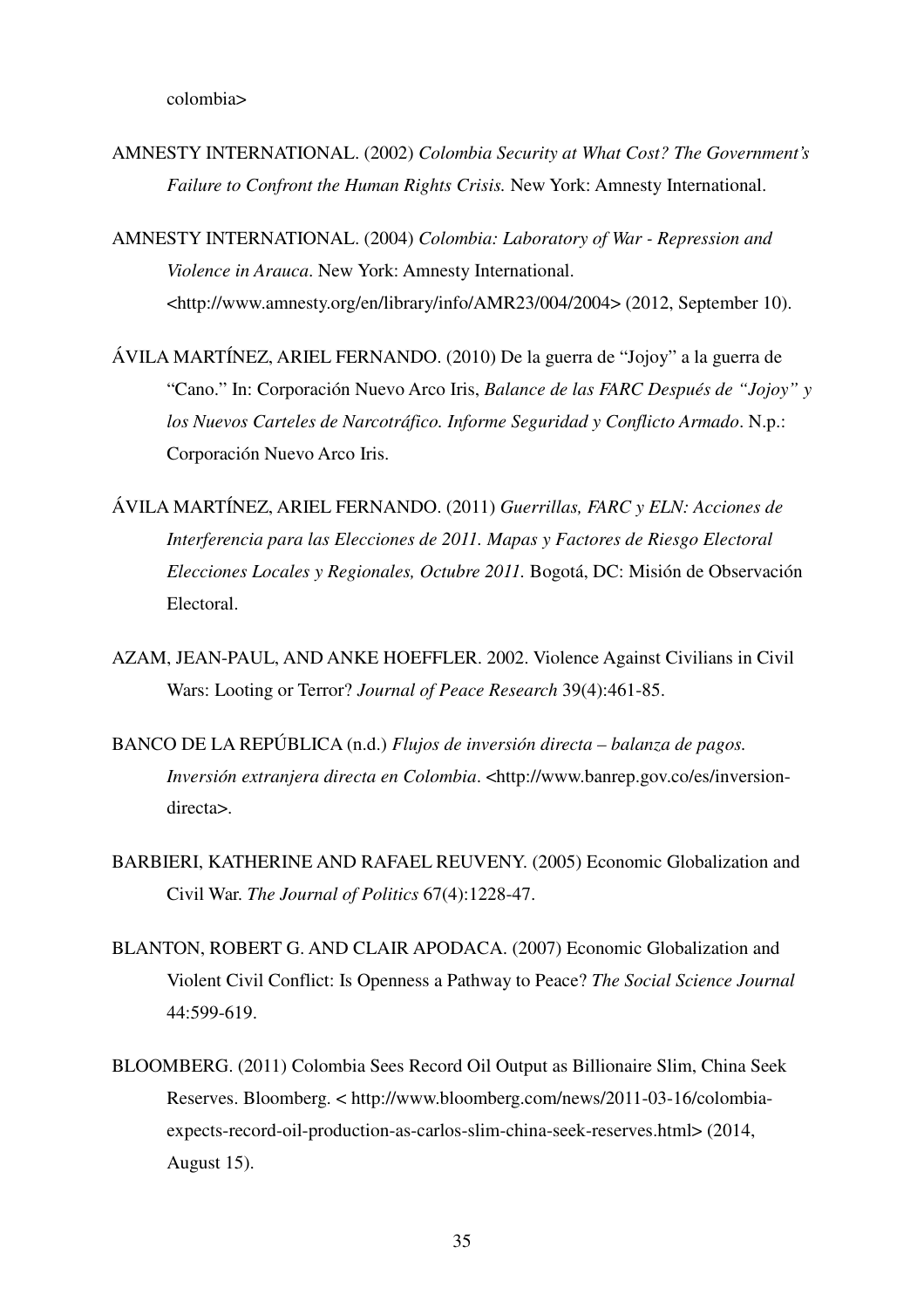- BODEA, CRISTINA AND IBRAHIM A. ELBADAWI. (2008) *Political Violence and Economic Growth, Policy Research Working Paper 4692.* New York: World Bank.
- BRITTAIN, JAMES J. (2010) *Revolutionary and Social Change in Colombia: The Origin and Direction of the FARC-EP*. London: Pluto Press.
- BUHAUG, HALVARD AND RØD, JAN K. (2006) Local Determinants of African Civil Wars, 1970-2001. *Political Geography* 25:315-35.
- BUSSE, MATTHIAS, AND CARSTEN HEFEKER. (2007) Political Risk, Institutions and Foreign Direct Investment. *European Journal of Political Economy* 23:397-412
- CEDERMAN, LARS-ERIK AND KRISTIAN SKREDE GLEDITSCH. (2009) Introduction to Special Issue on Disaggregating Civil Wars. *Journal of Conflict Resolution* 53:487– 95.
- CENTRO DE INVESTIGACIÓN Y EDUCACIÓN POPULAR (CINEP). (2011) *Banco de Datos de Derechos Humanos y Violencia Política del CINEP* <http://www.nocheyniebla.org/>.

CENTRO DE INVESTIGACIÓN Y EDUCACIÓN POPULAR (CINEP). (2008) *Marco Conceptual: Banco de Datos de Derechos Humanos y Violencia Política*. Bogotá: CINEP.

- CENTRO DE RECURSOS PARA EL ANÁLISIS DE CONFLICTOS (CERAC). (n.d.) *Database of the Armed Conflict in Colombia*. <http://www.cerac.org.co/es/recursos/datosconflictoscolombia/> (2013, May 11).
- COLEMAN, LARA. (2007) The Gendered Violence of Development: Imaginative Geographies of Exclusion in the Imposition of Neo-Liberal Capitalism. *British Journal of Politics & International Relations* 9(2):204-19.
- COLLIER, PAUL. (1999) On the Economic Consequences of Civil War. *Oxford Economic Papers* 51:168-83.
- COLLIER, PAUL. (2000) "Doing Well Out of War." In *Greed and Grievance: Economic Agendas in Civil Wars*, edited by Mats Berdal and David Malone, pp. 91-111*.*  Boulder, CO: Lynne Rienner.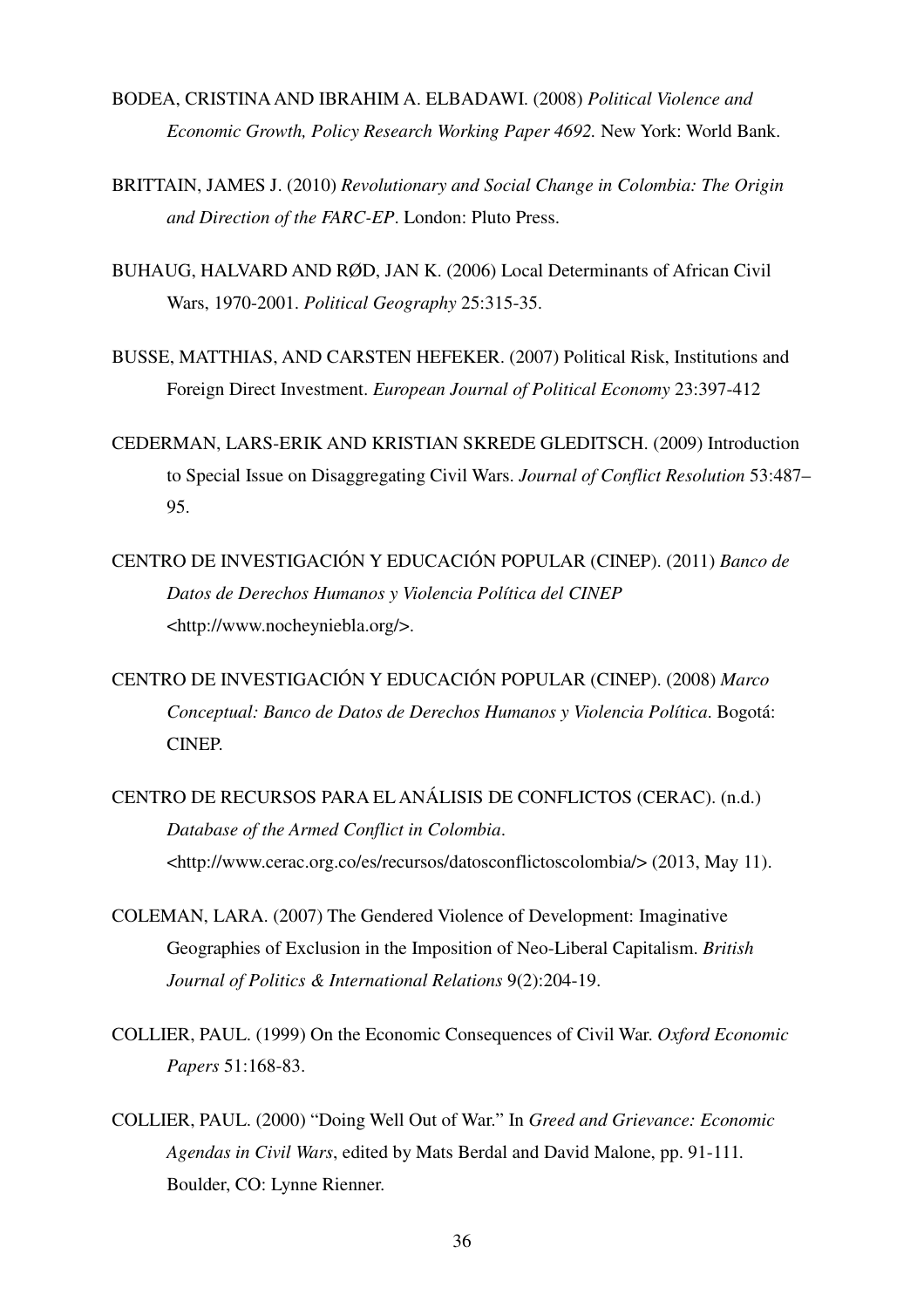- COLLIER, PAUL AND ANKE HOEFFLER. (2004) Greed and Grievance in Civil War. *Oxford Economic Papers* 56:563-595.
- COLLIER, PAUL AND MARGUERITE DUPONCHEL. (2013) The Economic Legacy of Civil War: Firm-Level Evidence from Sierra Leone. *Journal of Conflict Resolution* 57(1):65-88.
- COLLIER, PAUL; LANI ELLIOT, HÅVARD HEGRE, ANKE HOEFFLER, MARTA REYNAL-QUEROL AND NICHOLAS SAMBANIS. (2003) *Breaking the Conflict Trap: Civil War and Development Policy*. Washington, DC.: World Bank.
- COLOMBIAN NGO PLATFORM. (2008) *Informe Para el Examen Periódico Universal de Colombia. <*//www.internaldisplacement.org/8025708F004CE90B/(httpDocuments)/F17E35781C31C18FC1257 4C7004EBE23/\$file/Informe-final-para-el-EPU\_Colombia.pdf> (2010, July 28).
- COLOMBIA REPORTS. (2013) *Colombia Military Murdered 3900 Civilians to Inflate Effectiveness: Prosecution*. <http://colombiareports.com/colombia-military-murdered-3900-civilians-to-inflate-success-public-prosecutors/> (2013, August 14).
- COLOMBIA REPORTS. (2010) *FARC and ELN Make Peace in Arauca*. <http://colombiareports.com/farc-and-eln-make-peace/> (2013, August 14).
- COMISIÓN DE SEGUIMIENTO A LAS POLÍTICAS PÚBLICAS SOBRE DESPLAZAMIENTO FORZADO. (2010) *III Encuestra Nacional de Verificación de los Derechos de la Poblacion Desplazada 2010*. Bogotá, DC: Comisión de Seguimiento.
- COMISIÓN DE SEGUIMIENTO A LAS POLÍTICAS PÚBLICAS SOBRE DESPLAZAMIENTO FORZADO. (2009) *Proceso Nacional de Verificación. Décimotercer Informe. el Desplazamiento Forzado en el Caso de la Comunidad Afrocolombiana*. Bogotá, DC: Comisión de Seguimiento.
- COMITÉ PERMANENTE POR LA DEFENSA DE LOS DERECHOS HUMANOS, SECCIONAL ARAUCA (CPDH-Arauca). (2012) *Atropellos de la Multinacional OXY Contra Campesinos de Arauca*. <http://prensarural.org/spip/spip.php?article7976> (2012, August 9).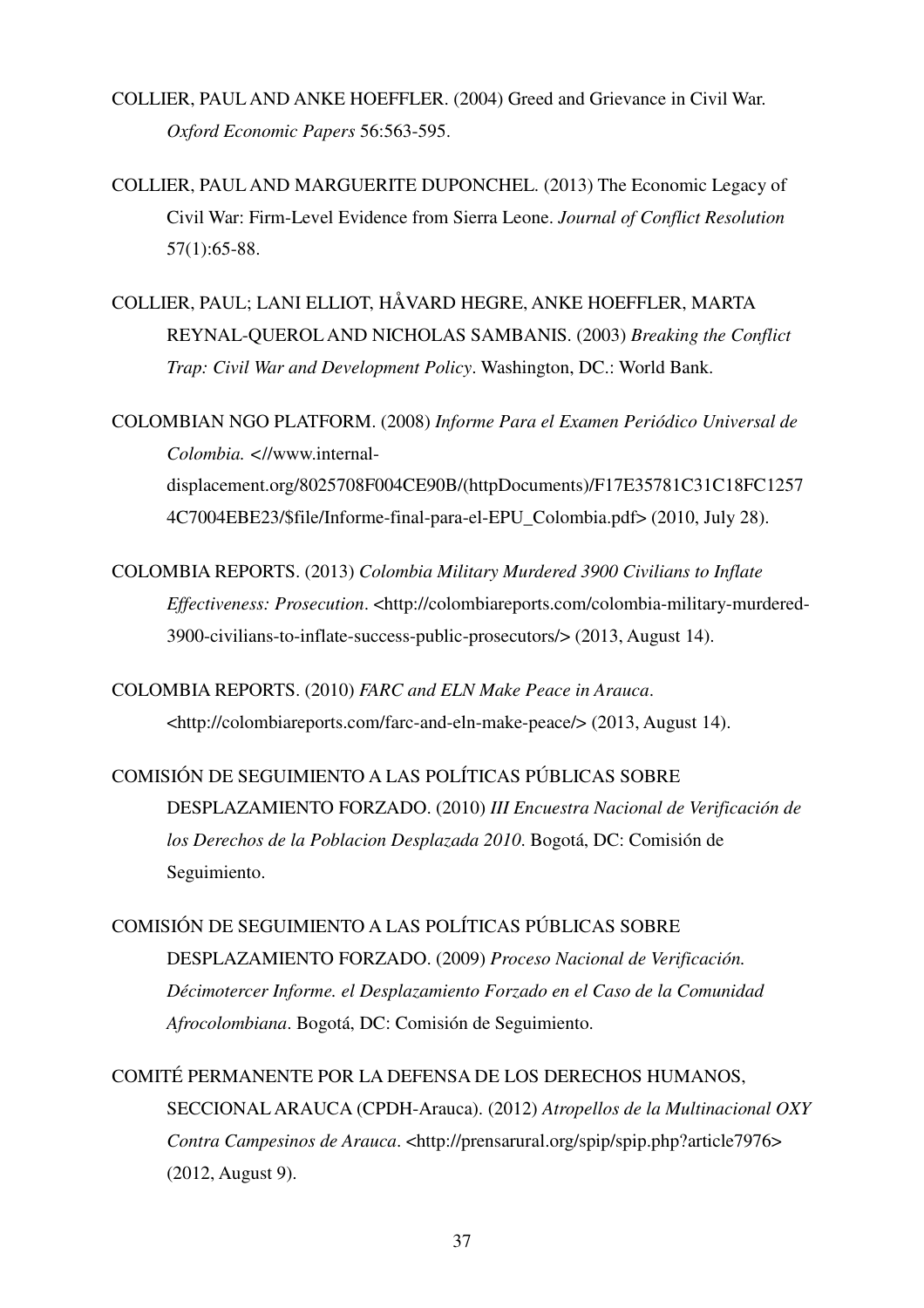## CONSULTORÍA PARA LOS DERECHOS HUMANOS Y EL DESPLAZAMIENTO (CODHES). (2009) *Víctimas Emergentes.* Bogotá: Boletín Informativo de la Consultoría para los Derechos Humanos y el Deplazamiento.

- CONSULTORÍA PARA LOS DERECHOS HUMANOS Y EL DESPLAZAMIENTO (CODHES). (2011) *De la Seguridad a la Prosperidad Democrática en Medio del Conflicto*. Bogotá: Boletín Informativo de la Consultoría para los Derechos Humanos y el Deplazamiento.
- CORPORACIÓN NUEVO ARCO IRIS. (2012) *Arauca: El Gran Fortín del ELN*. <http://www.arcoiris.com.co/2012/04/arauca-el-gran-fortin-del-eln/> (2014, March 21).
- CRAMER, CHRISTOPHER. (2006) *Civil War is Not a Stupid Thing: Accounting for Violence in Developing Countries*. London: Hurst & Co.
- CRAMER, CHRISTOPHER (2002) Homo Economicus Goes to War: Methodological Individualism, Rational Choice and the Political Economy of War. *World Development* 30 (11):1845-64.

DELGADO, DIANA (2014) *Colombia's Bicentenario Pipeline to Startup in late 2015*. <http://www.bicentenario.com.co/news.php?idnews=62> (2014, March 25).

DEPARTAMENTO ADMINISTRATIVO NACIONAL DE ESTADÍSTICA (DANE). (2008) *Censo General 2005: Nivel Nacional. Bogotá, DC: República de Colombia.* 

- DEPARTAMENTO ADMINISTRATIVO NACIONAL DE ESTADÍSTICA (DANE). (2010) *Boletín. Censo general 2005. Perfil: Tame. Bogotá, D.C.: República de Colombia.*
- DRIFFIELD, NIGEL, CHRIS JONES, AND JO CROTTY. (2013) International Business Research and Risky Investments: An Analysis of FDI in Conflict Zones. *International Business Review* 22:140-155.
- DUDLEY, STEVEN. (2002) War in Colombia's Oilfields: Washington's counterinsurgency aid will be a big boost to Occidental Petroleum. *The Nation* 5/12 August: 28-31.
- ESCOBAR, ARTURO. (2004) Beyond the Third World: Imperial Globality, Global Coloniality and Anti-Globalisation Social Movements. *Third World Quarterly*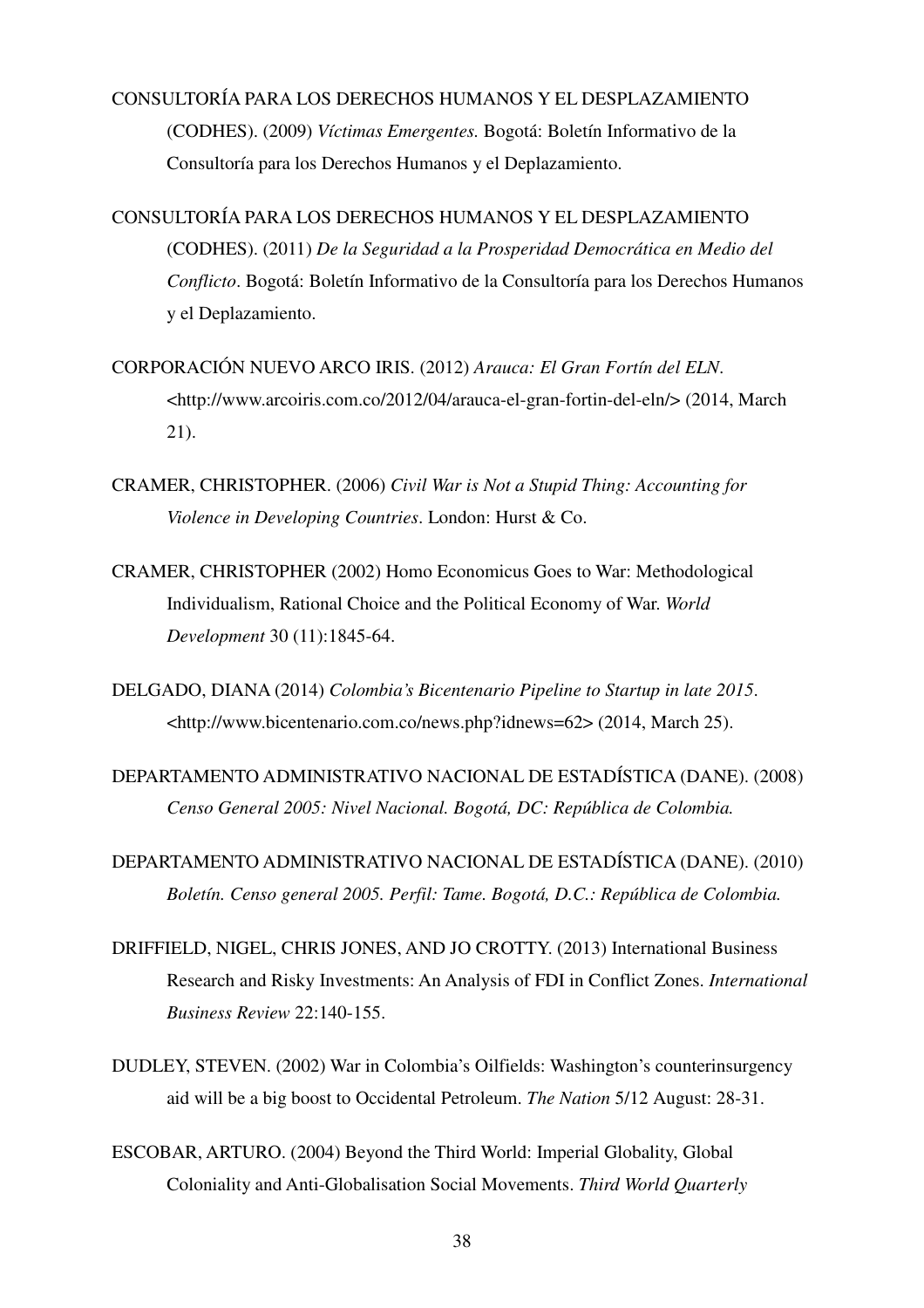25(1):207-30.

- FISCALÍA. (2013) *Solicitud de Información Colombia Reports*. <https://docs.google.com/file/d/1KfhKnlKMXbgdbQ7uMCXYvFxyyJhVFKnJRu65l\_ JyFd\_vd8CazMSJXSYgUHYg/edit?pli=1> (2013, August 14).
- FORERO, JUAN. (2002) *New Role for US in Colombia: Protecting a Vital Oil Pipeline*. <http://www.nytimes.com/2002/10/04/international/americas/04COLO.html> (2014, August 14).
- GARCÍA CARRIZOSA, RAÚL EDUARDO. (2008) *Indicadores de Gestion y Estadísticas de la Industria a 31 de diciembre de 2007*. N.p.: Agencia Nacional de Hidrocarburos – Colombia.
- GLEDITSCH, KRISTIAN SKREDE, AND MICHAEL D. WARD. (1997) Double Take: A Reexamination of Democracy and Autocracy in Modern Polities. *Journal of Conflict Resolution* 41(3):361-83.
- GLOBERMAN, STEVEN, AND DANIEL SHAPIRO. (2003) Governance Infrastructure and US Foreign Direct Investment. *Journal of International Business Studies* 34(1):19-39.
- GOBIERNO DE COLOMBIA. (2003) *Política de Defensa y Seguridad Democrática*. Bogotá, DC: Presidencia de la República, Ministerio de Defensa Nacional.
- GOBERNACION DEL META (n.d.) *Caracterización Municipio de Puerto Gaitan 2009.* <http://www.siid.gov.co/siid/forms/documentos/Microsoft%20Word%20-%20PUERT O%20GAITAN.pdf> (2012, December 19).
- GRAJALES, JACOBO. (2011) The Rifle and the Title: Paramilitary Violence, Land Grab and Land Control in Colombia. *Journal of Peasant Studies* 38(4):771-92.
- GUTIÉRREZ SANÍN, FRANCISCO. (2004) Criminal Rebels? A Discussion of Civil War and Criminality from the Colombian Experience. *Politics & Society* 32(2):257-85.
- GUTIÉRREZ SANÍN, FRANCISCO. (2008) Telling the Difference: Guerrillas and Paramilitaries in the Colombian War. *Politics & Society* 36(1):3-34.

HARVEY, DAVID. (2003) *The New Imperialism.* Oxford: Oxford University Press.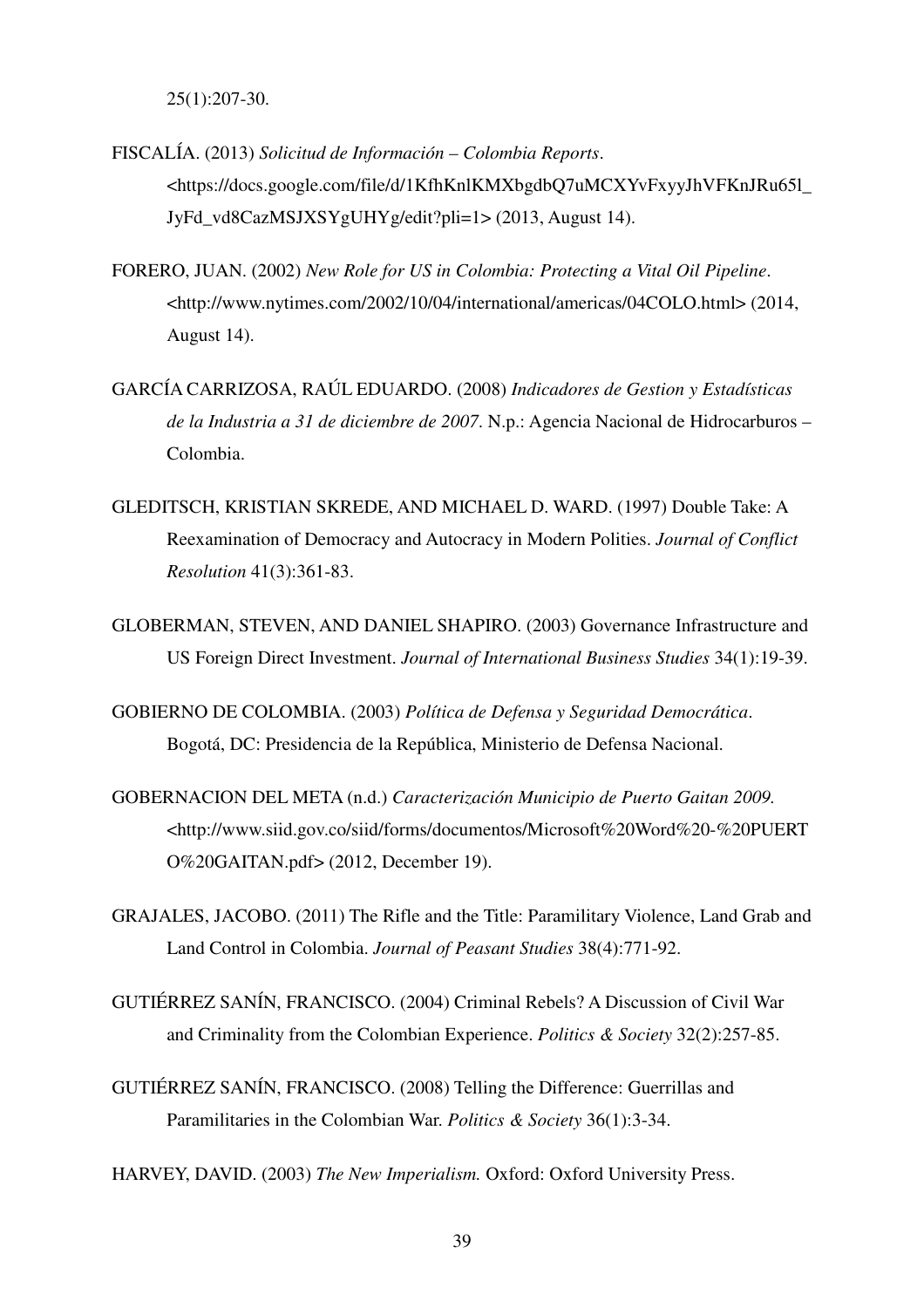- HEGRE, HÅVARD, GUDRUN ØSTBY, AND CLIONADH RALEIGH. (2009) Poverty and Civil War Events: A Disaggregated Study of Liberia. *Journal of Conflict Resolution* 53(4):598-623.
- HILL, DAVID. (2014) *Will the U'was Be Forced to Threaten to Commit Mass Suicide Again?* The Guardian <http://www.theguardian.com/environment/andes-to-theamazon/2014/jun/17/will-uwas-forced-threaten-commit-mass-suicide-again> (2014, August 8).
- HOLMES, JENNIFER S., SHEILA AMIN GUTIERREZ DE PIÑERES AND KEVIN M. CURTIN. (2008) *Drugs, and Development in Colombia*. Austin, TX: University of Texas Press.
- HOUGH, PHILLIP A. (2011) Guerrilla Insurgency as Organized Crime: Explaining the Socalled "Political Involution" of the Revolutionary Armed Forces of Colombia. *Politics & Society* 39(3):379-414.
- HRISTOV, JASMIN. (2009) *Blood and Capital: The Paramilitarization of Colombia*. Toronto, Canada: Between the Lines.
- HUMAN RIGHTS WATCH. (2010) *Paramilitaries' Heirs: the New Face of Violence in*  Colombia. New York: Human Rights Watch.
- HUMAN RIGHTS WATCH. (2005) *Smoke and Mirrors: Colombia's Demobilization of Paramilitary Groups*. New York: Human Rights Watch.
- HYLTON, FORREST. (2006) *Evil Hour in Colombia*. London: Verso.
- IBÁÑEZ, ANA M., AND CARLOS E VÉLEZ. (2008) Civil Conflict and Forced Migration: The Micro Determinants and Welfare Losses of Displacement in Colombia. *World Development* 36(4):659-76.
- INTERNAL DISPLACEMENT MONITORING CENTRE (IDMC). (2009) *Colombia: New Displacement Continues, Response Still Ineffective. A Profile of the Internal Displacement Situation.* Geneva: IDMC.
- INTERNAL DISPLACEMENT MONITORING CENTRE (IDMC). (2012) *Global Overview 2011: People Internally Displaced by Conflict and Violence*. Geneva: IDMC.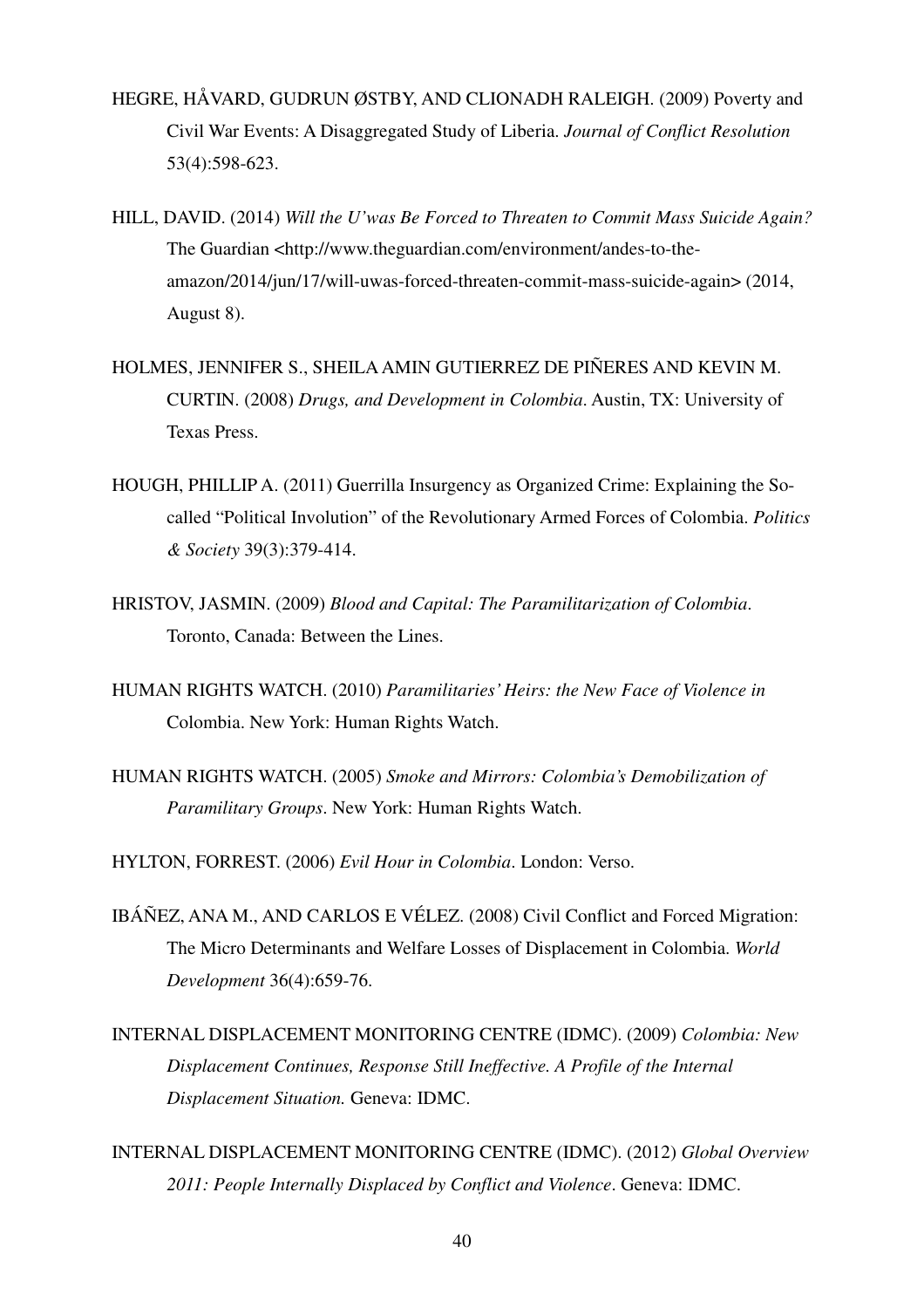- INTERNATIONAL CRISIS GROUP. (2009) *Ending Colombia's FARC Conflict: Dealing the Right Card*. Brussels, Belgium: ICG.
- INTERNATIONAL TRADE UNION CONFEDERATION (ITUC). (2007) Colombia 2007. <http://survey07.ituc-csi.org/getcountry.php?IDCountry=COL&IDLang=EN> (2012, July 13).
- INTERNATIONAL TRADE UNION CONFEDERATION (ITUC). (2012) International Trade Union Confederation (ITUC). 2012e. Colombia - 2012. In practice. <http://survey.ituc-csi.org/Colombia.html#tabs-4> (2012, September 11).
- ISACSON, ADAM. (2003) Washington's "New War" in Colombia: The war on drugs meets the war on terror. *NACLA Report on the Americas* 36(5): 13-45.
- JAKOBSEN, JO, AND INDRA DE SOYSA. (2006) Do Foreign Investors Punish Democracy? Theory and Empirics, 1984–2001. *Kyklos* 59(3):383-410.
- JUST THE FACTS. (2012) *US Aid to Colombia, All Programs, 2000-2012*. <http://justf.org/Country?country=Colombia&year1=2000&year2=2012&funding=Al l+Programs $&x=64&y=3$  (2012, September 10).
- JUSTICE FOR COLOMBIA. (2011) *Putumayo Trade Unions Threatened by Army and Paramilitaries*. <http://www.justiceforcolombia.org/news/article/1019/putumayotrade-unions-threatened-by-army-and-paramilitaries> (2012, December 20).
- JUSTICE FOR COLOMBIA. (2013a) *Death Threats Against USO Oil Workers.* < http://www.justiceforcolombia.org/news/article/1360/death-threats-against-uso-oilworkers> (2014, August 8).
- JUSTICE FOR COLOMBIA. (2013b) Paramilitary Threats Against Oil Workers Union Intensifies. <http://www.justiceforcolombia.org/news/article/1428/paramilitarythreats-against-oil-workers-union-intensifies> (2014, August 8).

KALDOR, MARY. (2013) In Defence of New Wars. *Stability* 2(1):1-16.

KRAUL, CHRIS. (2011) *Colombia is a rising oil exporter to US: The South American nation now ranks 10th among those sending crude our way*. Los Angeles Times. <http://articles.latimes.com/2011/apr/07/business/la-fi-Colombia-oil-20110407>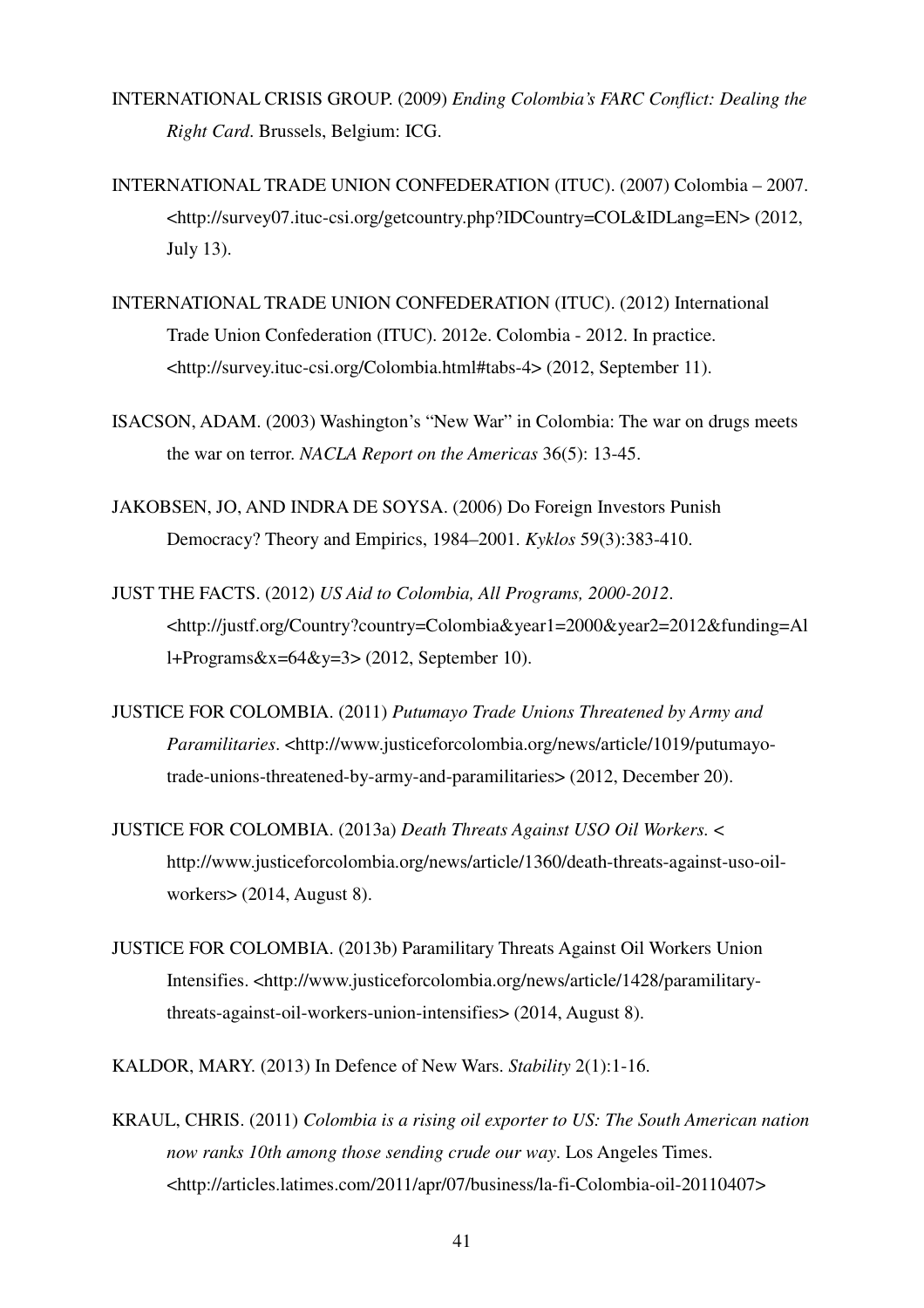(2012, September 11).

- LACINA, BETHANY, AND NILS PETTER GLEDITSCH. (2005) Monitoring Trends in Global Combat: A New Dataset of Battle Deaths. *European Journal of Population*  21(2-3):145-66.
- LARI, ANDREA. (2007) *Striving for Better Days: Improving the Lives of Internally Displaced People in Colombia*. Washington, DC: Refugees International.
- LARI, ANDREA, AND JAKE KURTZER. (2008) *Colombia: Key Facts on Recent Displacement in Arauca.* Refugees International <http://refugeesinternational.org/content/colombia-key-facts-recent-displacementarauca> (2014, August 8).
- LATIN AMERICAN HERALD TRIBUNE. (2009) *Guerrilla Attack Causes Blackout in Eastern Colombia.*  <http://www.laht.com/article.asp?ArticleId=335300&CategoryId=12393> (2014, August 22).

LEECH, GARY. (2011) *The FARC: The Longest Insurgency*. London: Zed Books.

- LEECH, GARRY. (2006) *Crude Interventions: The United States, Oil and the New World (Dis)Order*. London: Zed Books.
- LEECH, GARRY. (2003) The Battle for Colombia's "Little Sarajevo." *North American Congress on Latin America* 36(5):19-45.
- LEECH, GARRY. (2002) *Colombia Court Declares Rehabilitation Zones Unconstitutional*. *Colombia Journal*. <http://colombiajournal.org/colombia-court-declaresrehabilitation-zones-unconstitutional.htm> (2012, September 10).
- LEECH, GARY. (2000b) *US Aid Package Amounts to Corporate Welfare*. <http://colombiajournal.org/colombia28.htm> (2012, August 9).
- LEECH, GARY. (2000a) *The Case of the U'wa.* <http://web.archive.org/web/20070618074533/http://www.colombiajournal.org/colom bia17.htm> (2012, August 9).
- LEÓN, JUANITA. (2003) La Reconquista de Arauca. *Semana*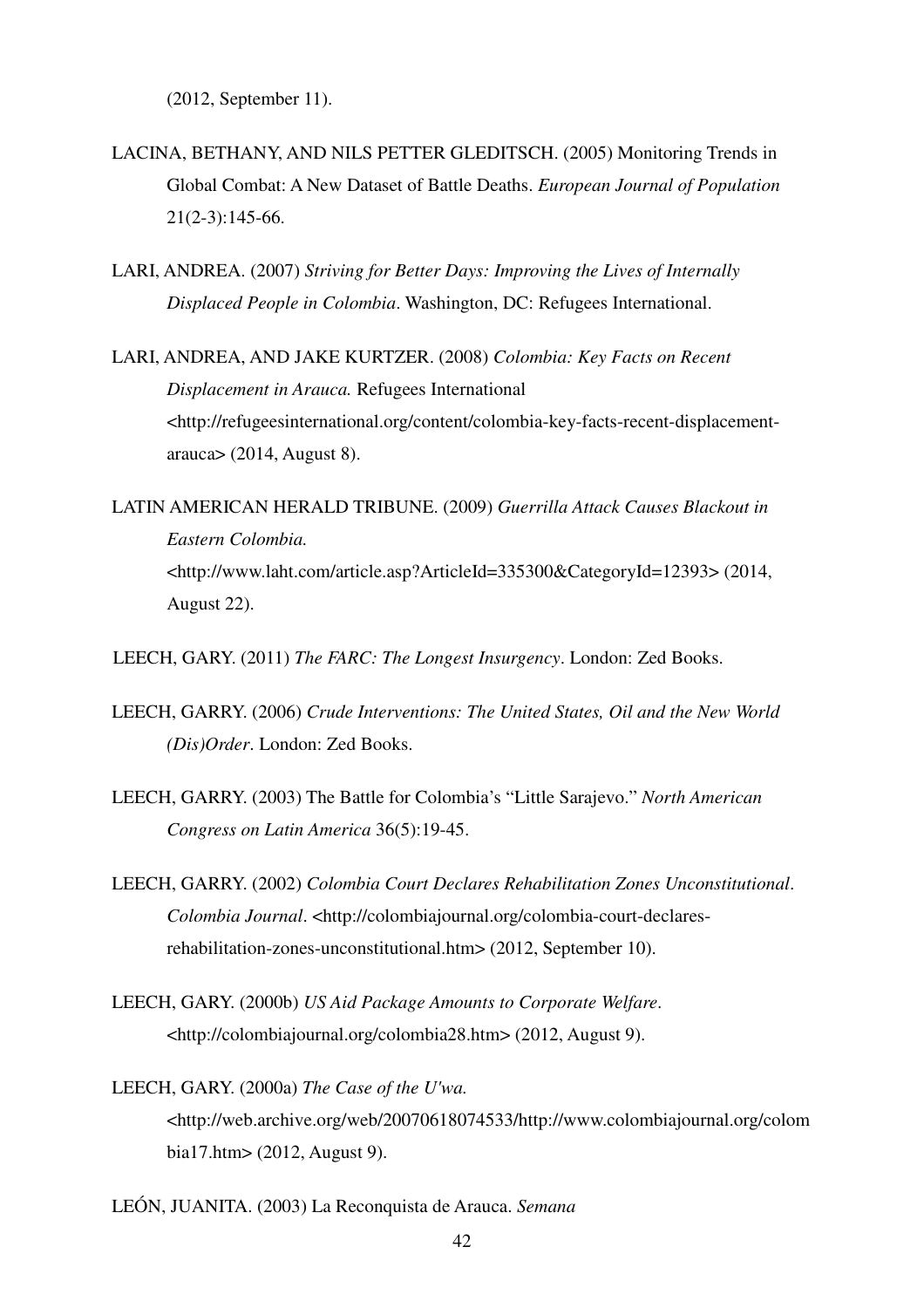<http://www.semana.com/nacion/articulo/la-reconquista-arauca/56223-3> (2014, September 18).

- LI, QUAN (2006) Political Violence and Foreign Direct Investment. In *Regional Economic Integration,* edited by Michele Fratianni, 225-249. Oxford, UK: JAI Press.
- LIVINGSTONE, GRACE. (2003) *Inside Colombia: Drugs, Democracy and War*. New Brunswick, New Jersey: Rutgers University Press.
- LOZANO-GRACIA, NANCY, GIANFRANCO PIRAS, ANA M. IBÁÑEZ, AND GEOFFREY J. D. HEWINGS. (2010) The Journey to Safety: Conflict-Driven Migration Flows in Colombia. *International Regional Science Review* 33(2):157-80.
- MAHER, DAVID. (2014) Rooted in Violence: Civil War, International Trade and the Expansion of Palm Oil in Colombia. *New Political Economy <*http://dx.doi.org/10.1080/13563467.2014.923825>
- MAHER, DAVID, AND ANDREW THOMSON. (2011) The Terror that Underpins the "Peace": the Political Economy of Colombia's Paramilitary Demobilisation Process. *Critical Studies on Terrorism* 4(1):95-13.
- MARSHALL, MONTY G., TED ROBERT GURR, AND KEITH JAGGERS. (2014) *Polity™ IV Project: Political Regime Characteristics and Transitions, 1800-2013*. <http://www.systemicpeace.org/inscrdata.html> (2014, August 8).
- MARX, GARY. (2002) *Imperiled pipeline gets U.S. troops in Colombia*. Chicago Tribune <http://articles.chicagotribune.com/2002-11-12/news/0211120147\_1\_colombiangovernment-leftist-rebels-president-alvaro-uribe> (2011, August 9).
- MARX, KARL (1990) *Capital: A Critique of Political Economy*. Trans. Ben Fowkes. Vol. 1. London: Penguin.
- MIHALACHE-O'KEEF, ANDREEA, AND TATIANA VASHCHILKO. (2010) Foreign direct investors in conflict zones. In: Mats Berdal and Achim Wennman (eds.) Ending *Wars, Consolidating Peace: Economic Perspectives.* London: Routledge/IISS (Adelphi Series 50: 412-413), 137-156.

MINISTERIO DE DEFENSA. (2014) *Logros de la Política Integral de Seguridad y Defensa*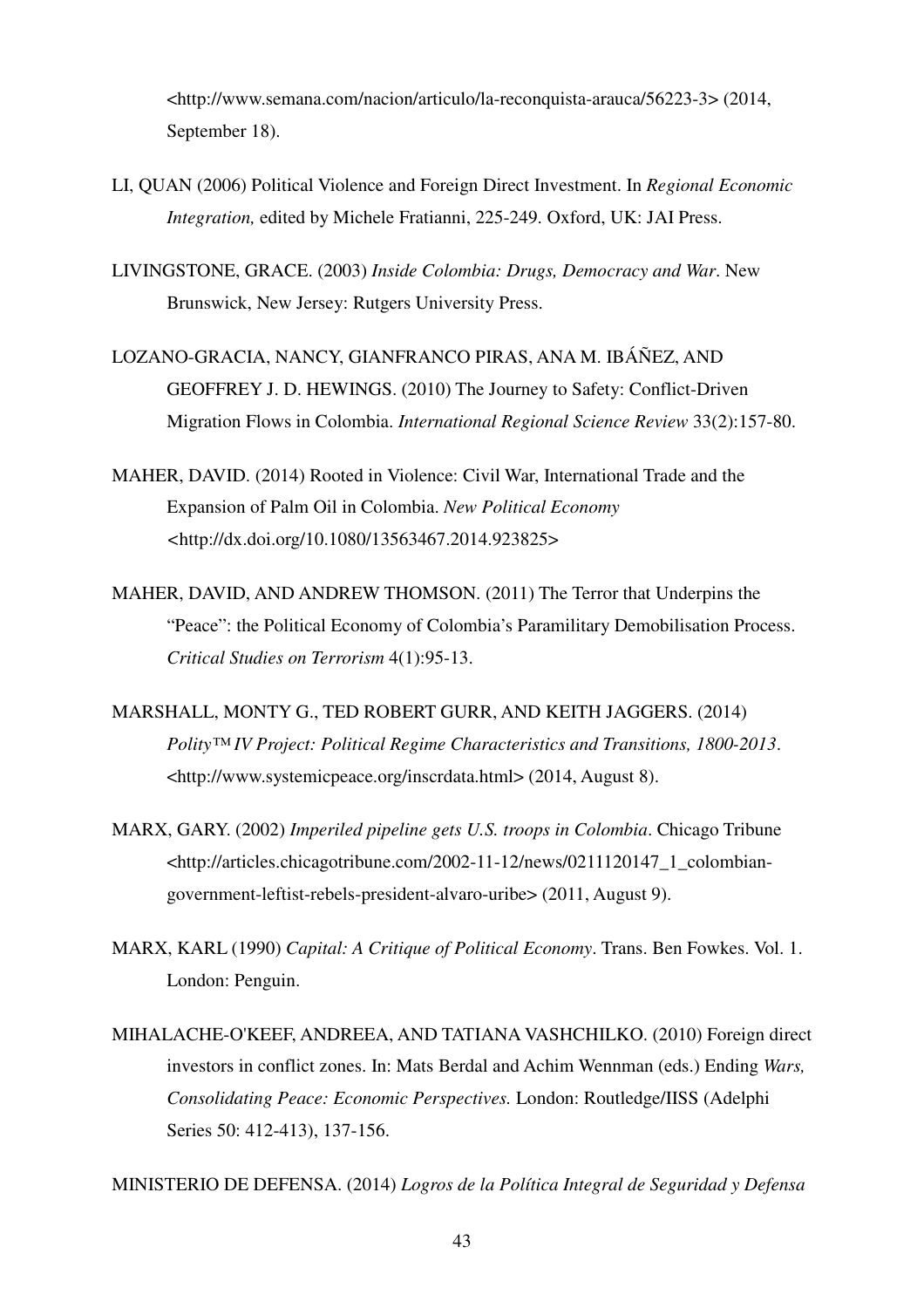*para la Prosperidad – PISDP*. Bogotá: República de Colombia.

- MELANDER, ERIK, AND RALPH SUNDBERG. (2011) *Climate Change, Environmental Stress, and Violent Conflict – Test Introducing The UCDP Georeferenced Event Dataset*. Paper presented to the Annual Convention of the International Studies Association, Montreal, Canada, March 16-19.
- MICHAUD, YVETTE. (2007) ¡Viva Sintracarbón! Three Weeks with a Colombian Union. In *The People Behind Colombian Coal: Mining, Multinationals and Human Rights,*  edited by Aviva Chomsky, Garry Leech, and Steve Striffler, 181-186.
- MOLINSKI, DAN. (2012) Colombia Forces Kill 33 FARC Rebels in Arauca*. Wall Street Journal. <*http://online.wsj.com/article/SB10001424052702304724404577295590524111120.h tml> (2013, March 5).
- MOSER, CAROLINE. (2000) "Violence in Colombia: Building Sustainable Peace and Social Capital." In *Essays on Conflict, Peace, and Development. Conflict Prevention and Post-conflict Reconstruction,* edited by Andres Solimano, pp. 9-77. Washington, DC: World Bank.
- MUGGAH, H. C. R. (2000) Conflict-Induced Displacement and Involuntary Resettlement in Colombia. *Disasters* 24(3):198-216.
- MURILLO, MARIO A. (2004) *Colombia and the United States: War, Unrest and Destabilization*. New York: Seven Stories Press.
- MURDOCH, JAMES C., AND TODD SANDLER. (2004) Civil Wars and Economic Growth: Spatial Dispersion. *American Journal of Political Science* 48(1):138-51.
- MURDOCH, JAMES C., AND TODD SANDLER. (2002a) Civil Wars and Economic Growth: A Regional Comparison. *Defense and Peace Economics* 13(6): 451-64.
- MURDOCH, JAMES C. AND TODD SANDLER. (2002b) Economic Growth, Civil Wars, and Spatial Spillovers. *Journal of Conflict Resolution* 46(1): 91-110.
- OFFICE OF THE UNITED NATIONS HIGH COMMISSIONER FOR HUMAN RIGHTS (OHCHR). (2003) Report of the United Nations High Commissioner for Human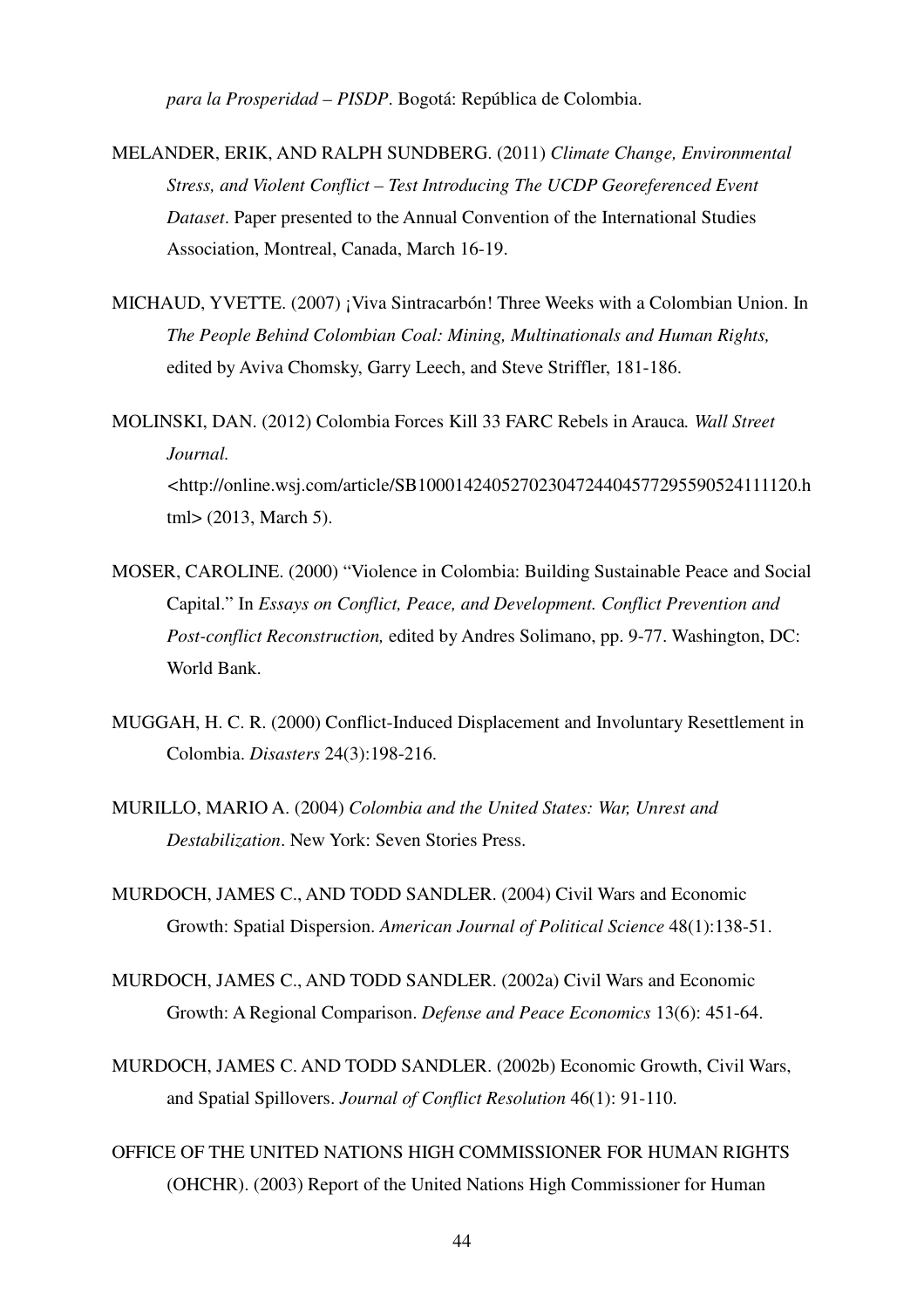Rights on the Human Rights Situation in Colombia. *Commission on Human Rights, Fifty-ninth session*.

OFFICE OF THE UNITED NATIONS HIGH COMMISSIONER FOR REFUGEES (UNHCR). (2008) Report Highlights Humanitarian Concerns in Colombia's Putumayo Region. <http://www.unhcr.org/cgibin/texis/vtx/refdaily?pass=463ef21123&id=487c39b38> (2012, December 20).

- O'GRADY, MARY ANASTASIA. February 6, 2004. Cooking the Human-Rights Books in Colombia*.* Wall Street Journal.
- OHLSEN PETTERSSON, OLLE (2012) Neo-Paramilitaries Declare War against FARC, ELN in Northeastern Colombia. *Colombia Reports*. <http://colombiareports.co/neoparamilitaries-declare-war-against-rebels-in-northeastern-colombia/> (2013, September 16).
- ORGANISATION FOR ECONOMIC CO-OPERATION AND DEVELOPMENT (OECD) (2012). *OECD Investment Policy Reviews: Colombia 2012*. n.p.: OECD Publishing. <http://dx.doi.org/10.1787/9789264167742-en> (2012, February 25).
- PACIFIC RUBIALES (2011) *Pacific Rubiales Provides Exploration Update For The Arauca E&P Block. <*http://www.pacificrubiales.com/2011/252-18072011-pacific-rubialesprovides-exploration-update-for-the-arauca-eap-block> (2014, March 25).

PACIFIC RUBIALES. (2007) *Annual Report: 2007*. Bogotá: Pacific Rubiales.

- PALMER, LEO (2010) *Army Complicit in Arauca Paramilitary Crimes*. <http://colombiareports.com/colombia-news/news/10935-army-complicit-in-araucaparamilitary-crimes-the-twin.html> (2012, August 11).
- PERMANENT TRIBUNAL OF PEOPLES. (2007) Petroleum Industry Hearing. <http://colombiasupport.net/2007/10/petroleum-industry-hearingpermanent-tribunalof-peoples/> (2014, August 8).
- PETROTECH ENGINEERING. (2007) *Evaluation of the Interests of Pacific Stratus Energy Ltd. in the Arauca Block in Llanos Basin in Colombia*. N.p.: Petrotech Engineering.

PIPELINE AND GAS JOURNAL. (2010) Ecopetrol Seeks Partners For 1,545-Km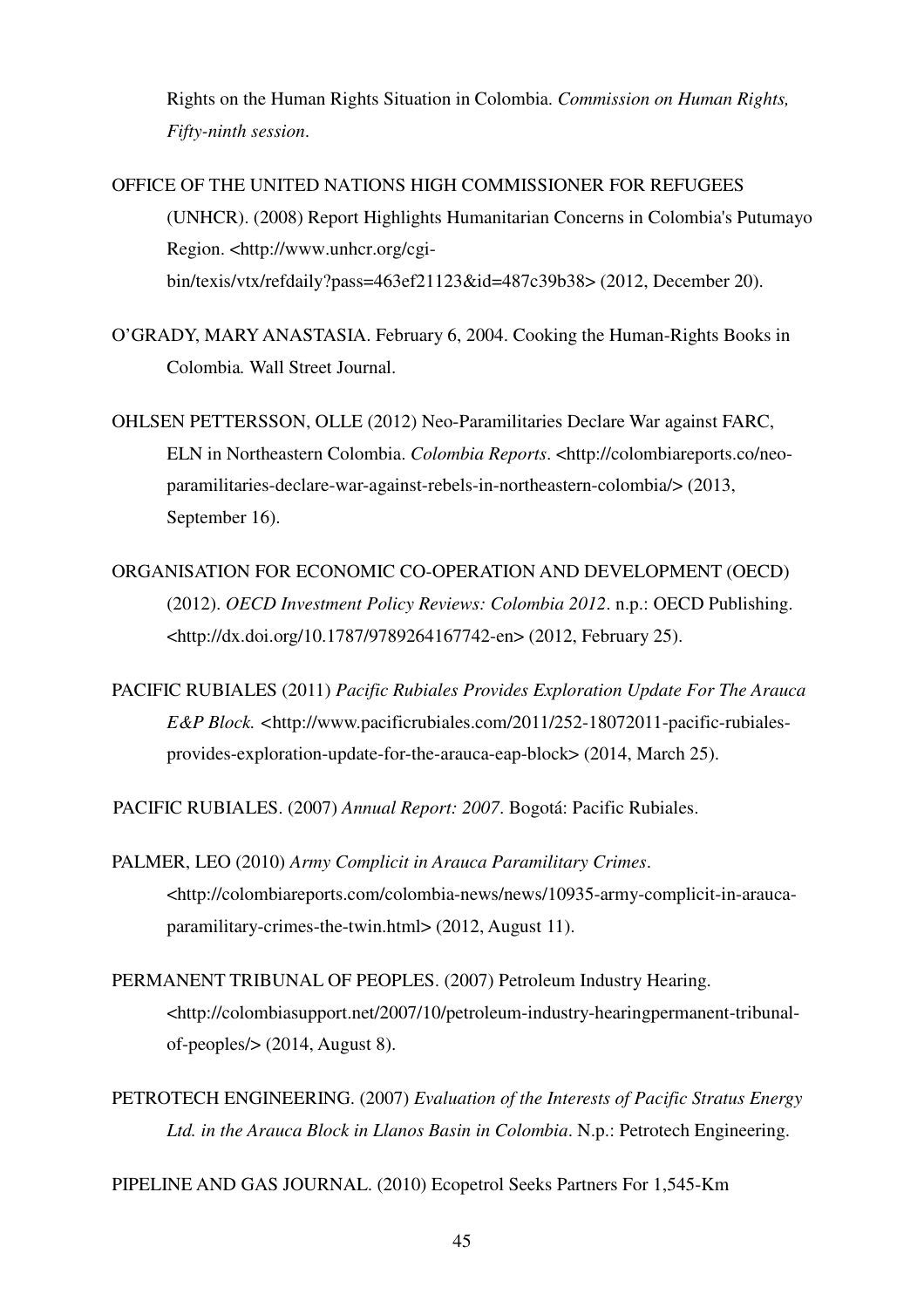Bicentennial Pipeline. *Pipeline and Gas Journal* 237(11). <http://pipelineandgasjournal.com/ecopetrol-seeks-partners-1545-km-bicentennialpipeline> (2014, August 8).

- PR NEWSWIRE (2011) *Pacific Rubiales Provides Exploration Update for the Arauca E&P Block*. <http://www.sys-con.com/node/1911531> (2013, September 18).
- PRESIDENCIA DE LA REPÚBLICA. (2003) *Política de Defensa y Seguridad Democrática*. Bogotá: Ministerio de Defensa Nacional, República de Colombia.
- RALEIGH, CLIONADH, ANDREW LINKE, HÅVARD HEGRE, AND JOAKIM KARLSEN. (2010) Introducing ACLED: An Armed Conflict Location and Event Dataset. *Journal of Peace Research* 47(5):1-10.

REPSOL. (2009) *Consolidated Management Report 2008.* Madrid: Repsol.

- REPSOL. (n.d.) *Biodiversity Analysis and Determination of Environmental Conservation Objects in the Capachos field (Colombia)*  http://www.repsol.com/es\_en/corporacion/responsabilidad-corporativa/como-lohacemos/casos-exito/buscador-casos-exito/analisis-biodiversidad-determinacionobjetos-conservacion-ambiental-campo-capachos-colombia.aspx> (2014, August 8).
- REUTERS. (2011) *Factbox, Colombia's Main Oil Regions: Risks and Output. <*http://uk.reuters.com/article/2011/10/18/sm-colombia-oilidUKN1E7951XF20111018> (2012, December 20).
- REUTERS. (2014) *Colombia's Ecopetrol to Sell Half Stake in Capachos Block to Parex*. <http://www.reuters.com/article/2014/05/13/ecopetrol-parex-resourcesidUSL1N0NZ03S20140513> (2014, August 2014).
- RIGHTS AND DEMOCRACY. (2001) *Mission to Colombia to Investigate the Situation of Indigenous Peoples*. N.p.: International Centre for Human Rights and Democratic Development.
- RICHANI, NAZIH. (2002). *Systems of Violence: The Political Economy of War and Peace in Colombia*. Albany, NY: State University of New York Press.

SARKEES, MEREDITH R. (2000) The Correlates of War Data on War: An Update to 1997.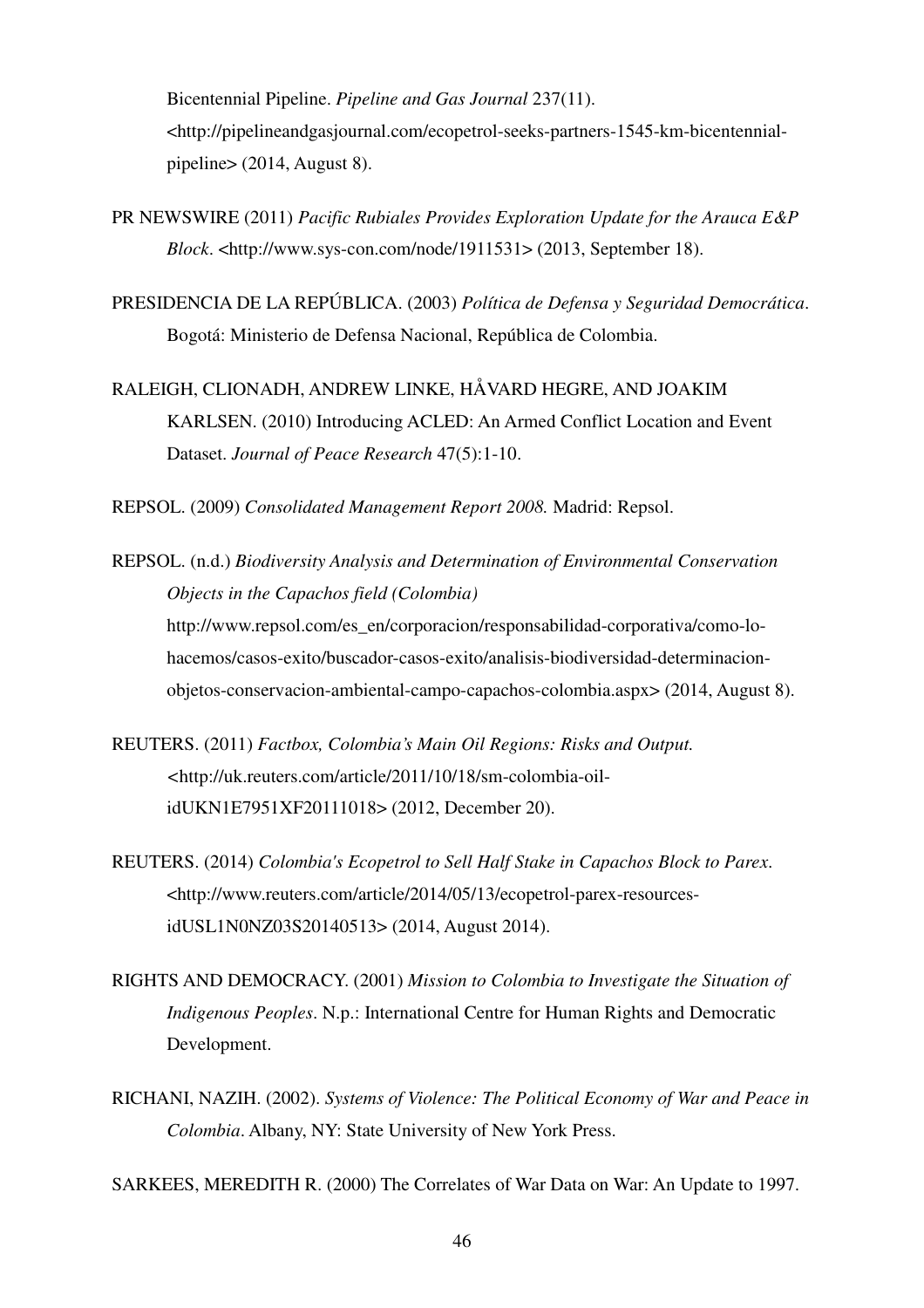*Conflict Management and Peace Science* 18(1):123-44.

- SEMANA (2008) *El Bloque Vencedores de Arauca. Informe de la FIP: Documento de la Fundación Ideas para la Paz*. <http://www.semana.com/on-line/articulo/el-bloquevencedores-arauca/92458-3> (2013, February 26).
- SEMANA. (2009) *Guerrilla Attack Causes Blackout in Eastern Colombia*  <http://www.semana.com/international/colombia-in-the-world/articulo/guerrillaattack-causes-blackout-in-eastern-colombia/103323-3> (2014, August 22).
- SEMANA. (2011) *DAS Captura a Julio Acosta, Exgobernador de Arauca*. <http://www.semana.com/nacion/das-captura-julio-acosta-exgobernadorarauca/153333-3.aspx> (2011, August 15).
- SIERRA, ALVARO. March 9, 2003. Arauca: Entre la Guerra y la Estigmatización. El Tiempo.
- SKAPERDAS, STERGIOS. (2009) "The Costs of Organized Violence: A Review of the Evidence." In *The Costs of Violence,* edited by Stergios Skaperdas, Rodrigo Soares, Alys Willman, and Stephen C. Miller, pp. 1-25. Washington, DC: World Bank.
- SMITH, CHRISTOPHER E. (2012) Near-Term Pipeline Plans Grow, Longer-Term Projects Sag*. Oil & Gas Journal. <*http://www.ogj.com/articles/print/vol-110/issue-2/transportation/special-report-worldwide/near-term-pipeline.html> (2014, March 25).
- STEWART, FRANCES, AND VALPY FITZGERALD (2001) "Introduction: Assessing the Economic Costs of War." In *War and Underdevelopment. Volume 1: The Economic and Social Consequences of Conflict,* edited by Frances Stewart, Valpy FitzGerald, and Associates, pp. 1-20. Oxford: Oxford University Press.
- STOKES, DOUG. (2005) *America's Other War: Terrorizing Colombia*. New York: Zed Books.
- STOKES, DOUG, AND SAM RAPHAEL. (2010) *Global Energy Security and American Hegemony*. Baltimore, MD: Johns Hopkins University Press.
- STRATFOR (2002) *Oil Trumps Drug Eradication in U.S. Priorities for Colombia* <http://www.stratfor.com/>.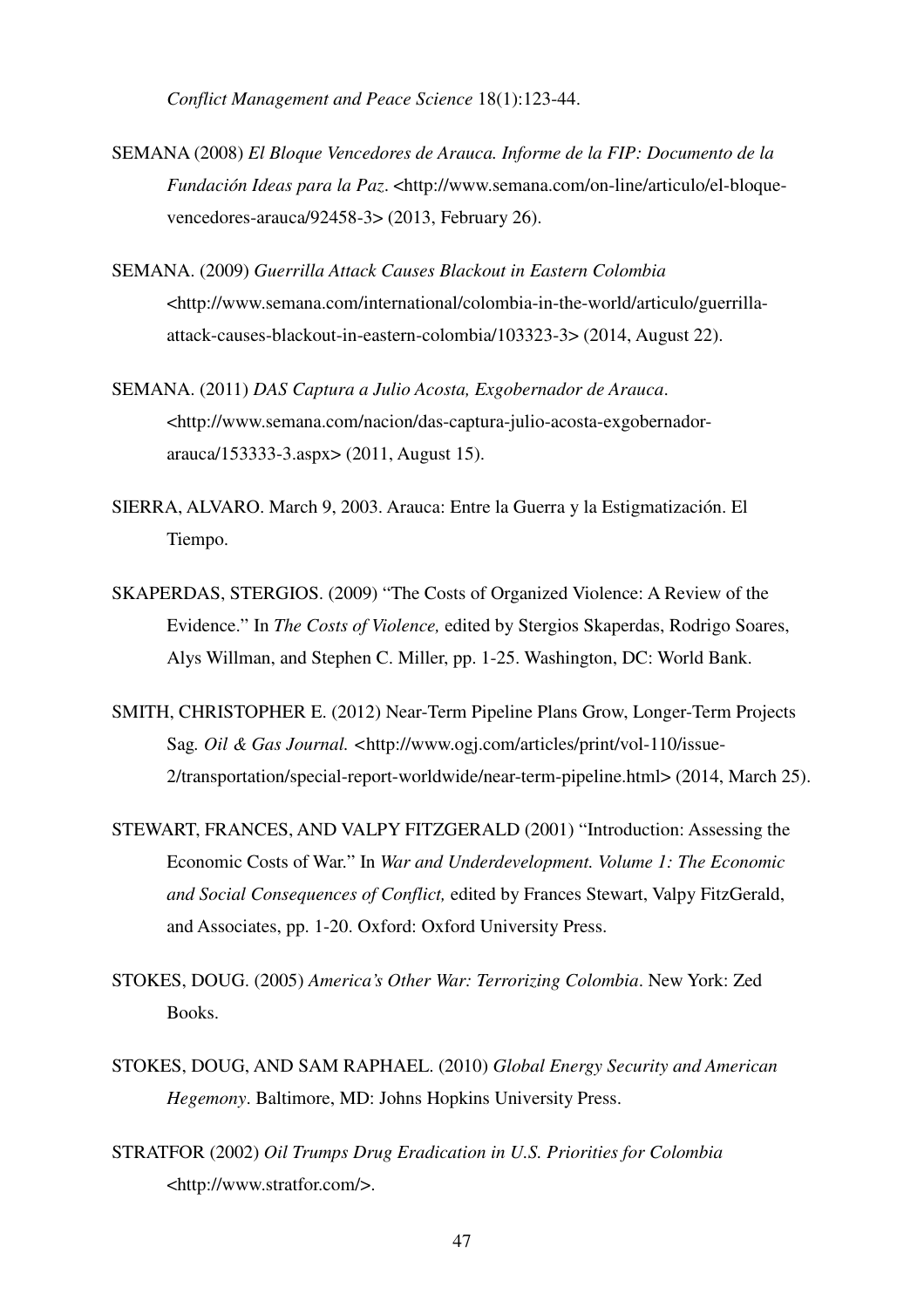- SULIMAN, ADIL H., AND ANDRÉ VARELLA MOLLICK. (2009) Human Capital Development, War and Foreign Direct Investment in Sub-Saharan Africa. *Oxford Development Studies* 37(1):47-61.
- SUMNER, ANDREW. (2005) Is Foreign Direct Investment Good for the Poor? A Review and Stocktake. *Development in Practice* 15(3/4):269-85.
- TAYLOR, BRIAN D., AND ROXANA BOTEA. (2008) Tilly Tally: War-Making and State-Making in the Contemporary Third World. *International Studies Review* 10(1):27-56.
- TILLY, CHARLES. (1990) *Coercion, Capital, and European States, AD 990-1990*. Cambridge, Mass: Basil Blackwell.
- THEMNÉR, LOTTA, AND PETER WALLENSTEEN. (2012) UCDP/PRIO armed conflict dataset. *Journal of Peace Research* 49(4):565-75.
- THOMSON, FRANCES. (2011) The Agrarian Question and Violence in Colombia: Conflict and Development. *Journal of Agrarian Change* 11(3): 321-56.

UNIDAD DE PLANEACIÓN MINERO ENERGÉTICA (n.d.) *Petroleo: Inversion en Colombia. <*http://www.upme.gov.co/generadorconsultas/Consulta\_Series.aspx?idModulo=3&ti poSerie=44> (2013, February 26).

UNITED NATIONS CONFERENCE ON TRADE AND DEVELOPMENT (UNCTAD). (n.d.) *Foreign Direct Investment*. <http://unctadstat.unctad.org/TableViewer/tableView.aspx>.

- UNITED NATIONS OFFICE ON DRUGS AND CRIME (UNODC). (2009) *Colombia: Coca Cultivation Survey*. Vienna: UNODC.
- US DEPARTMENT OF STATE (DOS). (2003b) *Security in Arauca Major Political Task for Uribe.* <http://www.state.gov/documents/organization/156471.pdf> (2012, September 11).
- US DEPARTMENT OF STATE (DOS). (2003a) *GOC Justice Program in Arauca a Model for other Conflictive Zones. <*http://www.state.gov/documents/organization/156478.pdf> (2013, September 11).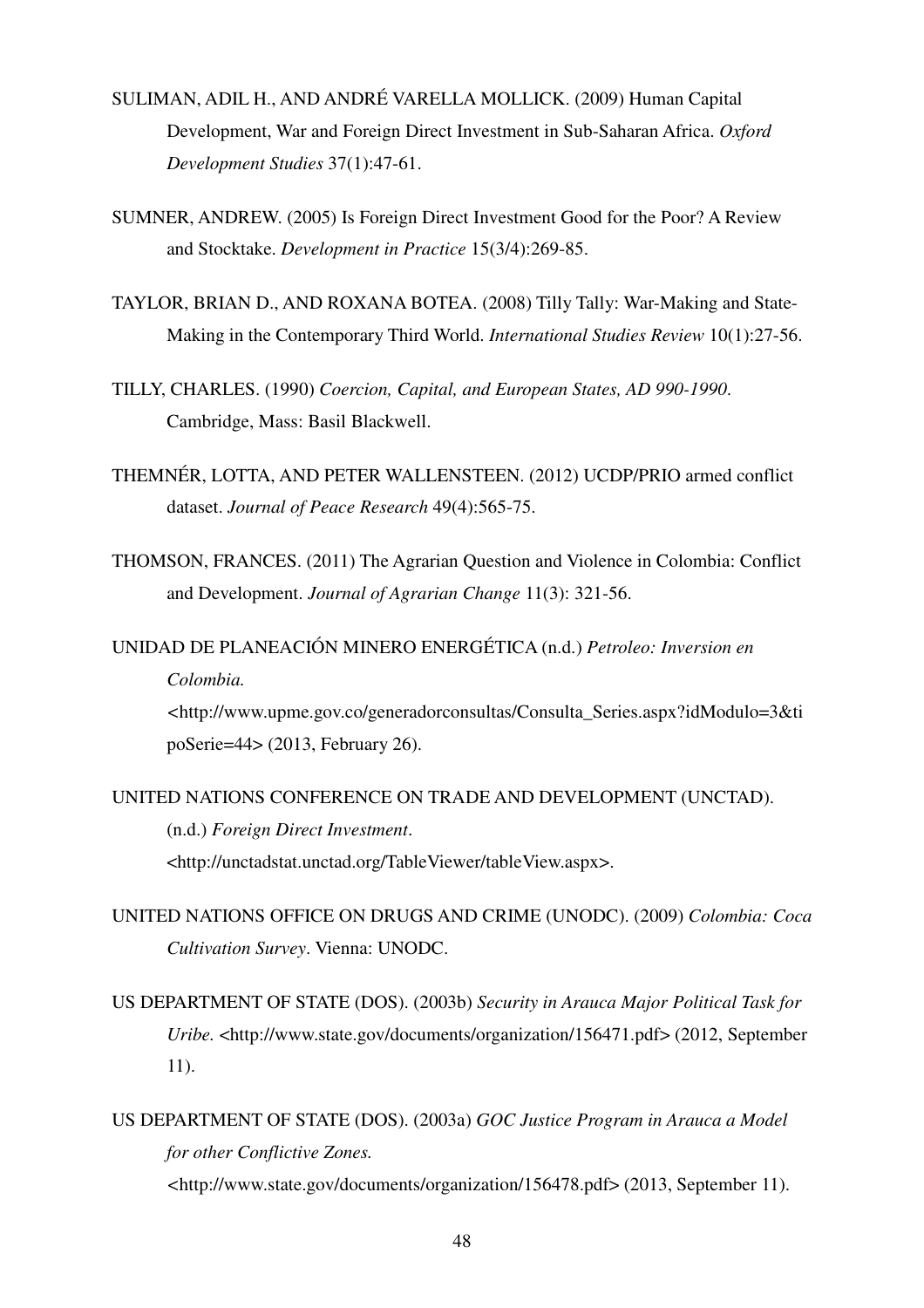- US DEPARTMENT OF STATE (DOS). (2002c) *Oil and Natural Gas Exploration in Colombia.* <http://www.state.gov/documents/organization/156620.pdf> (2012, September 11).
- US DEPARTMENT OF STATE (DOS). (2002b) *Staffdel Cardenas*. <http://www.state.gov/documents/organization/156619.pdf> (2012, September 11).
- US DEPARTMENT OF STATE (DOS). (2002a) *Arauca Oil Production Key Facts*. <http://www.state.gov/documents/organization/156626.pdf> (2012, January 26).
- US DEPARTMENT OF STATE (DOS). (2001a) *Oil in Colombia: Potential Despite the Problems*. <http://www.state.gov/documents/organization/156645.pdf> (2012, September 11).
- US DEPARTMENT OF STATE (DOS). (2001b) *Costly Losses: Repercussions of Petroleum Security Issues*. <www.state.gov/documents/organization/156646.pdf> (2012, September 11).
- US DEPARTMENT OF STATE (DOS). (2004) *Colombia: Country Reports on Human Rights Practices.* <http://www.state.gov/j/drl/rls/hrrpt/2003/27891.htm> (2014, August 8).
- UNITED STATES DEPARTMENT OF STATE (DOS). (2006) *Arauca and Catatumbo: 3 Keys to Security*. Available from Wikileaks <https://wikileaks.org/plusd/cables/06BOGOTA10214\_a.html> (2014, August 8).
- UNITED STATES DEPARTMENT OF STATE (DOS). (2011) *Colombia*. <http://www.state.gov/e/eeb/rls/othr/ics/2011/157259.htm> (2012, November 1).
- US ENERGY INFORMATION ADMINISTRATION. (2011) *Colombia. <*http://205.254.135.7/countries/cab.cfm?fips=CO> (2012, September 11).
- US GOVERNMENT ACCOUNTABILITY OFFICE (GOA). (2005) *Security Assistance: Efforts to Secure Colombia's Caño Limón-Coveñas Oil Pipeline Have Reduced Attacks, but Challenges Remain*. Washington, DC: General Accounting Office.
- VERDAD ABIERTA. (2010) *Desmovilizados Contaron Cómo Llegaron los Paras a Arauca* <http://www.verdadabierta.com/victimarios/2280> (2012, September 10).
- VERDAD ABIERTA. (2009a) *Yo Acuso: "Mellizo" Mejía*.